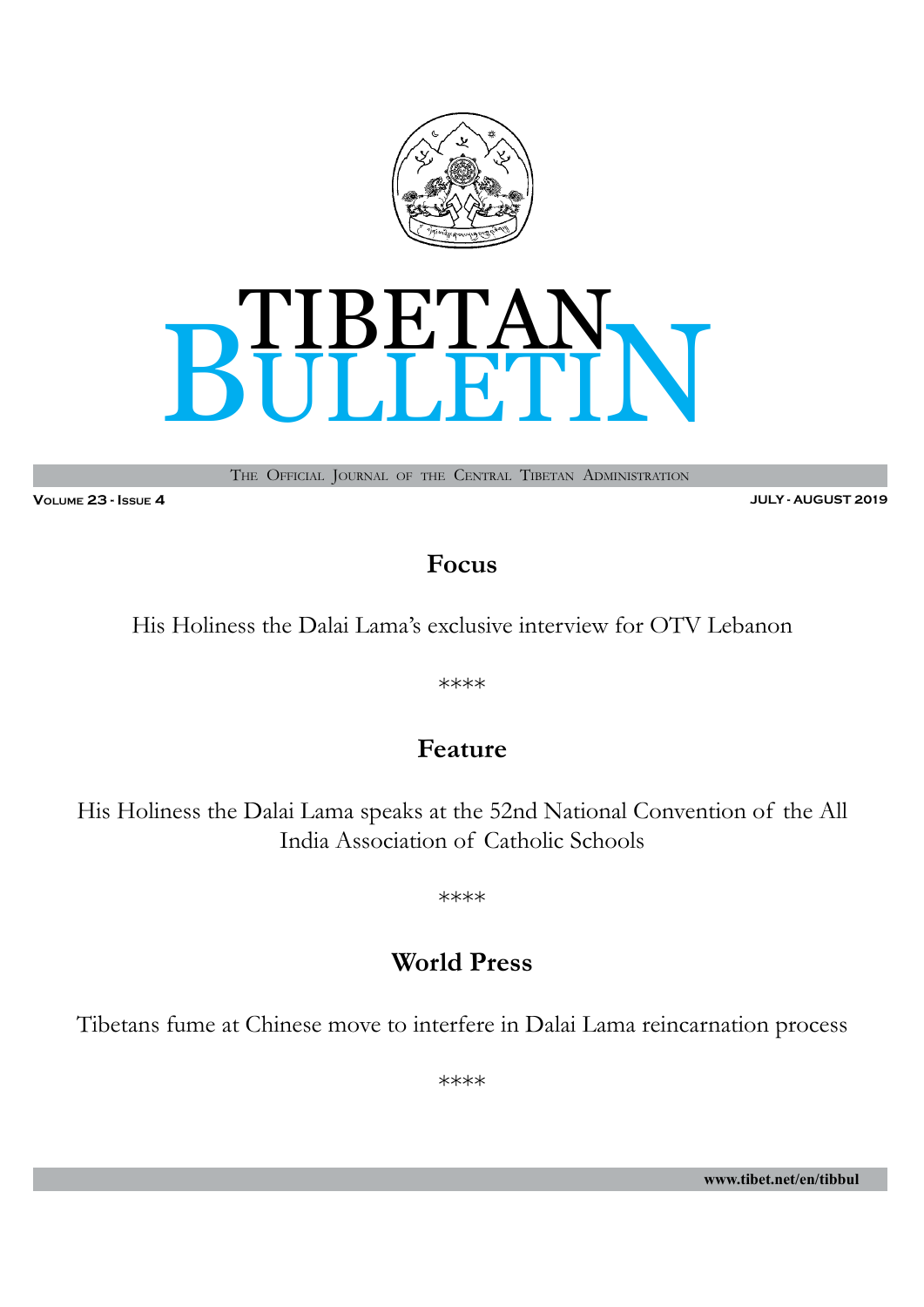### www.tibet.net/en/tibbul



*Tibetan Bulletin* is an official bi-monthly journal of the Central Tibetan **BulletiN**

Administration.



Signed articles or quotations do not necessarily reflect the views of the Central Tibetan Administration.

Contributions are welcome and may be addressed to the editor, Tibetan Bulletin. However the publisher regrets its inability to return unused articles unless they are accompanied by a self-addressed envelope with adequate postage.

Tibetan Bulletin is distributed free of charge. To subscribe please email the circulation manager or see back cover.

Editor Tenzin Saldon Email: tibetpressofficer@tibet.net

Asst. Editor Tenzin Phende

Layout & Design Tenzin Phende

Circulation Manager Norbu Wangdue Email: circulation@tibet.net Tibetan Bulletin is published by: Department of Information and International Relations, Central Tibetan Administration, Dharamshala - 176 215 H.P. India Tel: +91-1892-222510 / 222457

> Vol. 23, Issue 4 **JULY - AUGUST 2019**

| <b>Focus</b> |                                                                      |
|--------------|----------------------------------------------------------------------|
| -15          | His Holiness the Dalai Lama's exclusive interview for OTV<br>Lebanon |
| -18          | CTA President Dr Lobsang Sangay's interview for BBC HARD             |

### **Feature**

Talk Program

24 His Holiness the Dalai Lama speaks at the 52nd National Convention of the All India Association of Catholic Schools.

### **World Press**

| 26 |                       | Tibetans fume at Chinese move to interfere in Dalai Lama |
|----|-----------------------|----------------------------------------------------------|
|    | reincarnation process |                                                          |
|    |                       | By Rohin Kumar, CNBCTV18.com                             |
|    |                       |                                                          |

28 How China Is Bullying and Blocking the UN Human Rights Mechanisms

By Marco Respinti, Bitter Winter.

| REGULARS |  |
|----------|--|
|----------|--|

News From Tibet & Exile ......4 Contact ................................. 31 Quotes ............................32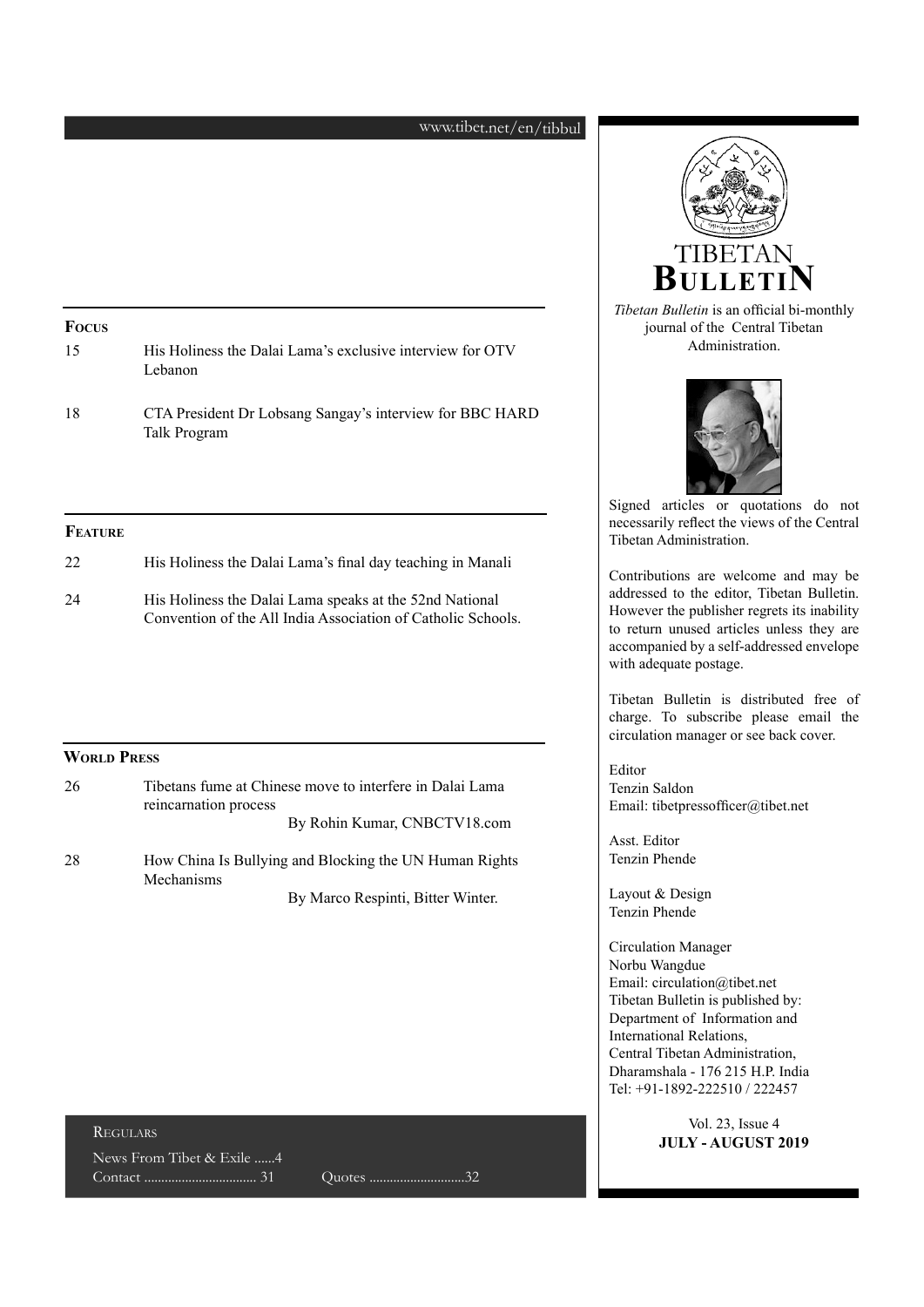# **Jado Tulku Rinpoche awarded the prestigious 'Medal For Merit To Republic of Buryatia'**



*Rinpoche was awarded an Honorary doctorate diploma of D.Zayayev Buddhist University 'Dashi Choynhorlin'*

On the eve of the last day of the Kalachakra initiation that was held for 14 days in Ulan-Ude in Russia, the master of the Kalachakra and esteemed Tibetan Buddhist master, Jado Tulku Rinpoche was awarded two prestigious awards by the Republic of Buryatia.

Jado Tulku Rinpoche is one of the most highly esteemed lamas in the Gelug lineage today. In addition to his excellent education in the Gelug monastic college system, over the years Rinpoche has also received many oral transmissions and empowerments from His Holiness the Dalai Lama and his two main tutors, as well as from many great teachers from other traditions.

Rinpoche was first awarded an honorary doctorate diploma of D.Zayayev Buddhist University 'Dashi Choynhorlin'. This was announced by Alla Namsaraeva, press secretary of the Ivolginsk Datsan of the Republic.

"In accordance with the tradition for the doctor of the Buddhist University, they sew a special cape and headdress," she wrote.

Later during a gala dinner attended by the leaders of the Republic of Buryatiya,

deputies of the People's Hural, the deputy chairman of the regional government, Bair Tsyrenov, on behalf of the head of Buryatia presented Jado Rinpoche with the medal 'for merit to the Republic of Buryatia' for Rinpoche's dedicated services towards preservation and propagation of ancient Nalanda Buddhist tradition.

As reported by Baikal Daily, "Initiation to Kalachakra Tantra – Duinhor Van" took place at the Central Stadium in Ulan-Ude from 6 to 19 July. On this occasion, the Sangha of Russia especially invited the spiritual teacher, philosopher, master of the Buddhist tantra, the Honorable Jado Tulku Rinpoche, who arrived with the blessing of His Holiness Dalai Lama.

The teachings were attended by over ten thousand Buddhist followers who filled the stadium every day.

Jado Tulku Rinpoche (Tenzin Jungne) was born in 1954 to a nomadic family living in the area of Namtso Lake, 220 kilometers north of Lhasa, Tibet. At the age of three, he was recognized and enthroned as the 6th incarnation of the abbot of Jhado Monastery. After fleeing Tibet in 1959, Rinpoche lived briefly in Nepal and later spent several years in Dalhousie and Dharamsala in North India where he completed his basic studies in Tibetan reading, writing and reciting Buddhist texts. Rinpoche took his vows as a novice monk from His Holiness the Dalai Lama in 1964 and his full ordination vows from the late Ling Rinpoche in 1973.

In 1991, Rinpoche attained the degree of Geshe Lharampa, the highest level of education in the Geluk tradition. In 1997, Rinpoche was appointed to the post of Abbot of Namgyal Monastery and served the institution in that capacity until 2004. Renowned for his keen intelligence and dynamic teaching style, Jhado Rinpoche is also highly acclaimed for his ability to engage Western students in ways that are interesting and personally relevant. In addition to these qualities, Rinpoche is also well known and loved for his gentle demeanor and his kindness.

# **CTA inaugurates Second Five Fifty Youth Forum: Shaping Tibet's Future**

The Central Tibetan Administration once again opened up its platform for young, bright minds from across the globe to voice their concerns, share their ideas, and discuss on challenges and opportunities concerning Tibet's future.

After the successful First Five Fifty Youth Forum hosted by the Department of Information and International Relations (DIIR) in 2018 which saw over 185 participants from 21 countries, the DIIR under the guidance of Kashag is hosting the Second Youth Forum for three days from 17-19 August.

The inaugural ceremony for three-day forum was held at T-building and it was presided by heads of the three pillars of democratic Tibetan administration in exile, representatives of the three Autonomous bodies of CTA, Kalons of various CTA departments, members of standing committee of Tibetan Parliament in exile, secretaries, and other officials.

Around 100 participants from 13 countries are participating this year.



*CTA President Dr Lobsang Sangay addressing the gathering on Second Five Fifty Youth Forum. Photo/Tenzin Phende/CTA*

The inaugural ceremony began with lighting of butter lamp by President Dr Lobsang Sangay and Chief Justice Commissioner Kargyu Dhondup followed by the welcome remarks by Secretary Sonam Norbu Dagpo of DIIR.

Addressing the inaugural session, President Dr Lobsang Sangay explained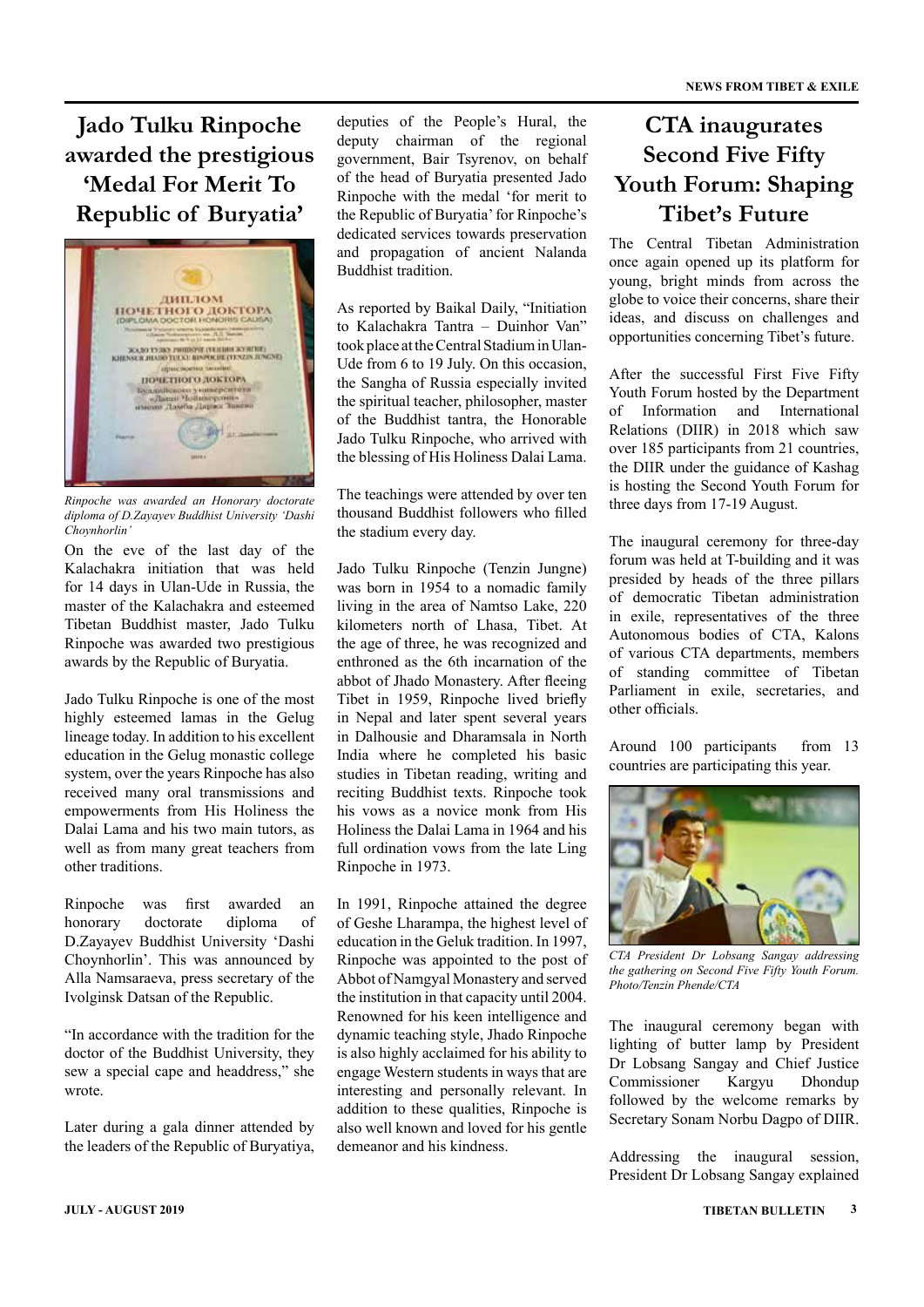### **NEWS FROM TIBET & EXILE**

about the inception of the Five Fifty Vision of CTA which he said was formed after much discussion and debate within the members of Kashag following His Holiness the Dalai Lama's devolvement of his political role in 2011.

"Kashag then came up with Five Fifty Vision which was originally inspired from His Holiness the Dalai Lama's advice to 'hope for the best and prepare for the worst, which aims towards restoration of freedom in Tibet and the return of His Holiness to Tibet", said President Sangay.

He explained that through Five Fifty Vision, CTA's goal is to realise this vision through policy of dialogue, nonviolence supported by middle way approach when dealing with China.

Resolving the issues of Tibet's political future within the next five years, sustaining snd strengthening the resilience of the Tibetan people both inside and outside Tibet including preserving and promoting Tibetan culture and identity for the next 50 years if needs be has been the core mantra of CTA's Five Fifty Vision.

The youth forum therefore becomes one of the mechanisms for achieving the Five Fifty Vision mainly focusing on nurturing and empowering the leaders of tomorrow.

President lauded the participants for their active interest in this ambitious yet achievable vision of CTA. Unlike the previous youth forum, President Sangay announced that 5 outstanding leaders will be elected amongst the participants to be the representatives of youth.

Addressing the gathering, Chief Guest Pema Jungney, Speaker of the TPIE spoke about the crucial responsibilities of Tibetan youth in the nation building as he reiterated that they are in the possession of power to change the destiny of Tibet.

"In order to build a nation, you must be well acquainted with the past history of the nation", noted Speaker Pema Jungney.

He reminded the gathering about the significant contributions made by His Holiness the Dalai Lama and the elder generation alike in retaining the Tibet movement which he affirmed will never cease to exist or be extinguished as he acknowledged their effort and struggle.

Speaker then congratulated the participants and expressed his good wishes.

Secretary Tsewang Gyalpo Arya of DIIR gave a closing speech. He explained the details of 3 day forum which will have participants indulge in the discussion and debate on 4 major themes such as 1) Tibet and PRC: Establishing Constructive Engagement and Negotiations 2) Inclusion of and Responsiveness to Tibetans inside Tibet and Diaspora 3) Young Voices in the Tibetan Freedom Movement: Communications, Advocacy, and International Relations 4) CTA's Leadership towards the Five Fifty Vision-Creating Visionary Leadership, and Resource Mobilization.

**"His Holiness the Dalai Lama's message of religious harmony is doing magic in Ladakh" says Sonam Wangchuk**



*Sonam Wangchuk, award-winning innovator and education reformist speaks at the Khadot Yarchos Chenmo festival, a summer Buddhist council being held at Drikung Kagyu Thongdolphug Monastery in Khyungru, Nubra from 15 to 23 July 2019. Muslim Mullah Mohammed Iqbal is seen beside him.*

At a time when the world is spiralling towards polarisation and religious sectarianism is dividing societies apart, His Holiness the Dalai Lama's persistent calls for religious harmony, understanding and dialogue is building bridges between communities that were otherwise divided.

This week, the Tibetan Buddhists and Muslim community in Ladakh came together to mark the year's Khadot Yarchos Chenmo, a summer Buddhist council held at a Tibetan Buddhist monastery in Nubra.

The summer Buddhist council is an initiative inspired and patronised by His Holiness the Dalai Lama. Except for this year, His Holiness has chaired all the summer Buddhist councils in Ladakh.

Speaking at the proceedings of the Yarchos Chenmo, renowned innovator and education reformist, Sonam Wangchuk conveyed a message to His Holiness the Dalai Lama, in which, he observed how His Holiness' message of harmony and oneness was doing magic in Ladakh communities.

He thanked His Holiness for his tireless and decades-long efforts in promoting interfaith dialogue and religious harmony in the region.

"Your Holiness the XIV Dalai Lama, I, Sonam Wangchuk from this tiny village Kyungru with some 50 to 60 people surrounded by few more villagers, not more than 300 people want to convey to you what magic your message, your teachings are doing in Ladakh," said Sonam Wangchuk, speaking at the Yarchos Chenmo as he is joined by Muslim Mullah Mohammed Iqbal.

"At a time when the world is divided and going away from one another. At a time when even in Ladakh, various sects of even the same religion were going apart from each other, different sects having differences and distances, your message of harmony and togetherness is doing magic."

"Your Holiness may not be here today. We pray for your good health and long life but your teachings are being absorbed by people somewhat as Eklavya learned by Guru Dronacharya without his presence so the message is going into each individual here;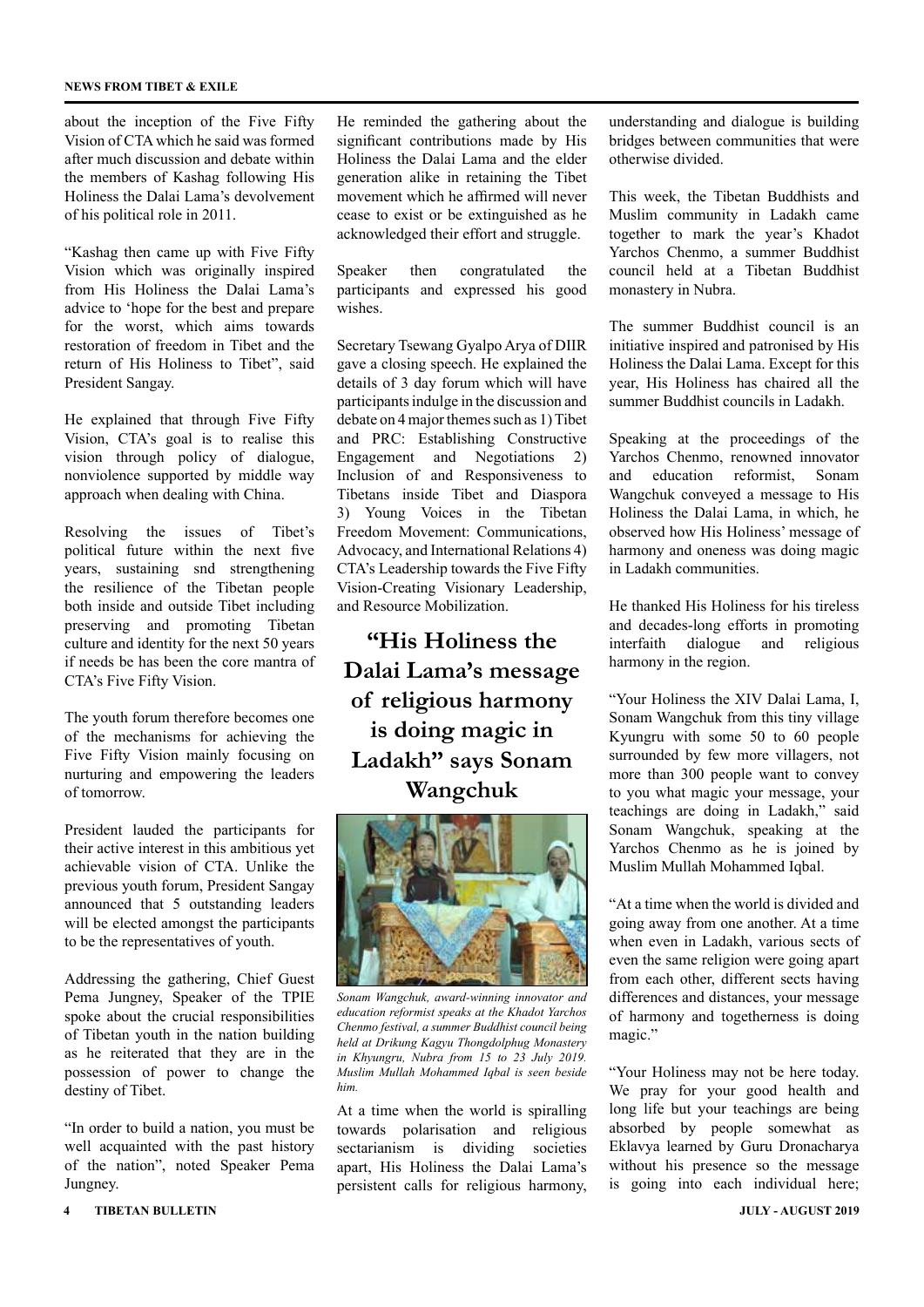the message of harmony and bringing people close."

Noting the remarkable signs of religious harmony in the region, he spoke about the full-fledged participation of various other Buddhist sects in the Yarchos Chenmo festival—which is mainly associated with Gelug sect of the Buddhist tradition and the support of Muslim members from various villages in Nubra towards organising the Buddhist event. Many of them even volunteered to help build a sacred Buddhist temple in the village.

"Not just among Tibetan Buddhist sects but at this event, we find Muslims of Nubra participating shoulder to shoulder with the Buddhists here. They have been voluntarily contributing to build the Phodrang, even Muslim villagers form villages in Nubra have supported. Here with me is Muslim Mullah Mohammad Ighal<sup>"</sup>

"That's the beauty of this event and the magic of your message. Thank you very much, your Holiness," said the awardwinning innovator.

**"Tibetan system of democracy is inspiring to all those who believe in the democracy worldwide": Congressman David Price to CTA officials**

The Central Tibetan Administration hosted a grand welcome reception for the six bipartisan Congressional delegation of the U.S House Democracy Partnership at T-building in Gangchen Kyishong.

Heads of the three pillars of democratic Tibetan administration in exile, representatives of the three Autonomous bodies of CTA, Kalons of various CTA departments, officials and staff of CTA filled the auditorium to pay their respect and expressed their gratitude to the Congressional delegation.



*CTA President Dr Lobsang Sangay delivering a welcome speech at T-building, CTA. Photo/Tenzin Jigme/ CTA*

President Dr Lobsang Sangay convened the event by delivering a welcome speech to honour the visit of the delegation. Recounting on the series of events participated by the delegation, President Sangay remarked that the meeting of the delegation with His Holiness was the most consequential part of their two-day engagements in Dharamshala beside other notable events.

He further remarked that for someone like His Holiness the Dalai Lama, who gets up at 2:30 am daily who follows a systematic schedule every day, and despite that His Holiness today dedicated much of his time interacting with the delegation is certainly special and meaningful.

President reminded the gathering that His Holiness parting message to the delegation exemplifies the strengthening love and respect shared between the Americans and Tibetans.

He quoted His Holiness message which said, "today we will separate physically by saying goodbyes but in spirit, we will remain united".

 Meanwhile, His Holiness also urged the delegation to support the Tibetans so long their movement remains moral and non-violent.

President also reminded that the presence of such high-level Congressional delegation in Dharamshala is sending a strong positive message to Beijing that democracy is inevitable and universal.

He pointed out that the presence of delegation in Dharamshala where three pillars of Tibetan democratic government in exile is seated signifies that democracy and human rights are the values that need to be embraced and supported.

"For the Tibetans inside Tibet, your presence reassures and reaffirms their belief in the just cause of Tibet by sending them hope and inspiration", asserted President Sangay.

By doing so, President was optimistic that Tibetans inside Tibet will regain their momentum to keep on going until freedom is restored in Tibet until His Holiness returns to Tibet.

President Sangay also declared that the Tibetans inside Tibet will continue to look up to the U.S for their support based on today's visit.

President Dr Lobsang Sangay once again extended the heartfelt gratitude to the six members U.S Congressional delegation and remarked how honoured and privileged CTA is for hosting them in Dharamshala.

Congressman and Chairman of the U.S House Democracy Partnership, David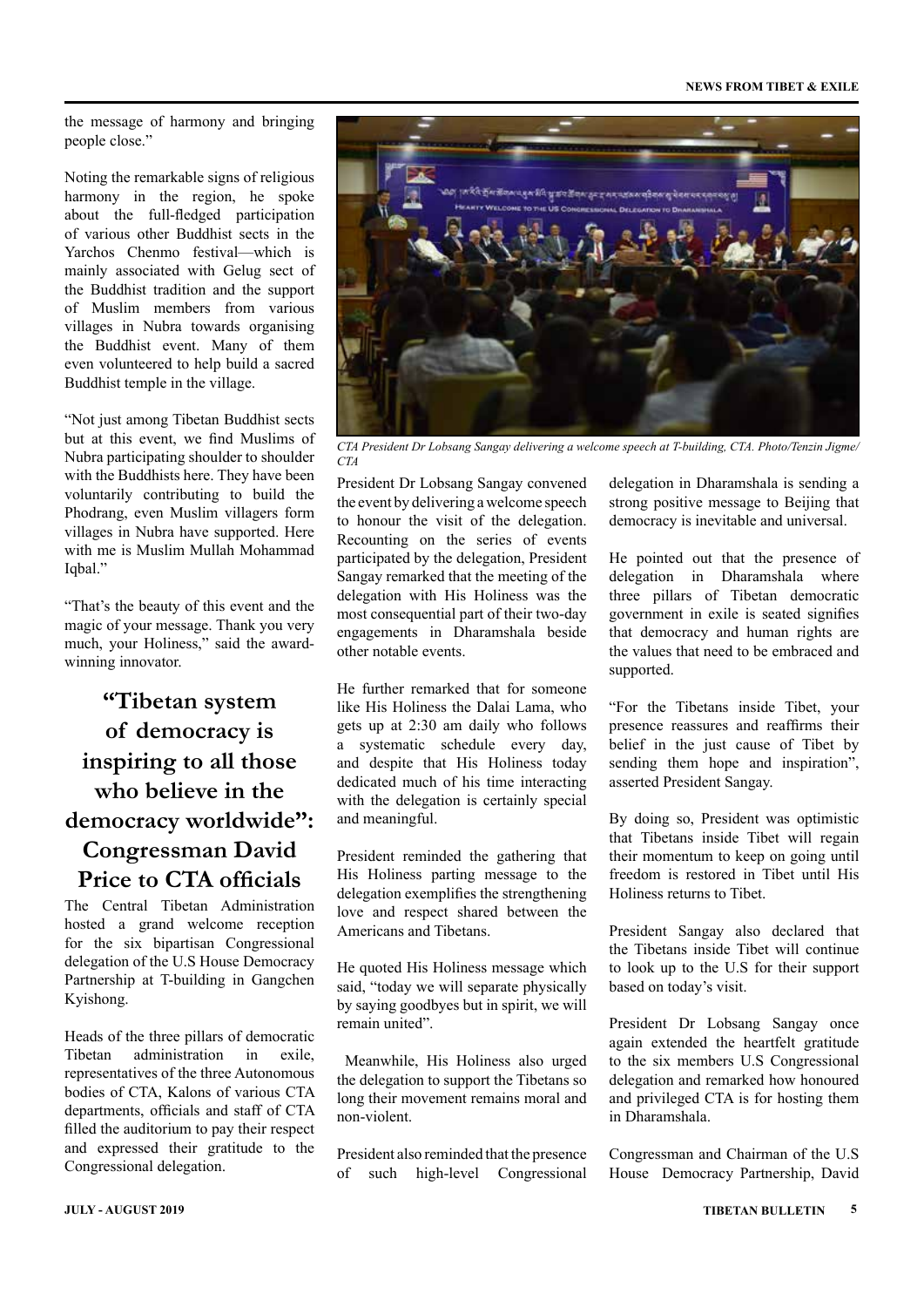Price addressed the gathering while acknowledging their visit as a productive and encouraging one.

 In his noteworthy address, Chairman David Price drew attention to the special greeting sent by Speaker Nancy Pelosi of the U.S House of Representatives who also visited Dharamshala along with an eight-member bipartisan delegation in the year 2017.

Congressman Price enunciated Speaker Nancy Pelosi's decades' long effort in championing the cause of human rights in China.

 Congressman Price informed that their visit to Dharamshala was particularly facilitated and encouraged by Speaker Nancy Pelosi and therefore it was utmost important that he conveys the Speaker's greeting to the gathering.

He remarked that meeting with His Holiness the Dalai Lama and listening to his profound wisdom over the prolonged luncheon was the icing on the cake beside other eventful programs.

"The experience of meeting with Holiness will never be forgotten by us as it was indeed an honour of a lifetime", affirmed Congressman David Price.

Recounting on the number of His Holiness the Dalai Lama's visit to the U.S, Congressman David most remembers His Holiness address to a joint session of the Congress because that time he had just become a Congressman.

However, Congressman David claimed that today's meeting with His Holiness since their last meeting will forever be etched in their memories.

And for that, Congressman David thanked CTA President Dr Lobsang Sangay for arranging the meeting.

Congressman announced that the people of U.S are honoured to support the Tibetan communities in India and Nepal. He extended their support in realising the goal of Tibetans in achieving selfreliance and sustainability.

He also reported on Vice-chair Vern Buchanan led bipartisan members visit to Nepal 4 years ago and assured the collective votes and advocacy of U.S Congress in the support of Tibetans for their rights to safeguard their distinct identity, to protect and perpetuate their religious freedom and cultural heritage.

"We in the United States are particularly proud of the long-standing partnership of the U.S and the Central Tibetan Administration, and with His Holiness the Dalai Lama", said Congressman David Price while adding that the support and aid of USAID and the state department will continue for Tibetan communities in India and Nepal to improve their livelihood including the preservation of their religion, culture, and language.

Congressman David prompted that U.S support will remain the same as far as aiding CTA to improve their ability is concerned in addition to providing services to the people particularly training the next generation of Tibetans.

Congressman David Price expressed that he and his colleague members were greatly inspired by the commitment of Tibetans to democracy which he said in fact resonates with the purpose of their visit.

He commended the success of the democratic system of the Tibetan government in exile over the years and spoke on the essentiality of parliament.

He said, "parliaments are just as essential as free and fair election in realising democracy".

He further noted that democracy is a work in progress and never perfectly and finally achieved.

Congressman mentioned that even though America has been lifted off from slavery 150 years ago, the country is still struggling with discrimination and inequality which demands that each new generation must expand democracy and make it more inclusive.

He also mentioned that the democratic system of the Tibetan government in exile helps them understand the aspiration of Tibetan people and assures them the cause of Tibet and the people of Tibet are never forgotten.

" Tibetan system of democracy is inspiring to all those who believe in the democracy worldwide", remarked Congressman David Price.

After Congressman David's speech, the representatives of Tibetan NGOs expressed their greetings by offering the delegation the ceremonial scarf.

The hour-long event was concluded with lively cultural performances by the artists of the Tibetan Institute of Performing Arts (TIPA) followed by a banquet reception.

The Congressional delegation is scheduled to depart for the U.S in the early morning of 4 August. The six bipartisan Congressional delegations of the House of Democracy Partnership along with the staffers visited Dharamshala on 2 August. The delegation includes Congressman and Chairman David Price, Congressman and Vice-chair Vern Buchanan, Congresswoman Susan Davis, Representative Neal Dunn of U.S House of Representatives, Representative John Rutherford of U.S House of Representatives, and Congressman Gerald Connolly.



www.tibet.net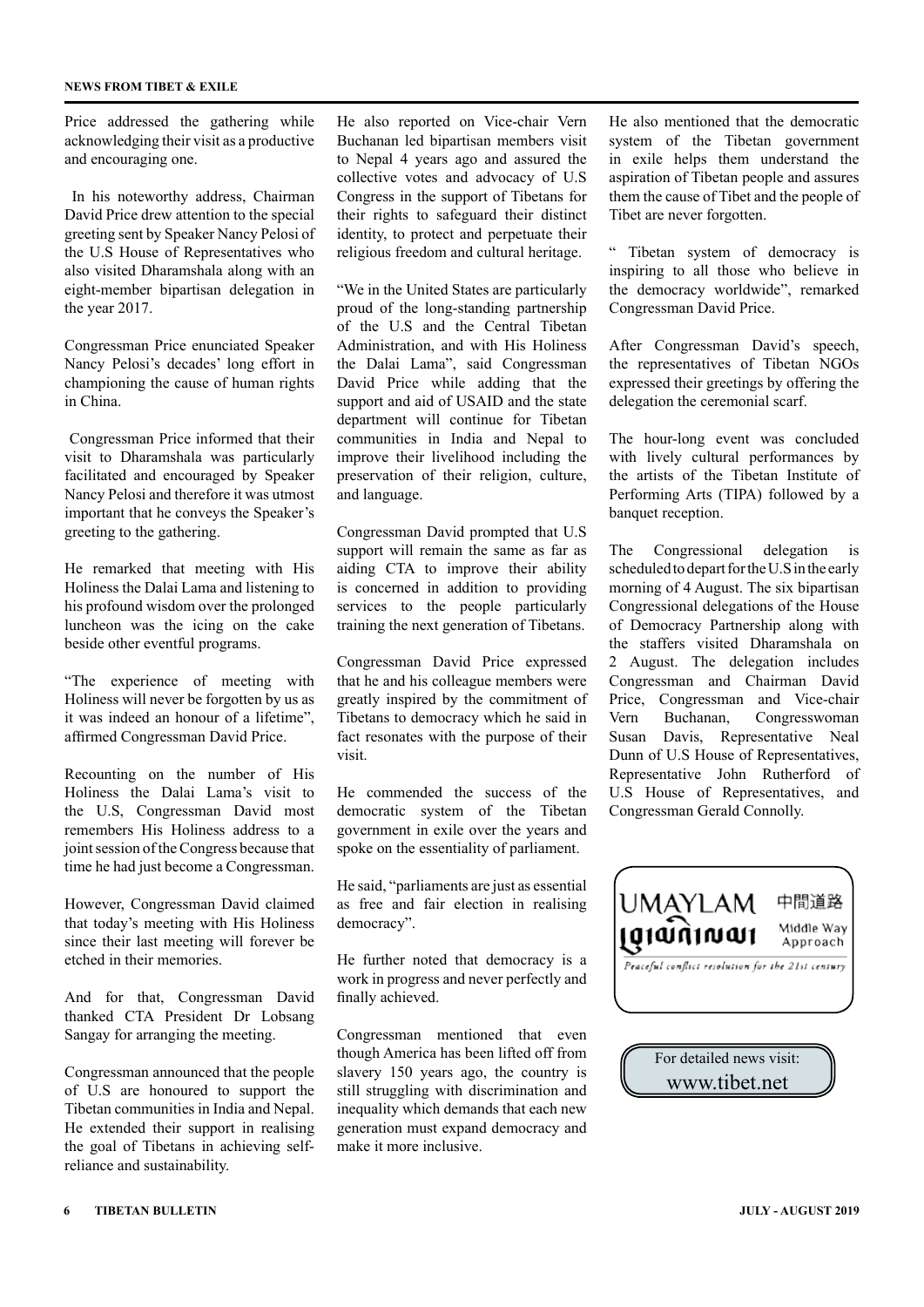**"We assure our complete support and solidarity to Tibetans in the preservation of their religion and culture": Congressman David Price at Kashag Secretariat**

The six-members U.S Congressional delegation of the House of Democracy Partnership led by Chair Congressman David Price and Co-chair Vern Buchanan visited the Kashag Secretariat.

The delegation met with the CTA President Dr. Lobsang Sangay and the cabinet ministers and had an hour-long interaction with them before departing to visit His Holiness the Dalai Lama at his residence.

Speaking to the reporters, Congressman David Price affirmed his and the delegation's solidarity with Tibet and the Tibetans in the preservation of Tibetan religion and culture. He assured to provide all the necessary assistance and support for the cause of Tibet to the best of their abilities.

During the meeting, Congressman Price led six-members U.S Congressional delegation have conveyed their support in promoting a system of democracy worldwide and meanwhile assured their complete support to the system of Tibetan democracy in exile which they greatly appreciate.

President Sangay explained the delegation on the evolution of Tibetan democracy in exile during the conversation and introduced them of the various departments under the Central Tibetan Government in exile.

President also sought support for the revised and updated Tibet Policy Act (of 2002) which will be tabled in the upcoming Congress session.

**China demolishes nearly half of Yachen Gar Buddhist complex in Tibet**



*A photo of the Yachen Gar Buddhist center before demolition (top), compared to a recent photo of the Yachen Gar (bottom).*

Nearly half of Yachen Gar Buddhist complex situated in Tibet's Karze region which is now incorporated into China's Sichuan province has been demolished by Chinese authorities. In the recent pictures received from Tibet, one can see that half of the Tibetan Buddhists nuns' dwellings have been demolished and in an effort to cover-up the demolition the Chinese authorities have covered the ground with green plastic.

In May this year around 3,500 monks, nuns and Buddhist practitioners were forcefully evicted from the Yachen Gar Buddhist complex. The number crossed over 7,000 later and within months following their forceful evictions, their dwellings have been razed to the ground.

Many disturbing reports of torture and forceful confinement of the evicted residents including the beatings of the evicted nuns who are currently confined in Jomda (Ch: Jiangda) County of Chamdo Prefecture (Ch: Changdu) are emanating from Tibet. These nuns are being subjected to the so-called patriotic re-education camp and are not even allowed to wear their Buddhist robes.

The demolitions are part of the ongoing religious persecution of Tibetans. The Chinese government has been systematically repressing the rights of Tibetans to practice and partake in religious rites and rituals. Even Tibetan school children are forbidden from participating in any religious activities during their vacations. Tibetan children are barred from joining monasteries and receiving religious education until the age of 18. At the age of 6, the 11th Panchen Lama Gedhun Choekyi Nyima was abducted by Chinese authorities and even after 29 years of his enforced disappearance China refuses to divulge any information about him.

Commenting on the deplorable situation inside Tibet, Tsewang Gyalpo Arya, the Information Secretary of Department of Information and International Relations remarked, "The situation in Tibet has gone from bad to worst. Tibet is now virtually closed to the outside world. Through its large military presence and the draconian rule, China has Tibet under its iron grip in full control physically. Now, they are trying to erase the Tibetan identity and spiritualism by putting restrictions on the Tibetan language and religion. Destruction of monasteries and removal of monks and nuns from Larung Gar and Yachen Gar is a blatant violation of religious and cultural rights of the people. Almost half of the monastic complex of Yachen Gar is destroyed, this is a great loss not only to the Tibetans but also to the Chinese practitioners and to the world heritage. We sincerely urge the Chinese leadership to respect our religious and cultural values."



For detailed news visit: www.tibet.net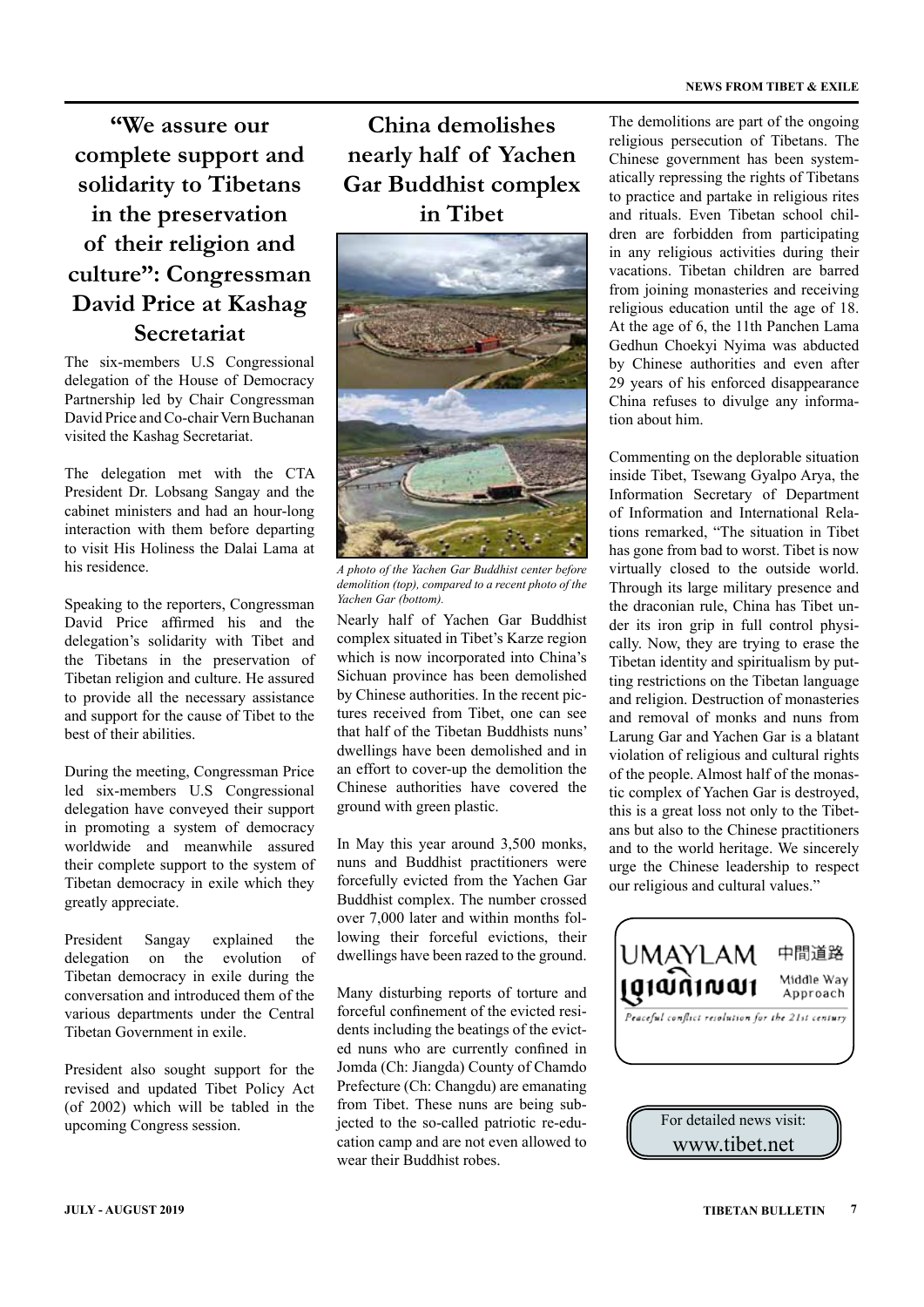### **Three Tibetan Monks in Ngaba Detained Incommunicado, One Sentenced**



Three monks from Tibet's Amdo Ngaba region, incorporated into the Chinese province of Sichuan, have disappeared after they were arrested by Chinese authorities in separate incidents. The authorities in Ngaba (Chinese: Aba) have sentenced one of the three Tibetan monks to four years imprisonment while the other two are held in incommunicado detention. *Lobsang Thapke, Thubpa, and Lobsang Dorje. Photo/Losang Yeshe and Kanyag Tsering*

Lobsang Thapke, aged around 37, was sentenced last month around 30 July. He was arrested sometime last year but details of his charges or wellbeing are not known, according to Kanyag Tsering and Lobsang Yeshe from the Dharamshala branch of Kirti Monastery in India. Lobsang Thapke, son of Lokho from upper Gongma area in Ngaba, joined Kirti Monastery at a young age. He was in the third batch of graduates from the Buddhist Youth School which was later closed down by the Chinese government.

Two arrested and disappeared

In separate incidents, two other monks from Ngaba have disappeared since they were detained by Chinese authorities, according to the same source.

32-year-old Thubpa from Trotsik Monastery was taken by police at night from his monastery around the end of 2017. Since then, there has been no information about his whereabouts or condition. Thubpa is the son of Kalsang from Garwatsang in Trotsik Thangwama, who was arrested and imprisoned for protesting and raising slogans against Chinese rule on 16 March 2011. Exactly three years before his father's protest, during the 2008 pan-Tibet peaceful protests, Thubpa himself staged a protest and burnt the Chinese national flag on 16 March for which he was sentenced to a year and a half in prison.

The third monk, Lobsang Dorje from Kirti Monastery, aged around 36, was detained sometime around August in 2018. Like Thubpa, Lobsang Dorje was also taken away at night from his room at Kirti Monastery. A former Tibetan political prisoner, Lobsang Dorje was sentenced in 2011 and served three years in jail. His father's name is Sangri and is from Chukle Gabma in Ngaba county.

"The well-being and the whereabouts of the three Tibetan monks from Ngaba are concerning as reports of torture while in detention and deaths due to torture injuries is prevalent in Chinese jails. Just this April and May, within two months' time, deaths of three Tibetans due to torture related illness and injuries were reported", remarked Dukthen Kyi, head of the UN, EU & Human Rights Desk, DIIR, Central Tibetan Administration.

Information about the three Tibetan monks' disappearances and sentence of one was received outside Tibet despite strict surveillance and massive clampdown in Ngaba region. Reports of Tibetans in Ngaba staging political protests, including peaceful solo protests have been frequently recorded. Of the 153 self-immolation protests against China's rule in Tibet, more than a third took place in Ngaba region of Tibet.

# **UN Experts Question China over Sentencing Tibetans for Celebrating 80th Birthday of His Holiness the Dalai Lama**

Five UN independent experts have expressed concern and questioned China over charges brought against nine Tibetans who were imprisoned for participating in the celebration of the 80th birthday of His Holiness the Dalai Lama in 2015, and advocating for cultural and religious rights.

The Intermediate Peoples' Court in Barkham, Ngaba Tibetan area incorporated into China's Sichuan province has sentenced nine Tibetans for varying person terms ranging from five to fourteen years in December 2016.

Expressing deep "regret" over China's response towards "what appears to be a cultural and religious expression by the nine Tibetans", the experts voiced concern over "frequent application of article 103 (2) of the Chinese Criminal Law on "incitement to separatism" to suppress freedom of expression, religion, assembly and association and the cultural rights of the Tibetan minority". Furthermore, eight areas of concern, including application of due process, detention condition and information about charges and place of detention to the family members of imprisoned Tibetans, were raised in the joined communication to China.

The UN mandate on Special Rapporteur in the field of cultural rights, the Special Rapporteur on the promotion and protection of the right to freedom of opinion and expression, the Special Rapporteur on the situation of human rights defenders, the Special Rapporteur on minority issues and the Special Rapporteur on freedom of religion or belief transmitted the communication to China.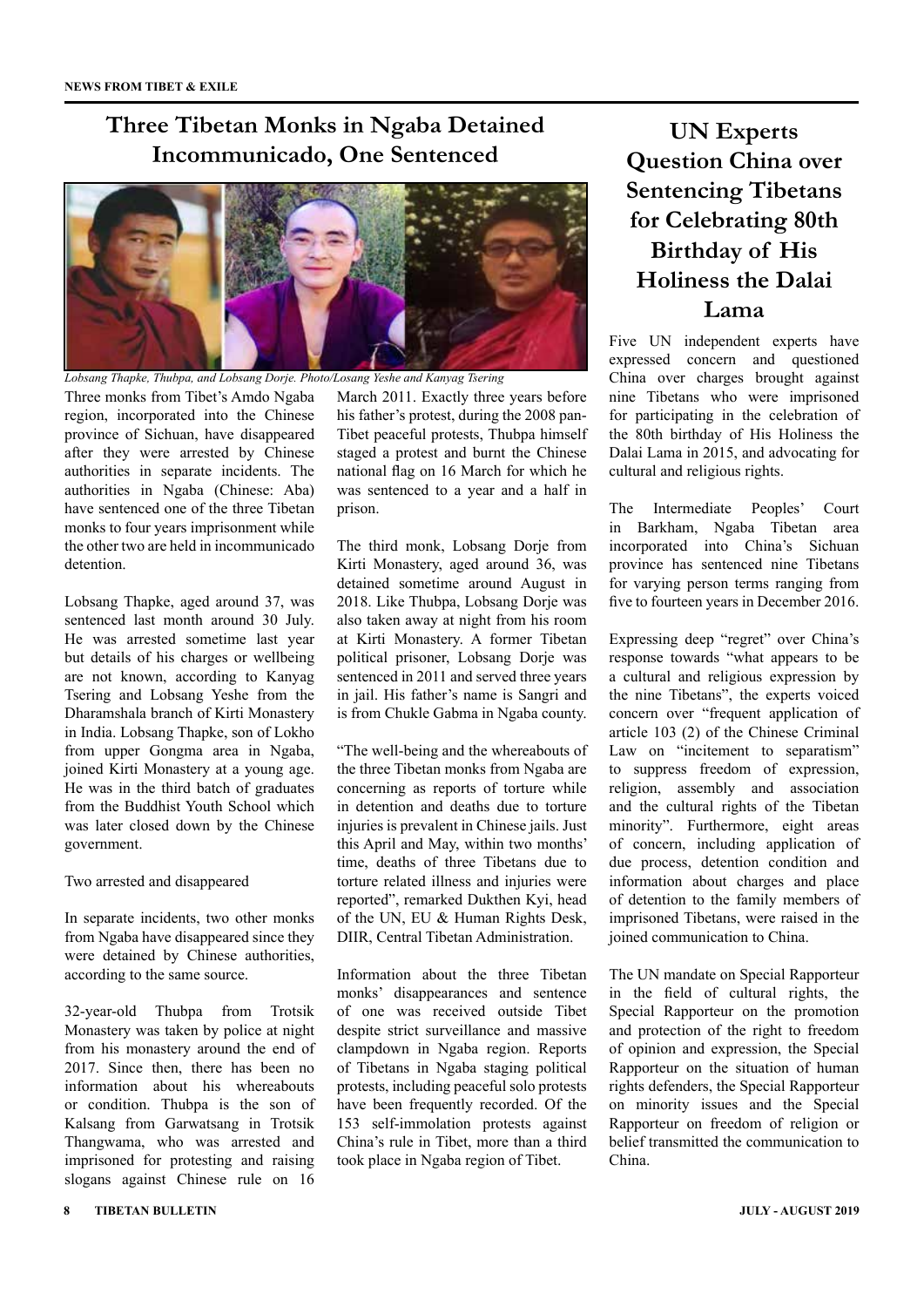The experts have asked China to clarify and provide detailed information on the following nine Tibetans who were unjustly imprisoned.

Drugdra (also known as Dukda or Drukdra), a senior Kirti monastery monk sentenced to 14 years in prison on 6 December 2016. He was 50 years old at the time of pronouncing prison term. He is believed to be imprisoned in Mianyang prison near the city of Chengdu in Sichuan province.

Lobsang Khedrup, a monk from Kirti monastery was sentenced to 13 years in prison in December 2016, at age 44. His whereabouts are unknown since he was arrested in December 2015.

Lobsang Gephel, a monk from Kirti monastery was sentenced to 12 years in prison at age 29. The exact whereabouts of Gephel are unknown. Reports imply he might be serving in a labour camp in Mianyang prison.

Lodro, a monk from Kirti monastery was sentenced to imprisonment for nine years at age 41. He was arrested on 18 November. His whereabouts are unknown.

Ta're Kyi, a Tibetan woman was sentenced to eight years in prison for organizing the celebration of the 80th birthday of His Holiness the Dalai Lama and offering help to families of selfimmolators. She is reportedly held at Mianyang prison in Sichuan.

Bonkho Kyi, also known as Wonkho Kyi, whereabouts remained unknown since she was arrested on 20 November 2015. No information is available on charges against her.

Trotsik Tsultrim, a former monk of Trotsik monastery, was arrested in October 2016. He was sentenced to six years in prison. His whereabouts are reportedly unknown.

Tsultrim, a former Kirti monastery monk, was sentenced to six years in prison at age 32. He was arrested on 18 November 2015.

Akyakya, a former monk of Kirti monastery, was sentenced to five years in prison at age 35. His whereabouts remained unknown.

All nine Tibetans had previously been jailed for varying person terms for participating in protests, and some for allegedly "inciting separatism".

# **Niece of Tulku Tenzin Delek appeals President Trump for continued support and honourable return of His Holiness the Dalai Lama to Tibet**

US President Donald Trump met with survivors of religious persecution in the White House's Oval Office on Wednesday. Niece of late Tulku Tenzin Rinpoche, Nyima Lhamo was part of the delegation which included 2018 Nobel Peace Prize winner, Nadia Murad.

Among the other survivors were Christians from Myanmar, Vietnam, North Korea, Iran, Turkey, Cuba, Eritrea, Nigeria, and Sudan; Muslims from Afghanistan, Sudan, Pakistan and New Zealand; Rohingya from Myanmar; Jews from Yemen and Germany; a practitioner of Cao Dai from Vietnam; and a Yezidi from Iraq.

Four people identified by the White House as being from China were Jewher Ilham, an Uighur Muslim; Yuhua Zhang, a Falun Gong practitioner; Nyima Lhamo, a Tibetan Buddhist; and Manping Ouyang, a Christian.

All the survivors of religious persecution had a chance to meet with the President during which Nyima Lhamo appealed Trump for continued US support for Tibet and the return of His Holiness the Dalai Lama to Tibet.

It is reported that Trump's administration plans to announce new measures Thursday aimed at protecting religious minority groups. Though no details have come to light yet, it is expected that Vice President Mike Pence and Secretary of State Mike Pompeo will deliver speeches on the issue.

President Trump was joined by White House Chief of Staff Mick Mulvaney and Sam Brownback, the administration's ambassador at large for international religious freedom at the meeting which took place on the sidelines of the annual Ministerial to Advance Religious Freedom, a conference hosted by the US State Department to bring together leaders from around the world to discuss the challenges facing religious



*Niece of late Tulku Tenzin Delek Rinpoche appeals US President Donald Trump for continued US support for Tibet and the return of His Holiness the Dalai Lama to Tibet. Screengrab image*

freedom, identify means to address religious persecution and discrimination worldwide, and promote greater respect and preservation of religious liberty for all.

The Tibet delegation who attended the Ministerial to Advance Religious Freedom comprised of the Representative Ngodup Tsering, Office of Tibet, Washington DC and staff of OoT-DC, Kunchok Dolma Yaklha, Special Appointee for Human Rights, Tibet Bureau Geneva, Members of International Campaign for Tibet, Azen Rinpoche from Nepal, and Nyima Lhamo, niece of late Tulku Tenzin Delek.

Ambassador-at-large for Religious Freedom, Samuel Brownback, started off the event by welcoming all the participants and explained the objectives of the Ministerial Conference. The US Secretary of State, Mike Pompeo, mentioned how important he views the concept of religious freedom, which is considered as the first freedom in the United States.

Nyima Lhamo gave a compelling account as a Survivor of religious persecution at the track II breakout session on the second day.

The Ministerial was attended by more than 1000 participants from more than 100 countries. Civil society, religious leaders, activists, policymakers, and government delegations attended the event.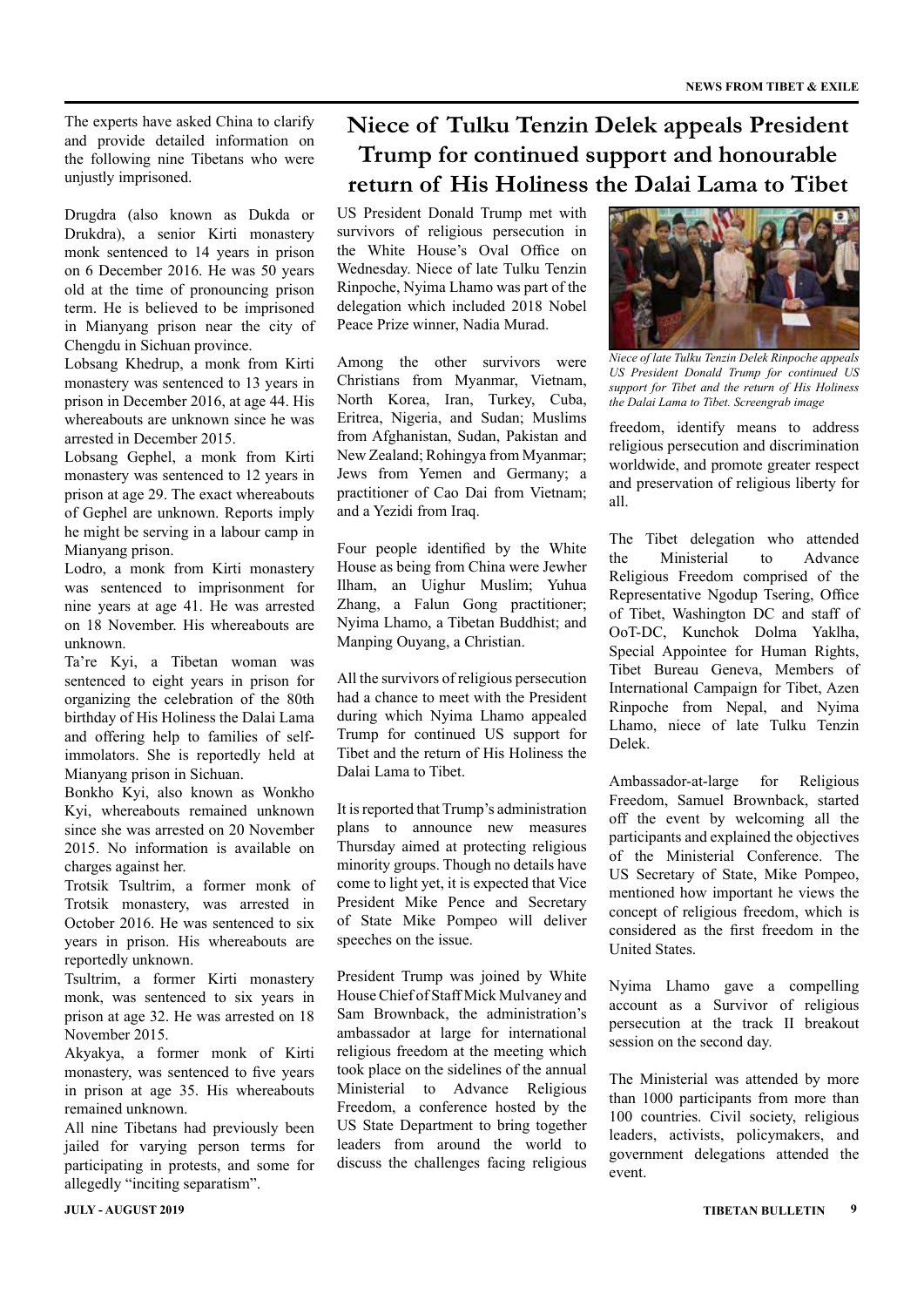### **Kashag's Statement on the 84th Birthday of His Holiness the Great 14th Dalai Lama of Tibet**

We are gathered here today to celebrate the eighty-fourth birthday of His Holiness the Great Fourteenth Dalai Lama, the manifestation of Avalokiteshvara, the Bodhisattva of Compassion, the spiritual leader of Tibet and the beloved global icon of peace and compassion.

On this auspicious and joyous occasion, with deepest gratitude and reverence in our hearts, I on behalf of the Kashag and the Tibetan people inside and outside Tibet join millions of admirers around the globe in wishing His Holiness a healthy and long life.

His Holiness was born on July 6, 1935, to a peasant family in Taktser in the Amdo region of Tibet as Lhamo Dhondup. At the very tender age of two, Lhamo Dhondup was recognized as the reincarnation of the Great Thirteenth Dalai Lama and was officially enthroned at the age of five. At the age of twentyfour, His Holiness received the Geshe Lharampa degree, the highest doctorate in Buddhist philosophy.

In 1950, His Holiness at the age of sixteen upon the solemn appeal by the cabinet shouldered the responsibility of the temporal leadership of Tibet. This came at a time when the tragic news of PLA's illegal invasion of the eastern Tibet poured into Lhasa.

While seeking assistance from the United Nations, western countries and other neighboring nations, His Holiness sought to strive for a harmonious concord between the Tibetans and Chinese. During his visit to Beijing in 1954-55, His Holiness met with Chairman Mao Zedong and other Chinese leaders. However, China failed to keep up with tenets of the 17 Point Agreement, which the Tibetan delegates signed under duress. The brutal repression of the Tibetan people continued to upsurge with China violating all the major provisions of the agreement. In 1959 at



the age of twenty-four, His Holiness was *The President Dr Lobsang Sangay presents Kashag's statement on the 84th Birthday of His Holiness the Great 14th Dalai Lama of Tibet. Photo/Tenzin Jigme/CTA*

compelled to go into exile in India.

Today, 60 years into exile, Tibetan cultural identity has been revived and preserved, a full-fledged democratic Central Tibetan Administration has been established, and the spirit of Tibetans inside and outside Tibet remain strong and united. Tibet cause found its voice and support throughout the globe and the Middle Way Approach in resolving the Tibet issue through dialogue continues to be widely supported by many countries. All these milestones were achieved only through His Holiness' tireless endeavors surmounting all the hardships through his wise and able leadership.

His Holiness has always spoken of the special historic and karmic relationship shared between the Dalai Lamas and the Tibetan people. We Tibetans are eternally grateful to the lineage of the Dalai Lamas and ever more so to His Holiness the Fourteenth Dalai Lama for being our ray of hope and our source of strength in our times of darkness.

His Holiness always describes himself as a simple Buddhist monk and one of the 7 billion human beings. As a human being, one of the major principle commitments of His Holiness has been to advocate the cultivation of warm-heartedness, compassion and secular ethics. His Holiness has also consistently advocated for an education system that not only focused on building a successful professional, but also a good human being.

Based on His Holiness' vision and advice, today in India and in 37 countries, changes are being initiated and brought in the curriculums emphasizing on educating the heart. In order to secure a more peaceful world in the 21st Century, His Holiness trusted that the younger generation, who will be the leaders of tomorrow, be trained in such an education system.

His Holiness has often shared about his own realization of how knowledge from the Nalanda tradition had helped in the preservation of his peace of mind during difficult periods. As a benefactor, His Holiness was convinced of the practicality and effectiveness of Nalanda knowledge in today's world. His Holiness has often referred to the Nalanda Tradition as a 'Science of Mind' and remains steadfast in his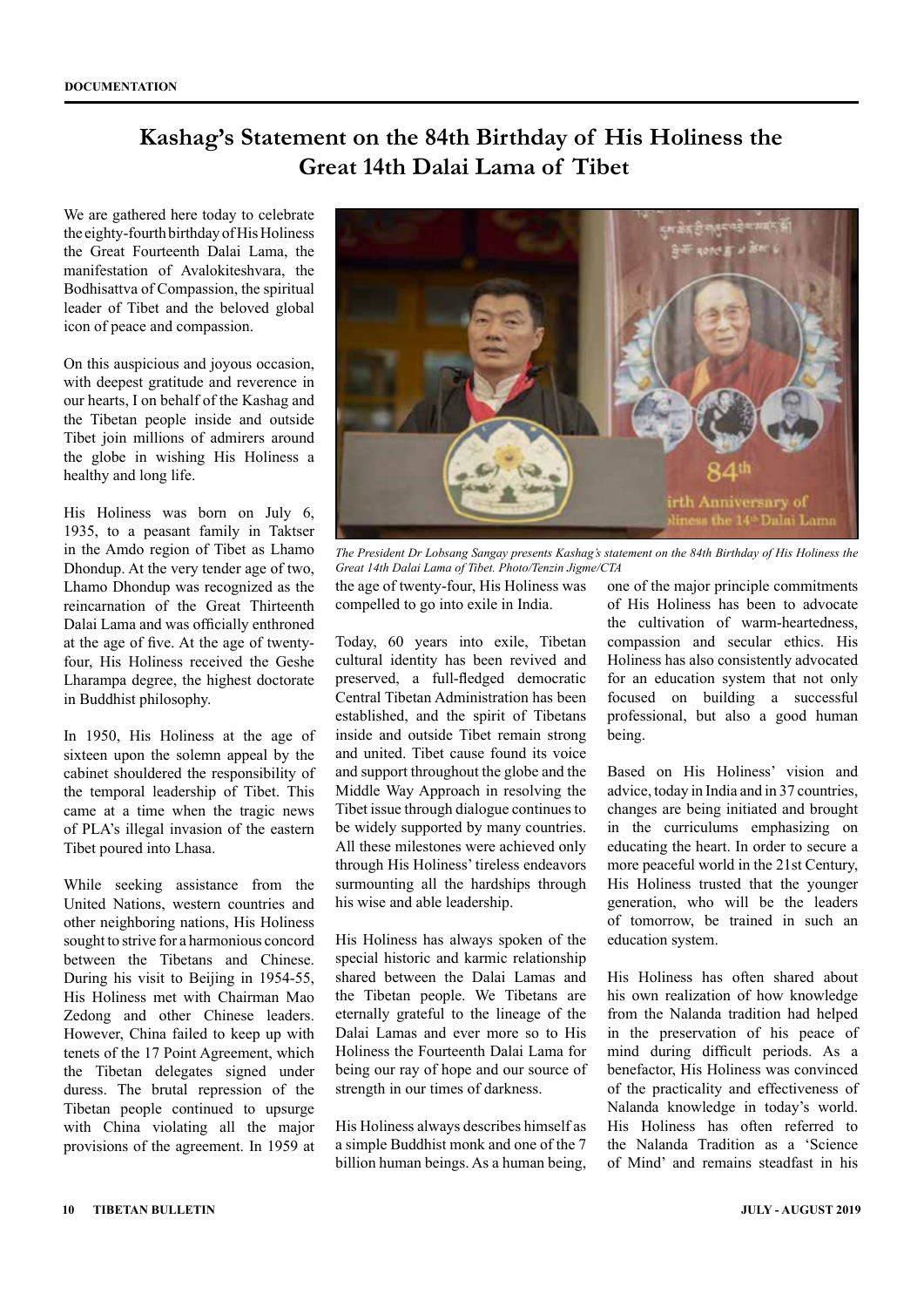commitment to revive and promote the ancient Nalanda Tradition of India.

His Holiness has often iterated that the 21st century should be the century of peace. One of the messages that His Holiness has ardently called for and committed to is religious harmony. Counseling on how every religion has the potential to guide people on the path of true happiness, His Holiness has met with many world religious leaders and interacted through interfaith dialogues. Last month, His Holiness presided over the first ever national-level conference on 'Celebrating Diversity in the Muslim World bringing Shia and Sunni leaders under one umbrella.

His Holiness' life-long commitments and initiatives have been widely acknowledged and recognized through conferment of more than 150 awards including the prestigious Nobel Peace Prize in 1989.

This year during the Tenshug (Long Life Prayer) offering to His Holiness led by the Central Tibetan Administration, His Holiness reaffirmed that he would live beyond 110 years. It is important to remember that this year is also the obstacle-year of His Holiness and, therefore, it is of prime importance that we all indulge in meritorious deed and enrich our collective karma for the pacification of obstacles if there is any. In addition, we should always remember

and follow the counsels of His Holiness. Taking this opportunity I would like to offer our sincerest gratitude to His Holiness and thank each and every individuals, organizations and governments who have contributed in the fruition of His Holiness' initiatives and supported the just cause of Tibet.

May His Holiness the Great Fourteenth Dalai Lama, the embodiment of three jewels, live for eons and eons for the benefit of all the sentient beings. May all his aspirations be fulfilled. May he soon return to Lhasa and to his people.

– KASHAG

July 6, 2019

### **Third Special General Meeting of Tibetans to be convened in October 2019**



Pursuant to Article 59 of Tibetan Charterin-Exile and the recommendations of the preceding Special General Meeting of the Tibetans, the Kashag and the Tibetan Parliament-in-Exile is convening the third Special General Meeting of Tibetans from 3 to 5 October this year.

The Special Meeting with the participation of Tibetan community leaders around the world will be inaugurated on 3 October in Dharamshala, the seat of Central Tibetan Administration.

The key theme of the meeting are 1) Five Fifty Vision and 2) The relationship between the lineage of His Holiness the Dalai Lamas and Tibetan people.

Inter-alia, the third General Meeting will focus on enabling full-scale participation of Tibetan civil society in the decisionmaking processes apropos to the key themes.

The second Special General Meeting was held from 25 – 28 September 2012 to "discuss ways and means to deal with the urgent and critical situation inside Tibet". Over 432 delegates from 26 countries, including India, US, and Europe participated.

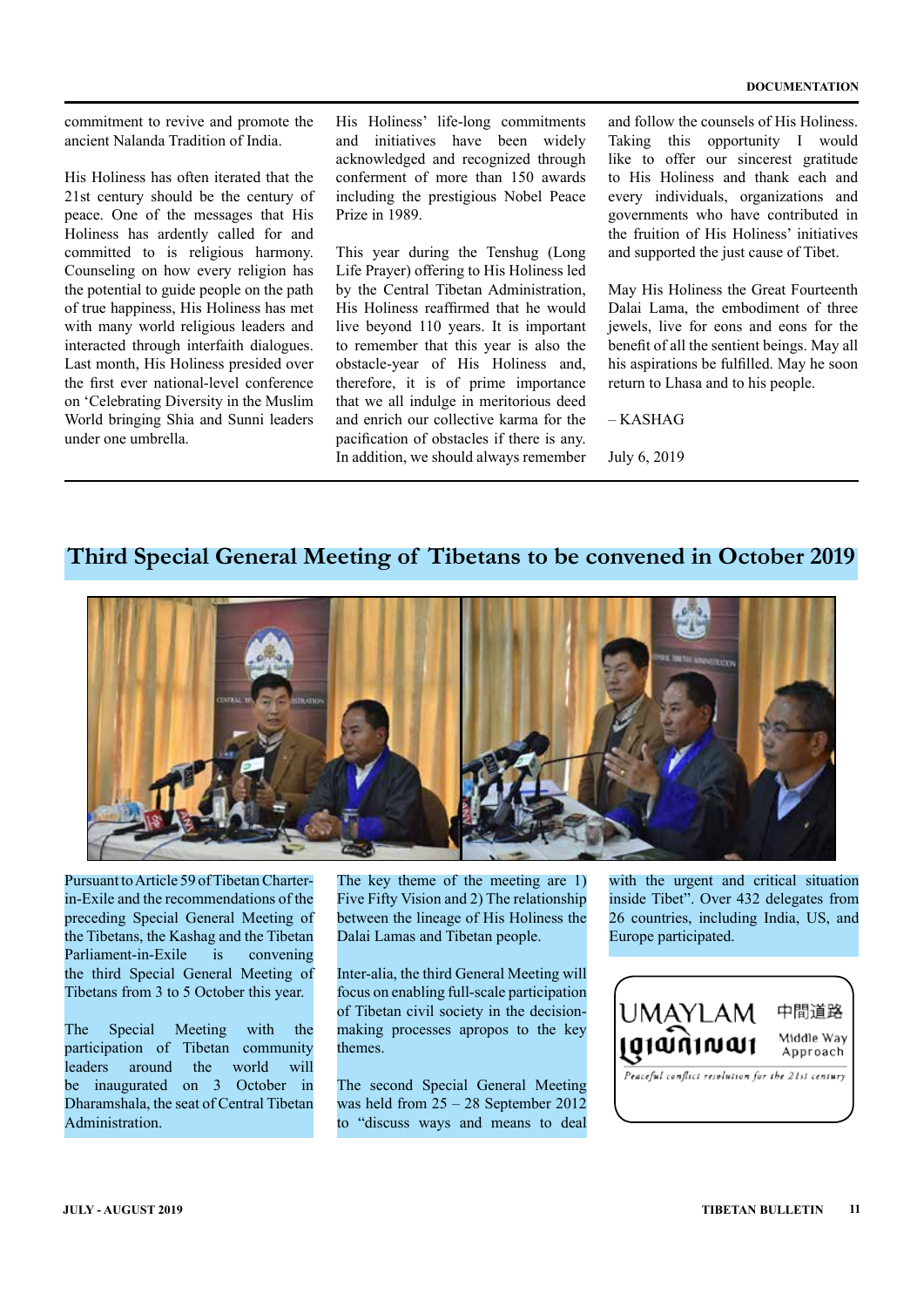### **Statement of Tibetan Parliament-in-Exile on the 84th Birthday Celebration of His Holiness the Dalai Lama**



*Speaker Pema Jungney, Tibetan Parliament-in-Exile presents the statement of Tibetan Parliament-in-Exile on the 84th Birthday Celebration of His Holiness the Dalai Lama. Photo/Tenzin Jigme/CTA*

On the 5th day of the 5th month of the Tibetan Wood-Hog Year which corresponded to the 6th day of July in the universal calendar year 1935, the compassionate embodiment of all the Buddhas; the spiritual master of all the teachings of the Buddha on this earth; the one who bears great affection for all sentient beings, the champion of world peace and the visionary leader of Tibet, His Holiness the Great Fourteenth Dalai Lama was born at Taktser in the Tsongkha area of Domey Province of Tibet to Choekyong Tsering and Dekyi Tsering. His Holiness the Dalai Lama has now attained 85 years of age according to Tibetan traditional calendar and 84 years of age by the universal calendar. In keeping with the auspiciousness of this festive occasion, the Tibetan Parliament in Exile, on behalf of all Tibetans in Tibet and in exile, offers ardent prayers and good wishes to His Holiness the Great Fourteenth Dalai Lama of Tibet.

On this auspicious occasion, we take the liberty to recall a small part of the tremendous contributions made by His Holiness the Dalai Lama. The prophecies of the deities and lamas along with the power and effect of the kindness and concerns of the previous

Dalai Lama enabled the discovery of the reincarnate His Holiness the Fourteenth Dalai Lama. Soon after being recognized, His Holiness was escorted from his birthplace of Taktser in The Tsongkha area of Amdo Province to Lhasa, the capital of Tibet in the year 1939. His Holiness was ushered to the high golden throne held aloft by the five fearless snowlion figures in the Potala Palace on the 14th day of the 1st month in the Tibetan Iron-Dragon Year in the universal calendar year of 1940. He not only excelled in both listening and contemplating aspects of Buddhist philosophy but also earned his Geshe Lharampa degree in the year 1959. Meanwhile, the communist Chinese army began its invasion of Tibet from the country's eastern border areas in the year 1949. The political situation in the country became critical with the direct threat of Chinese occupation. At only sixteen years of age, His Holiness the Dalai Lama assumed full temporal power and spiritual leadership of the country on the 17th day of November in 1950 in accordance with the prayers and requests from all corners. In keeping with the precedence set by Tibet's ancient kings, His Holiness the Dalai Lama made efforts to maintain a

relationship of friendship and peaceful coexistence with neighboring China. At the same time, His Holiness the Dalai Lama especially set up a Reform Office with a view to bringing transformative changes to Tibet's political and social structure. This included exempting poor citizens from having to repay their old debts. However, the reform efforts were repeatedly thwarted by the occupying Chinese government. When in 1959 communist China took complete and direct control over the entire territory of Tibet, His Holiness the Dalai Lama had no other option but to flee into exile to the neighboring sacred land of India.

Immediately after setting foot on Indian soil, His Holiness the Dalai Lama embarked on the challenging task of realizing the restoration of the freedom of his homeland. For this purpose, he initiated establishing schools, settlements, and religious centers in exile for the Tibetan people which helped in building a flourishing Tibetan exile community. His Holiness established a Tibetan government in exile, known today as Central Tibetan Administration which is now fully democratic in all its aspects. To resolve the Sino-Tibetan dispute in a peaceful and mutually beneficial way, His Holiness articulated a Middle Way Approach. Governments of many countries, as well as other entities both private and the public across the world, continue to extend a high level of support for his approach. Many Chinese intellectuals and others from mainland China have been also voicing their support for the Middle Way Proposal put forward by His Holiness the Dalai Lama. This approach is fully in keeping with the reality of the current situation and remains an exceptionally admirable initiative from His Holiness the Dalai Lama for the resolution of the Sino-Tibetan dispute.

Having especially resolved to turn the system of governance in the exiled Tibetan community into a fully democratic one, His Holiness the Dalai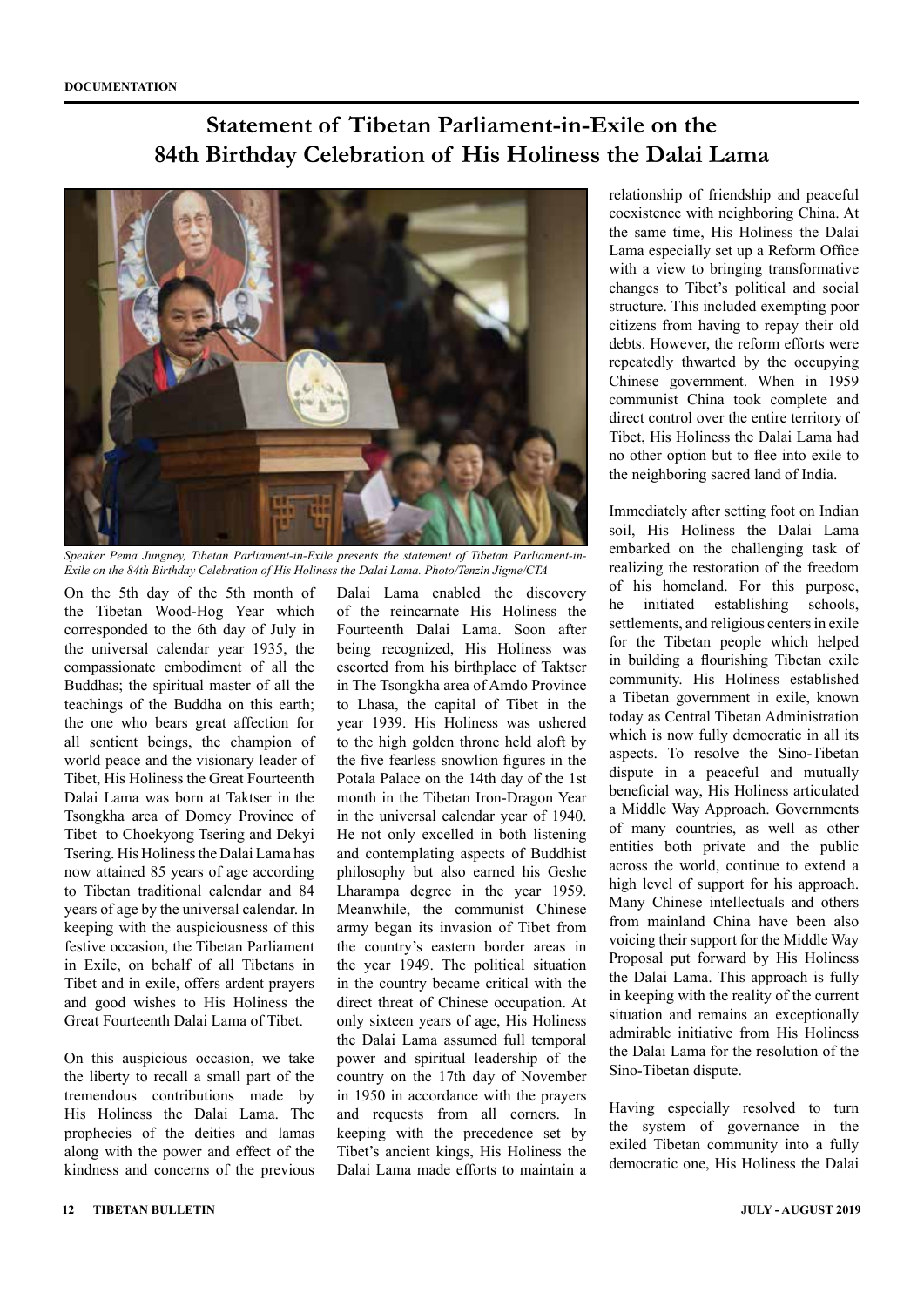Lama, in 1960, newly established a Tibetan Parliament in exile. In 1961, an outline of a democratic constitution for a future Tibet was brought out. This was followed, in 1963, by the promulgation of the text of a fully democratic constitution for a future free Tibet. In 1991, the Tibetan Parliament in exile became a democratic legislative body. In keeping with this transformation, His Holiness, on the 28th of June in 1991, affixed his seal of assent to the Charter of Tibetans in Exile which was debated and adopted by the 11th Tibetan Parliament in exile. With the adoption of the Charter, the organizational entity of the Tibetan people in exile was transformed into a fully democratic one rooted in the system of rule of law. In the year 2001, in keeping with the directive issued by His Holiness the Dalai Lama, the Kalon Tripa of the Central Tibetan Administration was directly elected by the Tibetan public. The development marked a major forward movement in the exile Tibetan democratization process. In accordance with his vision and future well being of the Tibetan people, His Holiness in 2011 ended nearly 400 years of undisputed temporal and spiritual leadership of Tibet by the Gaden Phodrang by devolving all his political and administrative powers to the leaders elected by the Tibetans in exile. As a result, the Central Tibetan Administration of the Tibetan people is being run today as a fully democratic system with a high level of efficiency. This has won him the hearts and minds of many impartial observers across the world and their admiration and respect for him continue to this day.

His Holiness the Dalai Lama's four commitments in this life has been of infinite benefit to all sentient beings and his kindness and compassion can never be repaid. Therefore, it is of utmost importance that we the Central Tibetan Administration, the nongovernmental organisations, as well as the general public, commit ourselves to be dedicated disciples of his four commitments. The accomplishments of His Holiness the Dalai Lama in carrying out those four commitments have earned him hundreds of awards and prizes,

including the globally renowned Nobel Peace Prize in 1989, the United States Congressional Gold Medal in 2007, and the John Templeton Award in the United Kingdom in 2012.

Likewise, in today's era of progress and predominance of Science, His Holiness the Dalai Lama has put forth the concept of Buddhist Science and established connections between Buddhism and modern science, holding frequent dialogues and discussions between the two. This has led to a number of unprejudiced eminent scientists to take interest in carrying out researches in the field of Buddhist Science. In their researches, they have reached conclusions and recorded findings that relate with the Buddhist understanding that in order to realize a world made up of happy societies primacy needs to be given to develop a sense of compassion which is, in fact, already inherent in a human being. Today everyone recognizes and reveres His Holiness the Dalai Lama as the undisputable leader who champions the cause of compassion as a universal responsibility.

We are indebted to His Holiness the Dalai Lama for all that he has done for the Tibetan people including his steadfast commitment to resolving the issue of Tibet through dialogue based on a mutually beneficial middle way approach. The dictatorial Chinese leadership has not only turned a blind eye to it but also continues to vilify His Holiness the Dalai Lama. Despite that, His Holiness the Dalai Lama has not wavered from his commitment towards finding a mutually beneficial solution to the Sino-Tibetan dispute. This is the reason why across the world, government leaders, Parliamentarians, and numerous prominent public figures have repeatedly urged the leadership of the government of China to enter into peace talks to resolve the Sino-Tibetan dispute with His Holiness the Dalai Lama or his representatives. In this connection, it bears noting that His Excellency Mr Terry Branstad, the United States Ambassador to China, concluded a visit to the Tso-ngon area and Tibet's capital Lhasa in May this year by emphatically reiterating the call on the government of China to enter into unconditional talks with His Holiness Dalai Lama or his representatives as a way to find a solution to the issue of Tibet. During the 7th World Parliamentarians' Convention on Tibet held in Riga, capital of the Baltic republic of Latvia from the 7th to the 10th of May this year, participating lawmakers from across the world as well as other prominent figures spoke with one voice to declare that Tibet was never a part of China; that the most appropriate method for resolving the Sino-Tibetan dispute was through the mutually beneficial Middle Way Approach. Therefore in their resolution the participants, among other things, voiced strong support for the Tibetan people's aspiration for a meaningful autonomy in the governance of their homeland and on that basis recalled their reiterations of calls on the government of the People's Republic of China to enter into unconditional dialogue with envoys of His Holiness the Dalai Lama.

At the occasion of long-life prayer offering ceremony in May this year by the entire Tibetan people living in Tibet and in exile, His Holiness very graciously gave an undertaking to strive to live to be 113 years old. This has been a source of infinite joy to all of us. We accordingly take the opportunity provided by this joyous occasion to express boundless gratitude to His Holiness the Dalai Lama on behalf of the entire Tibetan people in Tibet and in exile. At the same time, it bears emphasizing that at this critical moment in the history of Tibet, the entirety of the Tibetan people should commit themselves to an oath of unity with the commonality of purpose and be unequivocal in carrying out the profound wishes of His Holiness the Dalai Lama. We should act in every possible way to ensure that His Holiness the Dalai Lama is comforted to see his wishes being sought to be fulfilled with utmost sincerity by all of us. This should be treated as the essence of our purpose. Since this year is an obstacle year for His Holiness the Dalai Lama, all the Tibetan people in Tibet and in exile, have already been fully immersed in accumulating enormous recitations of prayers for His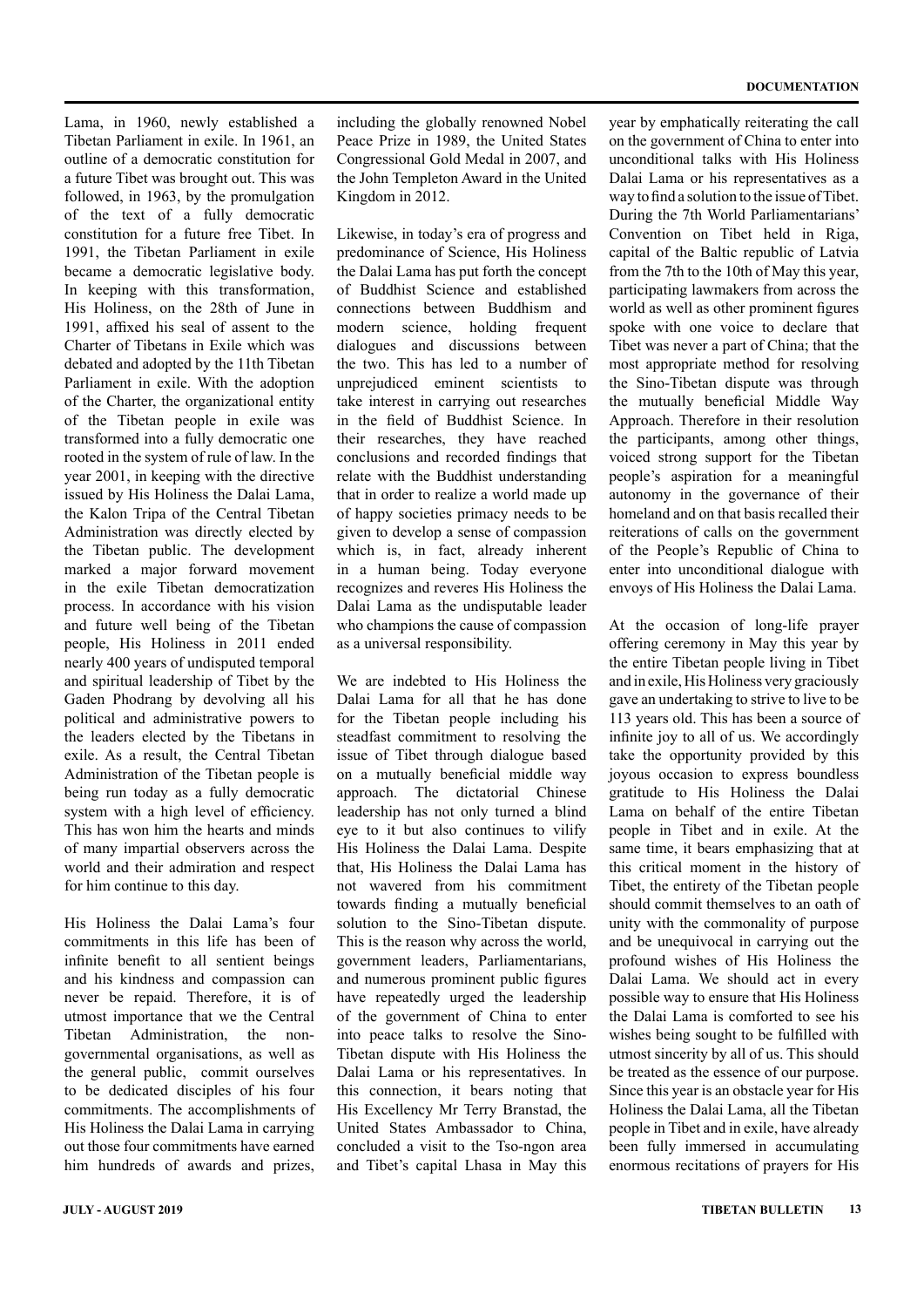Holiness as solemnly prophesied and instructed by the deities and lamas. We only wish to request everyone to make sure that there is no slacking of effort and commitment in this undertaking.

It has been 60 years since Tibet was forcefully annexed by the communist government of China, resulting in His Holiness the Dalai Lama and thousands of Tibetans to flee into exile. The government and people of India with whom Tibet had deep cultural ties since

ancient times have been most generous in extending every possible assistance and facilities to the Tibetan people during this difficult time. Our feeling of gratitude to the central and state governments as well as the people of India knows no bounds. We also take the opportunity provided by this auspicious occasion to express our heartfelt gratitude on behalf of all the Tibetan people to the governments of countries, their leaders, civil society organizations as well as private individuals across the

world who have lent support to the issue of Tibet.

Finally, we fervently pray that His Holiness the Dalai Lama may live for a hundred eons; that all his wishes may be seen fulfilled with spontaneity and in all speediness.

The Tibetan Parliament in Exile

6 July 2019

### **2018 CTA Award to Two Distinctive Staff for Excellence in Service**

The Kashag secretariat presented two staff of the Central Tibetan Administration with an award in recognition of their distinctive service in their respective departments.

The award is an official recognition of the exemplary work performed by individuals in their respective portfolios in the Central Tibetan Administration. It is also aimed at introducing these distinctive staff to the public, at the same time, to inspire passion and dedication among other staff of the Central Tibetan Administration.

Dhondup Tsering was appointed as the section officer in the year 1995 and since then have worked tirelessly for various Tibetan settlements like Rabgyaling Tibetan settlement in Hunsur, Dhoeguling Tibetan settlement in Mundgod and Choepheling Tibetan settlement in Maio. Mr Dhondup Tsering is highly recognised for his service of 3 years in the advancement and development of the agriculture project in exile.

Dhondup is also the founding member of the agriculture award committee.

Dhondup demonstrated his exemplary service when he visited the areas affected by hurricane 'Titli' in Phuntsokling Tibetan settlement as the representative of the Department of Home taking responsibility to provide necessary assistance and help during the disastrous event. He also took charge as the project



*Dhondup Tsering, Deputy Secretary of the Department of Home*

coordinator of COSPE. During the time, Mr Dhondup Tsering initiated and organised various training and awareness workshops on agriculturerelated projects.

Dhondup Tsering has never failed to carry out his responsibilities throughout his service and therefore he is found to be a deserving candidate for 2018 distinctive award to CTA officials for excellence in service.

Ngawang Choephel joined the Central Tibetan Administration in 2008 as an accountant at the Tibetan settlement office in Mandi, HP. Thereafter, Mr Ngawang took charge as the accountant at Dekyiling Tibetan settlement in Dehradun.

Ngawang also took charge as the officiating settlement officer of Dekyi



*Ngawang Choedhen, under Secretary at Dekyi Larso Tibetan settlement.*

Larso Tibetan settlement in Bylakuppe for the period of 63 days. During his service at the settlement, Mr Ngawang contributed significantly towards the welfare of the Tibetan community in Bylakuppe such as he renovated the staff quarters of the former CTA officials and built around 80 houses for the newly arrived Tibetans. He also constructed sanitation facilities for the less privileged people in the settlement funded by the Department of Health. The clean drinking water facility was also made available during his service. Apart from that, outdoor fitness equipment was also developed during his service. To speak briefly, Mr Ngawang Choedhen has tremendously contributed 10 years of exemplary service to CTA and therefore he is found to be a deserving candidate for 2018 distinctive award to CTA officials for excellence in service.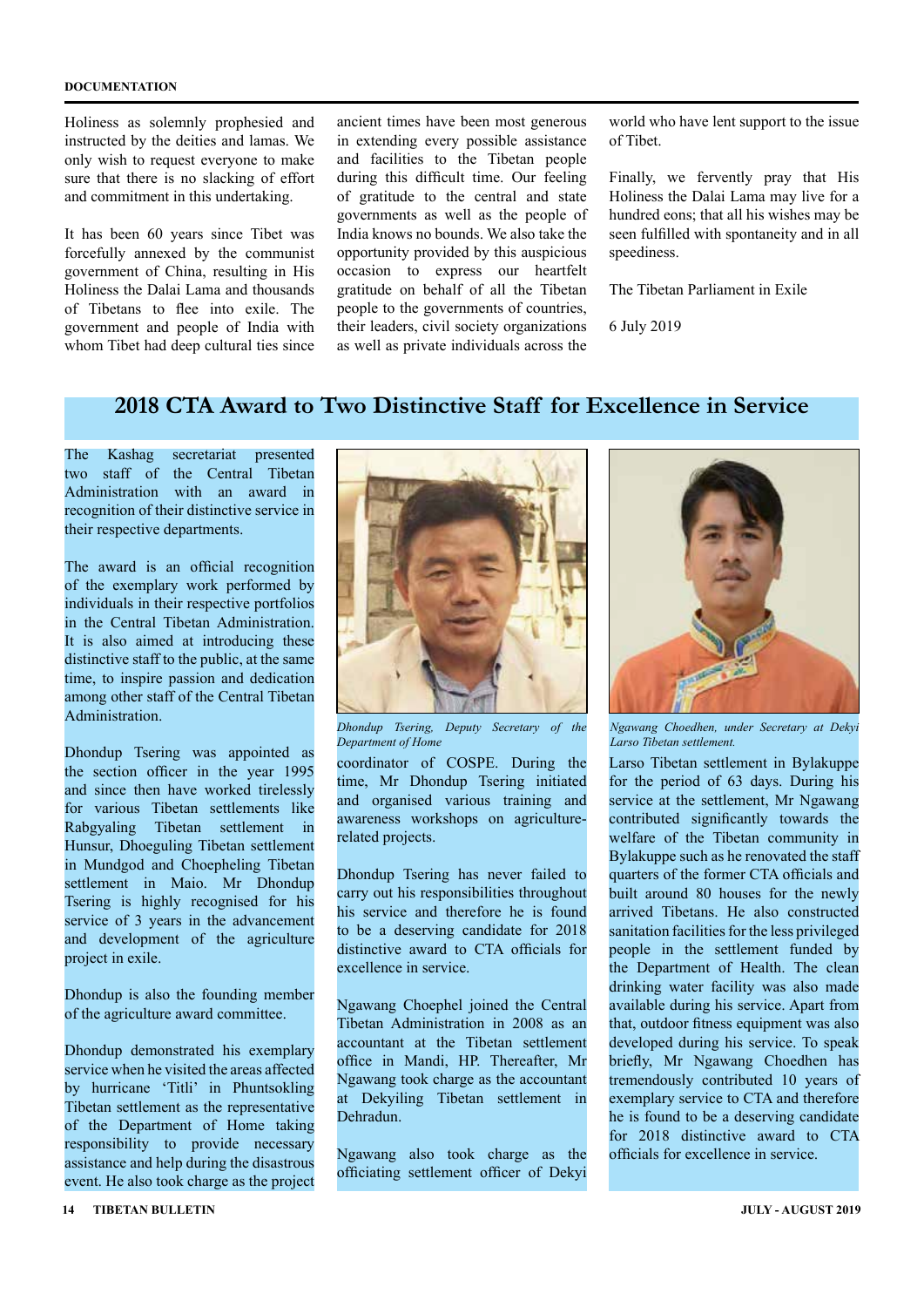### **His Holiness the Dalai Lama's exclusive interview for OTV Lebanon**

A Lebanon based reporter Karim from OTV Lebanon was accorded an opportunity to obtain an exclusive interview with His Holiness the Dalai Lama on 27 June 2019 at the residence of His Holiness the Dalai Lama in Dharamshala.

Below is the full transcript of the interview.

**Karim:** Thank You His Holiness for accepting our invitation. His Holiness Lebanon in the Middle East is a multicultural country. We have a Christian President, we have a Speaker who is a Muslim Shia, we have a Prime Minister who is a Muslim Sunni. Talking about myself, I am a Christian married to a Muslim wife. So this is Lebanon and this is Lebanese diversity. I want to ask you first do you think such co-existence can hold on and survive?

**His Holiness the Dalai Lama:** Oh yes. I believe that is the only way. In ancient time, you see people are more or less isolated. Now modern time 21st century, information comes from different parts of the world which makes the world smaller. Similarly, in religious faith, you get different information about different religion which is always available. Then, a different mental disposition is useful for different ways of approach. Therefore pluralism of religion in the modern time is the reality. Based on that reality, mutual respect must be practised and consider religious faith as a personal matter. It is very good that you as a Christian husband and your wife as a Muslim is a wonderful thing! One of my commitment is the promotion of religious harmony and I have full confidence that religious harmony is possible. Look at India, over 2000 years different religious traditions have developed and over 3000 years India's own traditions emerged then followed Jainism, Sangya philosophy, Buddhism and later Christianity and Muslim, etc. All these religious traditions coexist harmoniously without any issue. I have



*His Holiness the Dalai Lama's exclusive interview with OTC Lebanon.*

never heard any problem or complain between Sunni and Shia in India. I have spent a few decades now in India and have only noticed religious harmony that exists here but when I saw and heard people killing each other in the name of religion particularly in the name of Sunni and Shia in Arab, Syria, and Afghanistan it is unthinkable! All of them are the followers of one Allah likewise all follow Kuran and pray five times a day so there is no reason to fight each other. I am really saddened by such news. While religion is the remedy to reduce destructive emotions it has now been used to cause destructive emotions. Just like medicine that becomes poisonous. Such problems arise due to lack of communication. Therefore, religious harmony is very much possible similarly reconciliation between Shia and Sunni is very possible too. Next week I am going to Delhi to meet a Muslim group mainly Muslims from Ladakh. There is going to be a national level Muslim conference which is initiated by Ladakhi Muslims. Since among Shias and Sunnis in India, there is no religious discord as such I have suggested the Indian Muslims to being more active regarding the promotion of religious harmony in general but particularly between Shia and Sunni. The meeting will have the participation of representatives of various Muslim communities in India. I wish in this meeting the Indian Muslims will make an effort to show outside world that religious harmony is possible. This will eventually let countries like Syria and Afghanistan to India to witness the possibility of religious harmony in India.

**Karim:** You are very optimistic His Holiness about that. There are extremism and fanaticism in our society. People are suffering from extremism.

**His Holiness the Dalai Lama:** Yes I am. We are a human being whether created by God or nature, we are born with this special brain which has the ability to see, perceive the holistic view of everything. So if you use this human intelligence and the human brain properly then it is very easy to understand. We, humans, live in different areas so naturally, we are of different cultural values, we face different climatic conditions and have a different mental disposition. These are all understandable. But what is important is that all religious traditions carry the same message i.e message of love.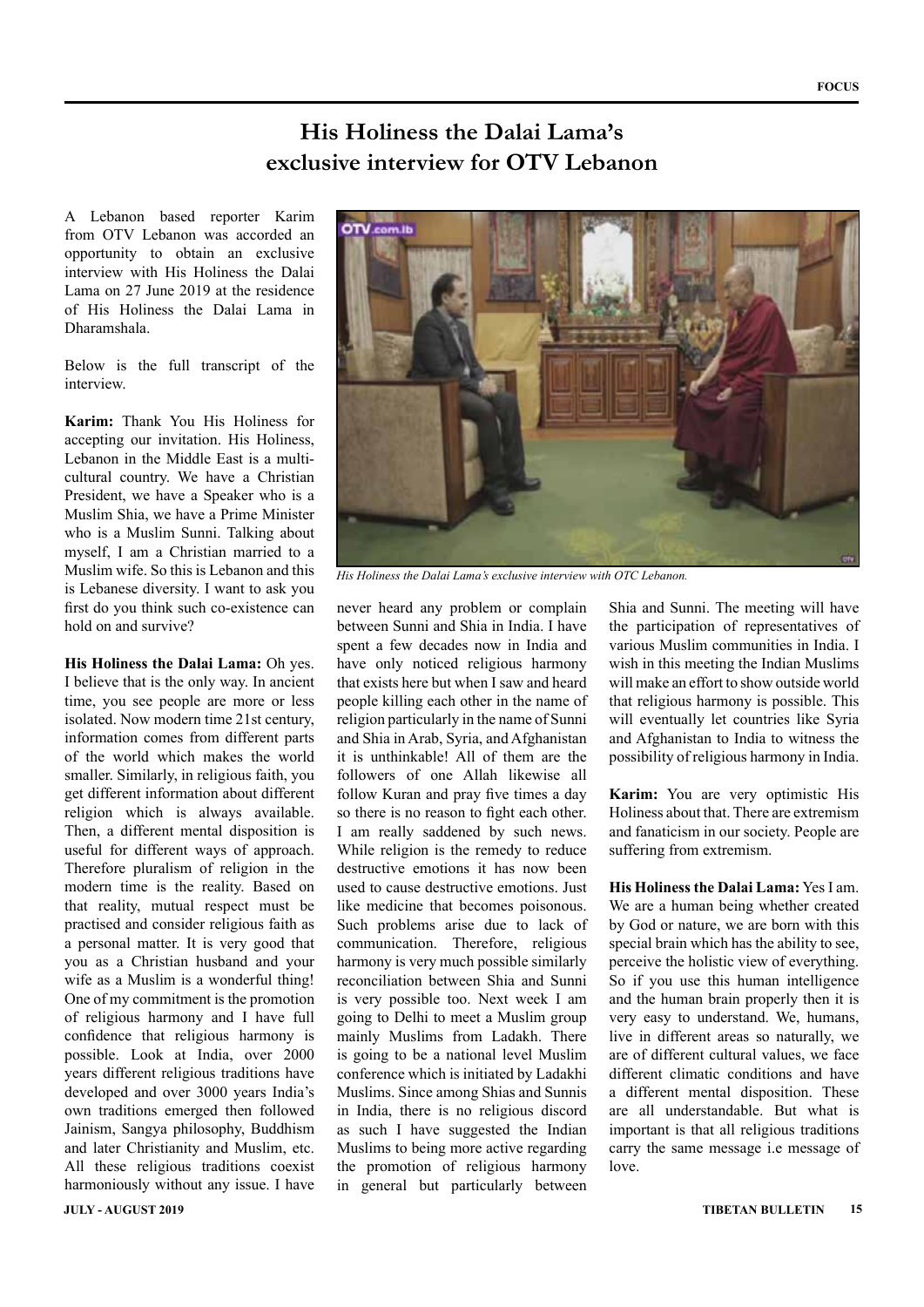**Karim:** This is the best message you can give to Lebanon and the Lebanese people in particular because we need such a message in our countries. There are so much suffering and crisis in the area.

**His Holiness the Dalai Lama:** Yes, whatever I can even to make a small contribution is my duty. I always emphasise we 7 billion human beings are truly human brothers and sisters whether we like it or not, we have to live side by side on this planet. On top of that, global warming is quite serious so under such circumstances it is time we think globally. The 7 billion human beings represent the oneness of human being. then comes different cultures, different languages, and different religions which are the secondary and individual matter. I am Buddhist, but I have many genuine spiritual friends among the Muslims, Christians, Hindus and perhaps I may say among Communists. His Holiness chuckles. So basically, we all are same human beings, the way we were born is the same. We all received the maximum affection from our mothers so compassion is the key thing, loving-kindness is the key thing for our survival. That is the real message of all religious traditions. And there is, of course, different religious philosophies. Bishop Tutu, for instance, is one of my best spiritual friends who I always admire. We are always teasing each other whenever we meet. He jokingly describes me as a mischevious Dalai Lama while I, on the other hand, responds him with mischevious Bishop. He would always joke around saying, "I am Christian so after I die, I will go to heaven but you Dalai Lama is a non-believer in god so you will go to a different place probably hell".

**Karim:** You are so peaceful when you are talking about this. Usually, people are worried and fear death. I want to tell you when you went to the hospital, the whole of Lebanon was worried. You are very well known in Lebanon and we all pray for you.

**His Holiness the Dalai Lama:** Thank You. As I mentioned earlier, we have this very unique brain so it is very important

to analyze and not just analyze one point of view. We have to look at things more holistic way.

**Karim:** You always invite people to keep their own religion. Do you think they accept such kind of message?

**His Holiness the Dalai Lama:** This is the reality and this is the only realistic way. For a Muslim, Islam is the best religion for them, therefore, it is much better to keep their own religion instead of changing their religion. If someone was to ask me what religion to follow if the person is Hindu, Christian or Muslim, I usually will tell them it is better to keep their own religious tradition. And now because of different mental disposition, there are different philosophical views. Even within Buddhism, there are many different schools of thought. Buddha even though one teacher of the school of thought taught different philosophies. Why?. Among his own followers, there are different mental dispositions so they need different philosophical views. Therefore, I never state Buddhism is the best religion. For me personally, Buddhism is best but to others, according to their own mental disposition they can choose to follow a religion that is more suitable, more effective to them. That is the best religion for them. Just like medicine, we can't say pick one medicine and say this medicine is the best. How can we say that to different patients dealing with different illness? Only by judging their physical condition you can say this so and so medicine is the best for you.

**Karim:** Lebanon is proof that when nations are strong abled we can rebuild what has been destroyed from the war between many confessions and now the new Lebanon which we are striving to build is the reflection of hard work of all communities working together regardless of gender and religion. I hope that we will succeed. It is very important that we have to be united.

**His Holiness the Dalai Lama:** That is the only realistic way. As I already mentioned, the world is becoming smaller and we 7 billion humans having different culture, language, and religious traditions must live side by side. I always consider myself as part of 7 billion human beings and with this feeling wherever I go, I always developed an immediate friendship. I have never felt separated from others. I never say I am Tibetan and Buddhist first and never felt that way. If God is one father then according to the belief, we all human beings are brothers and sisters of one father. therefore it is unthinkable fact the killing in the name of religion. We come from one father and that father has infinite love and we all are children of that kind of father. So we have to share love and kindness as real brothers and sisters. Due to small differences fighting, division and worse killing are indeed unthinkable. Now one of my wishes is to make this world demilitarised. I don't think weapons are the creation of God but rather a creation of our destructive emotions. If we truly follow God's path then no need for the weapon. Yes, small differences always happen even an individual go through different ideas in a day. So, naturally different people could have different concepts. The only way to sort out the differences is through dialogue. If there is any conflict of interest, solve it through dialogue. Using the weapon to resolve the conflict and issue is outdated now. In ancient time, yes, the use of weapons were relevant but today's world is not like that. Therefore, this century eventually should be a century of peace and in order to do that no longer money has to be spent for a weapon. So, the demilitarised world should be the goal. In order to create external disarmament first, we need to create internally disarmament.

**Karim:** This is one of your struggles against violence in the world?

**His Holiness the Dalai Lama:** Yes, I am committed to this till my death. Whether I achieve this or not it is worthwhile to try. Life is precious but then also I feel the war is very much related to the feudal system. So, one royal family including some religious leaders feel the need for authoritarian control commands soldiers to rage war. Each of these soldiers life is precious to them. Given freedom, they will not sacrifice their life. Yesterday on Television I watched about the D-Day.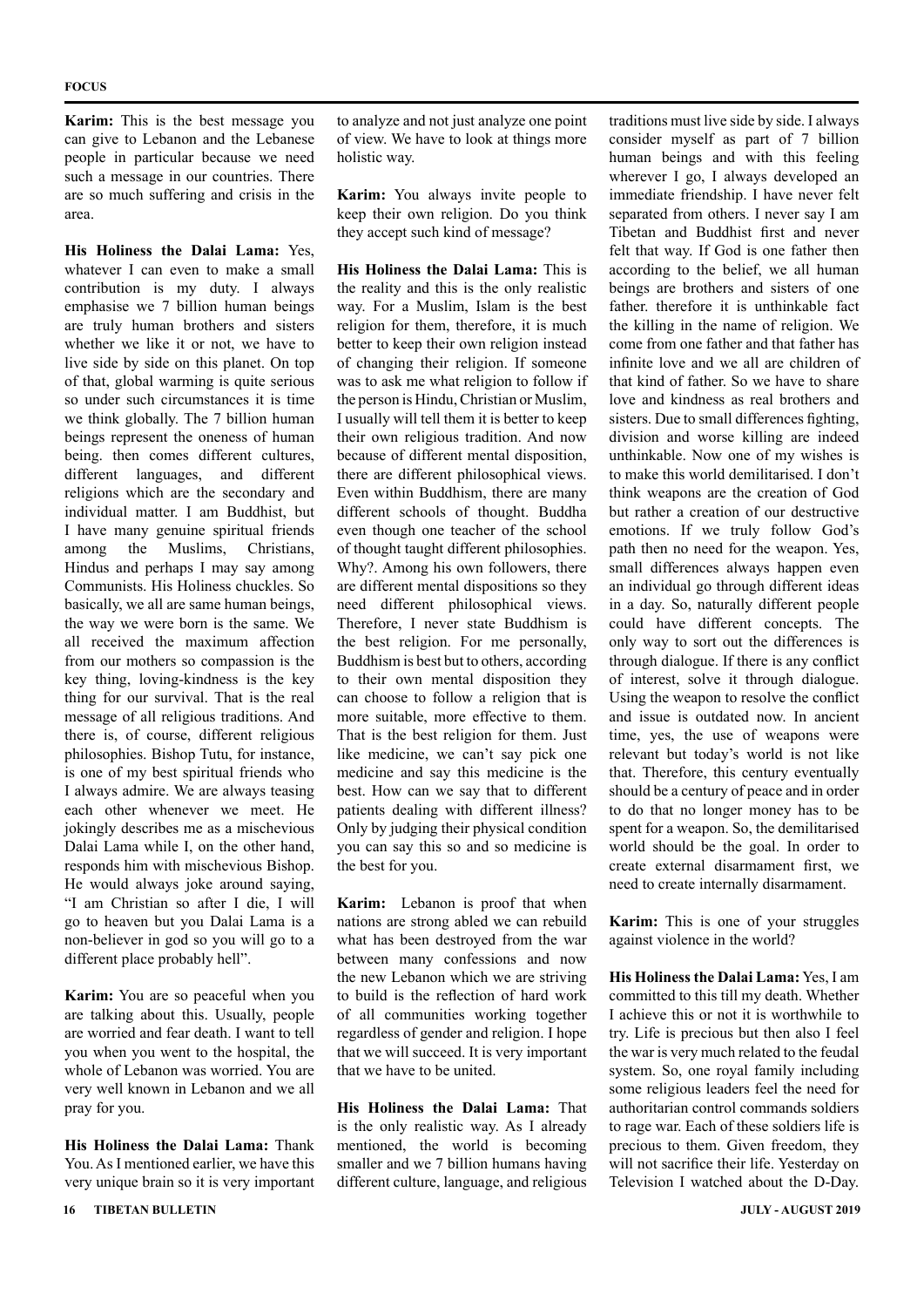People were praising their heroic actions and in the meantime, I felt oh. millions of German soldiers, German people also suffered. They are also human brothers and sisters. We should remember them also.

**Karim:** Yes. During the second world war, between German and all Europe and now Europe is creating a new Europe and new community.

**His Holiness the Dalai Lama:** That is right. Yesterday some big ceremony was held where they only talked about the Western ally which I think is incomplete. If you see during the first and the second world war many people in Germany were killed. I am a great admirer of the spirit of the European Union. During the second world war, both the Presidents of Germany and France were arch enemies but due to the changed circumstances, they realised that common interest is more important than national interest As a result, European Union was formed. Thus I feel that even in the Middle East some kind of Union should begin.

**Karim:** But for that, we need values and principles like Europe. We need to think about it deeply and forget about religion, fanaticism and about extremism. You said once that the world is better now. How could it be with so many conflicts? our territory is all around the world.

**His Holiness the Dalai Lama:** There is a problem, therefore, we must be determined to change this. If life goes on without any problem then we can relax but it is not the case. Now global warming is an issue. Within the next few decades, the world might turn into a desert. We should use our wisdom as opposed to just following emotions.

**Karim:** You talk about happiness, about the friendliness. How to reach happiness? How to achieve happiness knowing we need to spread that happiness?

**His Holiness the Dalai Lama:** To give a very simple example, this very moment if we smile at each other and have sincere motives against each other, it is happiness. If I give a stern look right now no one would feel comfortable.

Happiness is like that. Not artificial and sarcastic smile but genuine smile. That will bring friendship, trust.

**Karim:** There is a lot of hypocrisy in society today. It is very important to not be fake, to be real. is it possible to spread happiness and joy at this very moment?

**His Holiness the Dalai Lama:** Oh certainly yes. I feel through education it is possible. Usually, I tell people that from kindergarten we teach the hygiene of physical but now we should include the hygiene of emotion. Children receiving modern education tend to create a materialistic way of life, materialistic culture. This materialistic life is only catered to the needs of the five senses of organs. In due course, we neglect the sixth mind. Anger, attachment comes from this sixth mind so the remedy must be developed within the mental state. It is always nice to hear good things and listen to good music but these are only sensorial experiences and it is secondary to the mental experiences. The western or modern education is often materialistic oriented and ignores the ways to tackle inner emotions. Therefore, today's education should include education about the inner self, about mind thus hygiene of emotions must be taught from kindergarten. It has nothing to do with the religious matter but an academic subject.

Today's global problems we are facing is essentially created by us humans. Initially, human beings basic nature is more compassionate, each human being wants a happy life yet we create many problems. Why? it is because we lack in knowledge to tackle our emotion.

**Karim:** You think we need to evolve our programs for students in schools to teach them how to feel and move their emotions? What do we have to change in our program? Do we have to add something to our new generation?

**His Holiness the Dalai Lama:** Yes from kindergarten we should teach children. Of course, every child loves to smile and they love their mother's affection so we can teach them how to develop and preserve warmheartedness through

knowledge and not through prayers. So I feel the education system should include how to develop the peace of mind. And in order to know the peace of mind, we must first know what is the destroyer of the peace of mind and what is the available antidote.

**Karim:** Is this the way to reach the peace of mind?

**His Holiness the Dalai Lama:** Yes that is right. My own experience as now I am 84 years old, I have lived a difficult life major part of my life. At the age of 16, I lost my freedom and then at the age of 24 I lost my own country and since then a lot of problems but I have managed to maintain a peaceful mind despite all of it. We deal with many events in life and if we look at those events through a narrow-minded and shortsighted then it will create unhappiness, fear, and frustrations. But the same event, if we look at it from a wider perspective we will realise yes that one aspect of the event was very bad however, that also had a positive impact too. If we practice that then we can certainly sustain our hope.

**Karim:** But there is a tendency for criminology. Human beings are born with this tendency. How to stop that tendency?

**His Holiness the Dalai Lama:** No I don't think we are born with such tendencies. As scientists always pointed out that human nature is more compassionate. Also, medical scientists say, constant anger and fear eat away our immune system. Then the experience of young children, they don't care what is religious faith, or nationality, about rich and poor so long they play together with a smile on their faces. That moment the sense of oneness is very fresh. Then they get education about different religious faith, different nationality and they learn about money, power, as a result, the basic human nature becomes dormant and other manmade artificial feelings grows. Therefore, we have to think the existing education system should add education about our internal peace of mind. That is very important.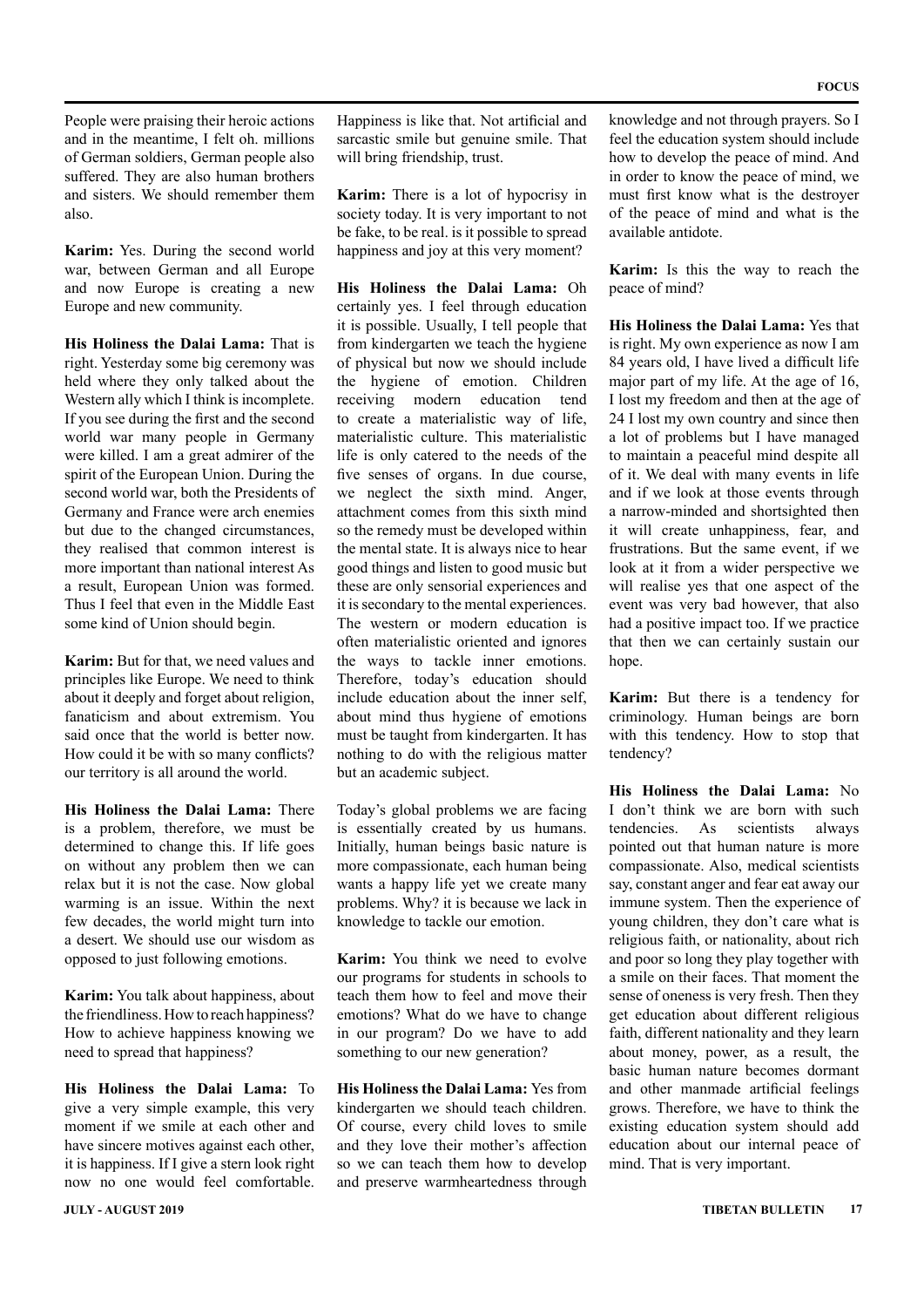**Karim:** Thank You His Holiness for your time. We need maybe to give more programs to evolve in the Arab world. The old mentality was to create people to control but now we have got to dismantle the old mentality. Can you please give the last message to the people of the Middle East and Lebanon?

**His Holiness the Dalai Lama:** Firstly, I feel a great honor to express my own views through this media. Then East Asia and the Middle East, Africa and then Latin America are geographically different including the climatic conditions but we all want a happy life. Through the centuries, people in different places try their best effort to achieve a happy community, happy life. Now the modern time we have to think the entire globe as one home for all humans and each other as human brothers and sisters. I think that is the only realistic and necessary way. In ancient time, people are more or less self-supported but today's world is completely different therefore a sense of oneness is very important. Then different cultures different languages, and religions are a personal matter. We are the same human beings who only want a happy life. I also practice that and it is very important and useful. So I want to share with you the sense of oneness of the entire 7 billion human beings. Thank You that I had this opportunity to meet Karim and his team. I had the opportunity to express some of my feelings and without your help, my thinking is limited but with your help, my idea reaches more people. Some people may find it useful and I am very happy. If some people find it nonsense then it doesn't matter. His Holiness chuckles.

**Karim:** Thank You. It is always a big pleasure to be with you His Holiness.

**His Holiness the Dalai Lama:** Thank You.



On the last leg of his 10 days official trip to the UK, CTA President Dr. Lobsang Sangay gave a series of two interviews firstly for Asian Affairs magazine and later for BBC Hard Talk Program.

The editor of Asian Affairs, Mr. Duncan Bartlett, asked Dr. Sangay about China's rising influence in Japan, India, and Nepal, against the backdrop of the ongoing US-China trade war and the G20 Summit in Osaka, Japan. The interview will be published in Asian Affairs in due course. Later that afternoon the President was interviewed by presenter Zeinab Badawi for BBC HARD Talk program, to be telecast in the following week. This is the President's second appearance on the BBC HARD Talk program after having debuted on this program in May 2011.

Presenter Zeinab Badwal asked President a barrage of grueling questions ranging from India's position on Tibet, what next after the 14thDalai Lama, the fate of the 'kidnapped'11thPanchen Lama, Reciprocal Access to Tibet Act, prospects for resolution of Tibet issues, etc. A wide range of topics was covered and discussed in a short span of time.

Below is the full transcript of the President Sangay's interview at BBC Hard Talk Program interviewed by Zeinab Badwal.

**Presenter Zeinab Badwal:** How do the Tibetan people remember that revolt 60 years ago?

**Sikyong:** Thousands of Tibetan people from all over Tibet gathered in Lhasa (the capital city of Tibet) to protect His Holiness the Dalai Lama from the Chinese army and then it resulted in bloodshed. So as per the Chinese military archive, 87,000 Tibetans were killed between the month of March and September of 1959. His Holiness the Dalai Lama had to trek to India in the midnight of March 17. Its been 60 years of tragedy inside Tibet, 60 years in exile along with 60 years of resilience and success. Because in exile, we have set up a democratic system and as per the vision of His Holiness the Dalai Lama, we have a parliamentary system, an executive judiciary which is running pretty well.

**Presenter Zeinab Badwal:** How do you remember that anniversary amongst yourselves in exile as a community with two hundred thousand in exile globally?

**Sikyong:** We also observe the 60th anniversary on 10 March as the Tibetan National Uprising Day. Thousands of Tibetans came and said 'Tibet belongs to Tibetans, China should get out of Tibet' but that resulted in the bloodshed and thousands of Tibetans were killed, so definitely there was the turning point where we lost an independent Tibet came under Chinese occupation.

**Presenter Zeinab Badwal:** What exactly are your demands now?

**Sikyong:** What we seek is all the countries around the world subscribe to one China policy and the Chinese government also says sovereignty and territorial integrity of China cannot be compromised and His Holiness the Dalai Lama has said, "okay we will take that but just give us the genuine autonomy within the framework of Chinese constitution.

**Presenter Zeinab Badwal:** There is a Tibetan autonomous region now in China that is what is called but you say it doesn't go far enough.

**Sikyong:** That's true. It is only on paper and Tibetans don't have any power. So, as per the constitution and within China, genuine autonomy should be given to Tibetan people because that is the middle way approach. It is middle between seeking separation from China and repression of the Tibetan people.

**Presenter Zeinab Badwal:** You now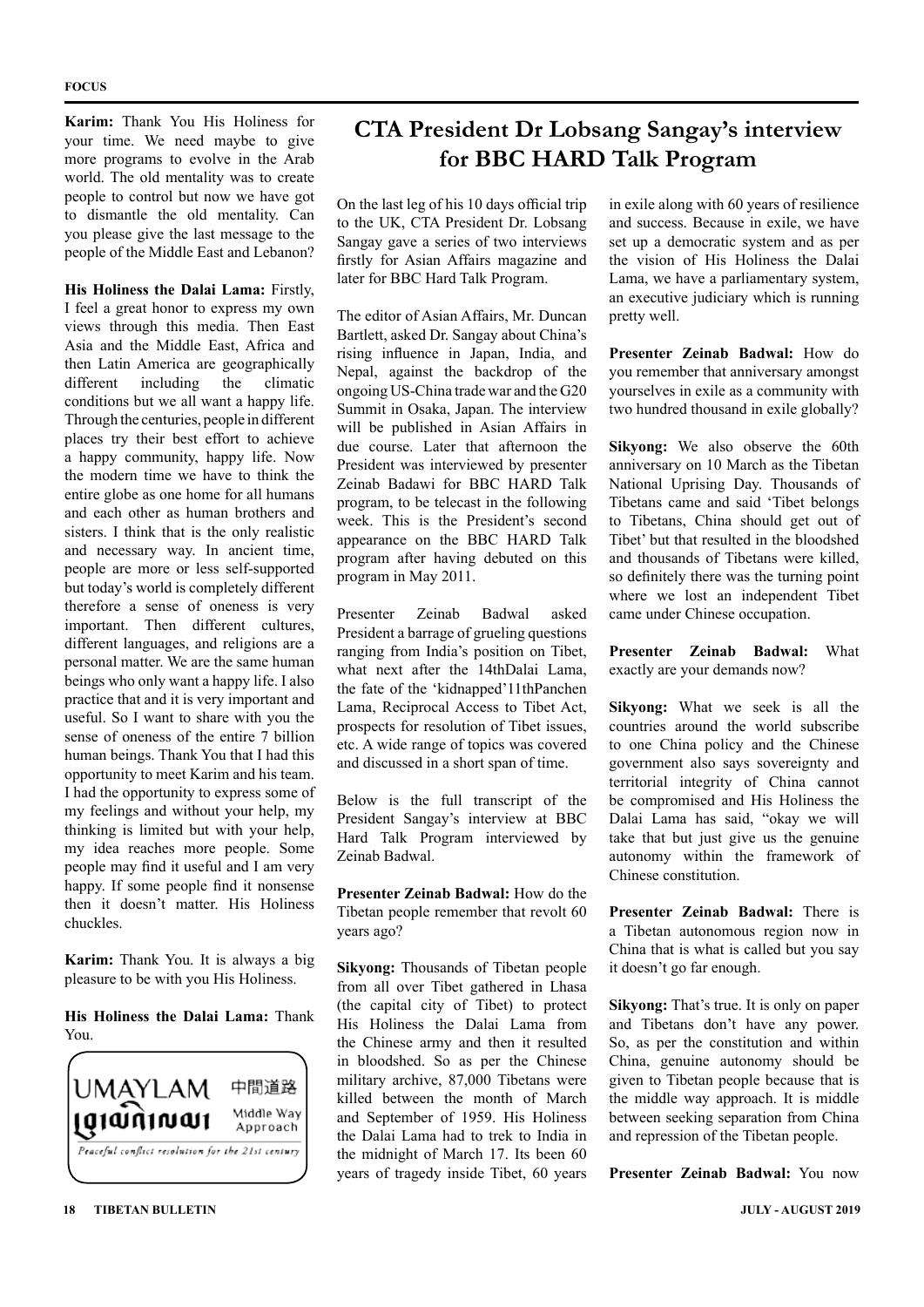advocate something called the five-fifty strategy. What exactly is that?

**Sikyong:** Within five years time based on the middle way approach, there should be a dialogue between envoys of the Dalai Lama and representatives of the Chinese government to solve the issue of Tibet, to grant Tibet genuine autonomy. That is five years strategy. But, at the same time, we should plan for fifty years if need be. Fifty years to return to Tibet, fifty years if we remain in exile to maintain solidarity with the Tibetans inside Tibet, to maintain contact with the Chinese people so they understand the plight of Tibetan people and what we are asking for.

**Presenter Zeinab Badwal:** So basically it's a long game you are playing.

**Sikyong:** It is a long game. it's a short and long game.

**Presenter Zeinab Badwal:** Can you do both? Can you play the long game where the Chinese leadership has got the strategy that is long?

**Sikyong:** That is true. But we have a short game too and that is five years strategy.

**Presenter Zeinab Badwal:** But won't' that be giving the Chinese government a choice?

**Sikyong:** We are not giving them the choice because if you study the exile governments many exile governments were set right here in London during the second world war and after some time they tend to disappear and dilute. So what we are saying is if necessary we need fifty years strategy also to maintain Tibetan identity inside Tibet.

**Presenter Zeinab Badwal:** Are there any talks going behind the scenes because we haven't had any talks between the Dalai Lama and his representatives and the Chinese leadership for nearly ten years?

**JULY - AUGUST 2019 TIBETAN BULLETIN 19 Sikyong:** That is true. The last one was in January 2010. However, informal contacts so to speak were a lot of

Buddhists. Because China has become one of the largest Buddhist countries in the world where more than 300 million Chinese are Buddhists. So many of these Buddhists and some well-intended people and also some Chinese who have worked in the government are in contact.

**Presenter Zeinab Badwal:** But informal and unofficial contact will not get you anywhere? Won't it be like maintaining links without any outcome like the process for the sake of process?

**Sikyong:** No. It is a process with the hope that it will result in practical consequences. From our side, we are genuine and sincere and we are willing to meet. The envoys of His Holiness the Dalai Lama are willing to meet anytime and anywhere that the Chinese government wants us to.

**Presenter Zeinab Badwal:** The US Congressional-Executive Commission on China said it last year that the Chinese continuous to regard Dalai Lama as a leader of the separatist forces and that's still how they see him.

**Sikyong:** That's how they say it officially and till now that's how they say it but what we want is wisdom and will on the part of the Chinese leaders to see that repression on Tibetans is not working so we need a solution. Even Northern Ireland had a similar issue but then good Friday agreement did come even though many people didn't believe it would come.

**Presenter Zeinab Badwa:** You mentioned the word repression of the Tibetan people in China. The United Nation's Human Rights Council last year said conditions are fast deteriorating in Tibet and that the International Campaign for Tibet says in the last 10 years 150 people have carried out selfimmolations in protest against Beijing's actions. What can you do to prevent in particular these self-immolations which have resulted in the vast majority of cases and people dying?

**Sikyong:** I have made it categorically and consistently clear to Tibetans inside Tibet that you should not commit self-

immolation, life is precious, one should live and continue to protest against the repression of the Chinese government. Despite the appeal, self-immolations continue. It is very painful, very tragic but what the Tibetans are saying is "what can I do?. If I lead a small protest in the streets of any town in Tibet I will be arrested, I will be imprisoned, tortured and often disappear and die". They are saying its better to die quickly burning oneself than prolonging your death and causing a lot of sufferings to your family members. The freedom house has come up with a report on the freedom index every year for the last three years in a row. They listed Syria as the least free region and Tibet as the second least free region in the world.

**Presenter Zeinab Badwa:** Are the selfimmolators old or young? Are there any cases that strike you in particular?

**Sikyong:** 70% of them are very young and it is very common. They are 16 -20 years old and before burning themselves all they say is "we want to see the return of His Holiness the Dalai Lama to Tibet. We want basic freedom like any other human being". Their demands are very simple and universal and still, the Chinese government refuses to see the reality that repression is not working. Also, the international community should be talking more about but I can understand why all these are not reported well outside because the Chinese government doesn't allow journalists to go to Tibet. They don't allow unfettered access to Tibet.

**Presenter Zeinab Badwa:** The US just passed the Reciprocal Access Act that allows American officials, journalists, and tourists to Tibet so that may hopefully improve?

**Sikyong:** True. After passing the Reciprocal Access to Tibet, the Chinese government allowed the US Ambassador and 30 members delegation during the visit. It is a starting step and the UK government and other governments should consider the same.

**Presenter Zeinab Badwa:** You said we don't report a lot about what's going on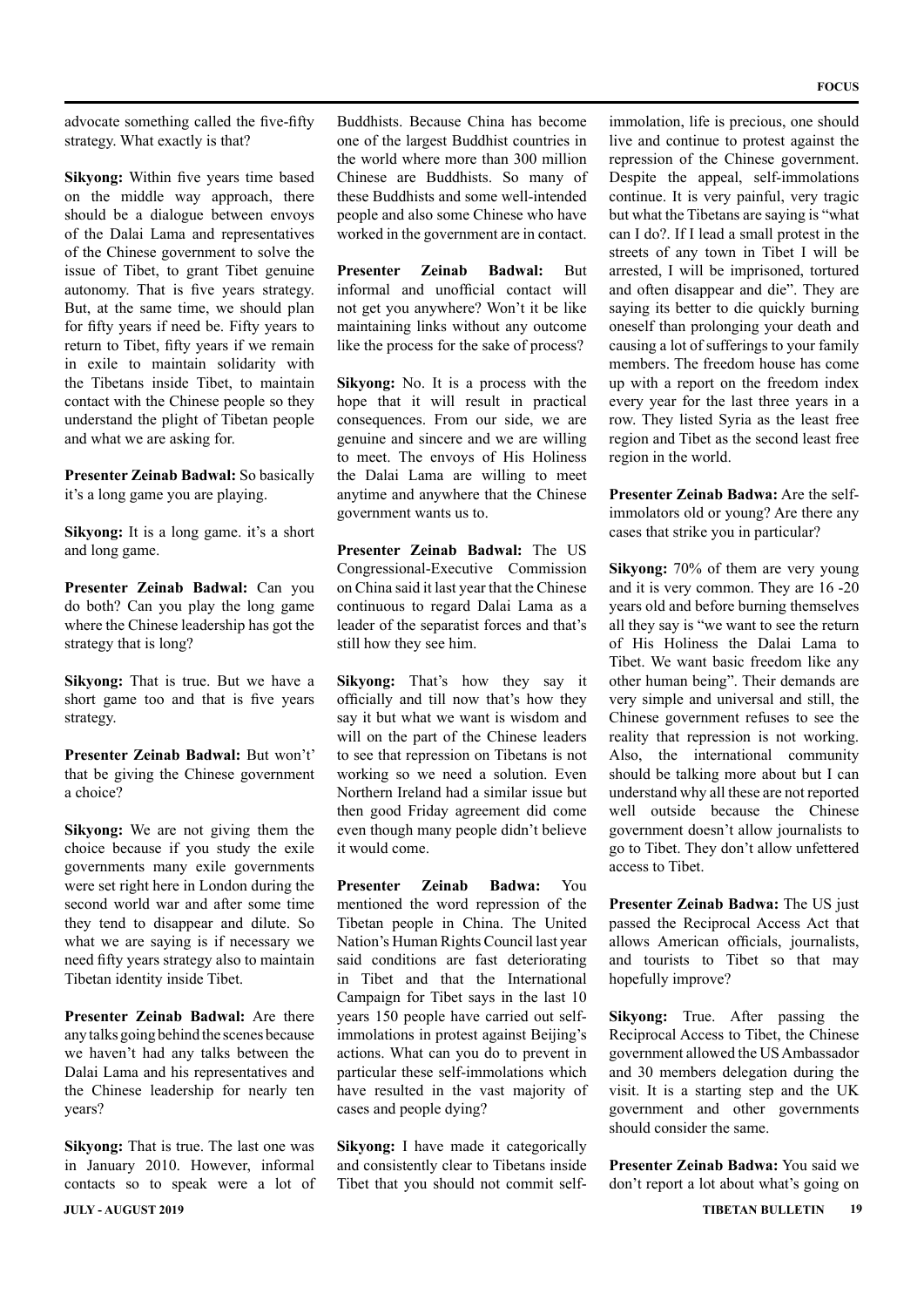inside Tibet but for example the way other minorities are treated in China. We have heard about the Uyghurs and how they are treated also we have heard about what the government in Beijing calls the vocational education camps. Do such camp exists for the Tibetans?

**Sikyong:** Actually, the party secretary of Xinjiang was the party secretary of the Tibet autonomous region so he is the same architect. He implemented the same repressive policies in Tibet for 5 years which is implementing in one year time so we do have these camps but not as large as the Uyghurs so a lot of people are sent for education through labor, imprisonment, detention.

**Presenter Zeinab Badwa:** Do you have a figure when you say a lot of people? How many are detained?

**Sikyong:** Now that we really don't know. Even for Xinjiang, it is estimated. it could be as high as 1 million or more for the Uyghurs but as far as we know the political prisoners who were arrested in prison it is few thousands we are talking about.

**Presenter Zeinab Badwa:** We know that China is increasingly a global player politically, economically and on President Xi, its what people describe it as a fairly authoritarian and centralized rule from Beijing. Sarah Sewall who was a special coordinator on Tibetan issue during Barack Obama's administration says "increasingly we see that countries that have typically spoken out on behalf of Tibet are now shying away from doing so. She said that during a recent interview. China is too big for people to ignore, they will always side with China and not Tibet.

**Sikyong:** Yes some countries do. We have seen even in Europe 28 members of the European Union is divided. There are 16 European countries and one China and now Italy has joined the group and the number standing is now 17 plus 1. So whenever there is a resolution passed on human rights in China in the Human Rights Council, most of the 16 members of Europe will not vote for Tibet. What we can now do is create awareness and

appeal to all these democratic countries and call them to support Tibet issue if they claim they support human rights, non-violence. The moral principle that you claim that you adhere to should be implemented and should be shown.

**Presenter Zeinab Badwa:** Even India seems to be not supporting the Tibet issue. James Charles Foundation research analysis group in the U.S says India tends to favor a relationship with China at least over Tibetan issues in general. Your host nation isn't even backing you on this.

**Sikyong:** No. India has done the most for the Tibetan people. Tibetan Administration is based in India. The largest number of Tibetans are in India. Our education and so many things are subsidized and supported by the Indian government. By far, they support us the most.

**Presenter Zeinab Badwa:** But when it comes down to it. It will go with China.

**Sikyong:** No. So far not. For example, India has not signed the One-China Principle in the last few years as per the agreement.

**Presenter Zeinab Badwa:** But last year it prohibited Tibetan rally in Delhi. What do you have to say about that?

**Sikyong:** We were asked to move to Dharamshala under the Chinese pressure. On a few things, yes but the 'Thank You India event' happened and we got more coverage because of Chinese pressure.

**Presenter Zeinab Badwa:** But that's changing. Tsering Shakya a Tibetan academic at the University of British Columbia Canada says "India is sensing that Tibet's appeal in the west is declining. That is true, isn't it?

**Sikyong:** I think he is wrong. I travel to all the capitals and I do see support. Yesterday only Hon. Speaker John Bercow acknowledged me in the House of Common and also Japan 10 years ago they would not mention Tibet but now they have established the largest Tibet

support parliamentary group in Japan with 92 members of parliament. In the Czech Republic, they have established 51 members of the Tibet support group parliament which is the largest in Europe. So you can see that it is happening.

**Presenter Zeinab Badwa:** But the governments are reluctant to meet the Dalai Lama. We saw what happened in the U.K in 2013 when the then Prime Minister David Cameron did meet the Dalai Lama but the Pope on this matter for some other reason didn't see the Dalai Lama in 2014. The Vatican said because of the delicate situation with China.

**Sikyong:** It is unfortunate that the Pope who is another moral leader should not shy away from standing up and meeting with His Holiness the Dalai Lama. Having said that, His Holiness met with the President of Slovakia and other leaders too. My point is I just gave a testimony in front of the Canadian Senate Committee on Foreign Relations and Trade, I spoke in front of the Czech Sub Committee on Environment so I do travel and I do get hearings as well.

**Presenter Zeinab Badwa:** There is another aspect to all these which makes your work difficult as the President in exile which is what Robert Farley from the Pattison school of Diplomacy says. He said while in the 1990s Free Tibet activist had a relatively freehand in many spaces. Beijing has used money and social mobilisation to foreclose some of that rhetorical territory. So China through its infrastructure projects, through lifting people out of poverty. That is resonating with the Tibetan people in the autonomous region in China.

**Sikyong:** That is not at all true. That is why we have 150 self-immolations right? Unprecedented in the history of Tibet. It has never happened. Not only the self-immolations, nomads protesting, farmers protesting and wherever there is mining taking place Tibetans are protesting. It is true. The repressive system is systematic and through which makes it difficult for Tibetans to protest but they are doing it.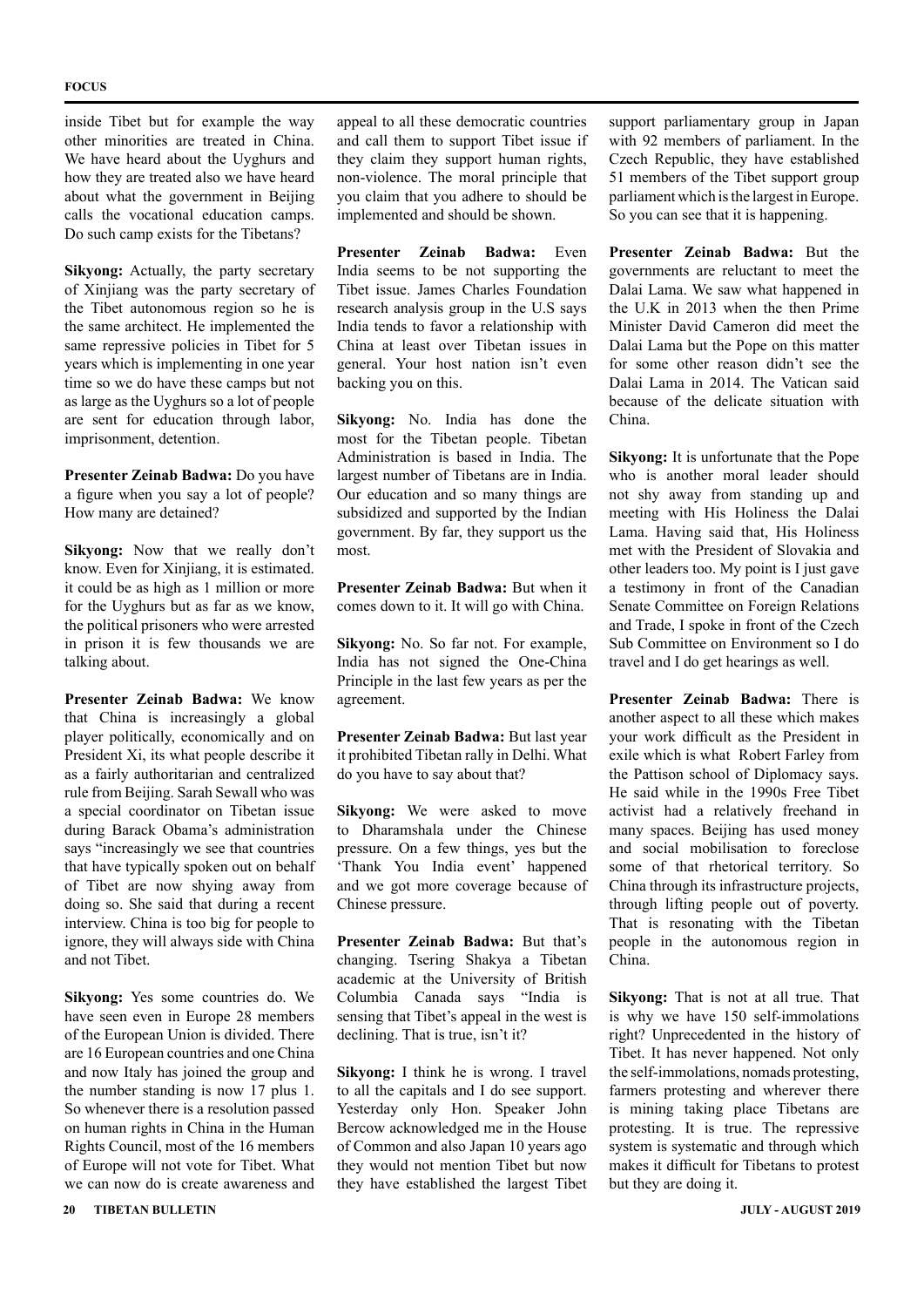**Presenter Zeinab Badwa:** But this economic might of China and it has got the high-speed railway link and the official growth rate of the country are high and Tibet as a whole benefit from that. The Chinese most senior official in Tibet has said, "The Dalai Lama has not done a single good thing for Tibet since he left". When the Tibetan see these economic benefits they might start thinking well, we will just live our lives within China that is prospering.

Sikyong: Not at all! for any given day, if the Chinese government is that confident, you can have a referendum of Tibetan people and make them choose between China and Tibet or Chinese leaders or Tibetan leaders, I can say hands down overwhelming Tibetans in Tibet will vote to have their own Tibetan leaders.

**Presenter Zeinab Badwa:** Alright but their own leaders have not gone very far and there is dissatisfaction with what their leadership has delivered For example, the 30,000 strong Tibetan Youth Congress President Tenzin Jigme says, "There is a sense of frustration among our people. We have lived for so many years in exile. We have to educate the people about the need for an independent Tibet". They are marching towards a different tune. They see the middle way has not delivered. They want something different.

**Sikyong:** When you are young you will be frustrated and you will be agitated which I completely understand it. In fact CTA, Tibetan Administration has come up with a report saying Tibet was never a part of China, but the middle way remains a viable option'. Historically, Tibet was independent and do we deserve independence? yes. But is there a possibility that we could gain independence from China? No. We have to be pragmatic. Based on the reality of the world and China, middle way approach came out as the genuine autonomy for the Tibetan people.

**Presenter Zeinab Badwa:** What can you do to meet these frustrations? Could you carry out civil disobedience campaign? Mass protest? for example in

Hong Kong against Beijing's policies. They often turn out into violence.

**Sikyong:** Violence is futile. Mass protest inside Tibet, given a choice the Tibetans would do it but they are not allowed or they will be repressed immediately. But outside, all kinds of protests are happening all over the world. For example, this March 10 all over the world we had the largest demonstrations and participation of Tibetans in the last 60 years.

**Presenter Zeinab Badwa:** But does this get you anywhere? I put it to you that Nathan Hill from the School of Oriental and African Studies University says that the fate of Tibetans is in the hands of the Chinese state, Tibetans outside the region are not very relevant to the fate of Tibet and this includes the Dalai Lama. You really don't have any impact.

**Sikyong:** We do because I have spoken to hundreds of Tibetans inside Tibet. They do see us as the partner, as the spokesperson. But if you study any movement, had you asked Nelson Mandela in the late 1980s many news media ruled him out. They wrote obituaries about him even Gandhi when he was fighting for the independence of India. Eventually, these things change and as far Tibet is concerned, things will change for the better. That we are very sure.

**Presenter Zeinab Badwa:** You represent a very small group. You are voted by 58% for the second time by an electorate that is 60,000. You know there is a very small mandate you have. Greg Bruner on Tibetan Affairs writes as many Tibetan refugees it is just pushed away by the time, they are just moving on.

**Sikyong:** No not at all. In fact, Tibetans across the world are getting a better education, better exposure and they will be far more talented and better leaders in the coming years. Similarly, inside Tibet, they have not given up hope. We are partners you see. What we represent in exile is the moral symbol as the spokesperson for the Tibetan people inside Tibet.

**Presenter Zeinab Badwa:** Your moral symbol is the Dalai Lama but now he is past 83 years of age, he is cutting back on his travels. He is tired and when we look at the post-Dalai Lama era for all of you, It's going to be even harder for you to raise interest for you have lost that moral compass.

**Sikyong:** Already our situation is very hard. we lost our country, we lost our freedom so we should persist and persevere. Having said that the post-Dalai Lama situation will be very difficult but having said that, he is the 14th Dalai Lama. He is very healthy, he would live very long. We will have 15th Dalai Lama and we will carry forward the Tibet movement.

**Presenter Zeinab Badwa:** Who can succeed him when in 1995 he identified a six-year-old boy as the 11th Panchen Lama who could succeed him and he must be about in his 30s now. We don't know what has happened to him. Do we?

**Sikyong:** We don't know about Panchen Lama because of its been 30 years since he disappeared and we are very concerned about the situation, We demand his immediate release. So hopefully the Chinese government will see to it that he be released and given proper education and that is what they should be doing. This is a religious issue, a spiritual leader who disappeared for 30 years.

**Presenter Zeinab Badwa:** The Dalai Lama has long advised the Tibetan people to hope for the best and prepare for the worst. It's been 60 years, you haven't got anywhere. You were born probably after the exile of the Dalai Lama. You have never seen Tibet. Do you think you will ever see it?

**Sikyong:** Of course. Definitely. In 2005, I went to Beijing, I was allowed to go. They promised that I will be allowed to go to Tibet but they did not. However, in my lifetime, I will definitely see Tibet. That much I know and freedom will be restored for Tibetans and His Holiness the Dalai Lama will return back to Tibet.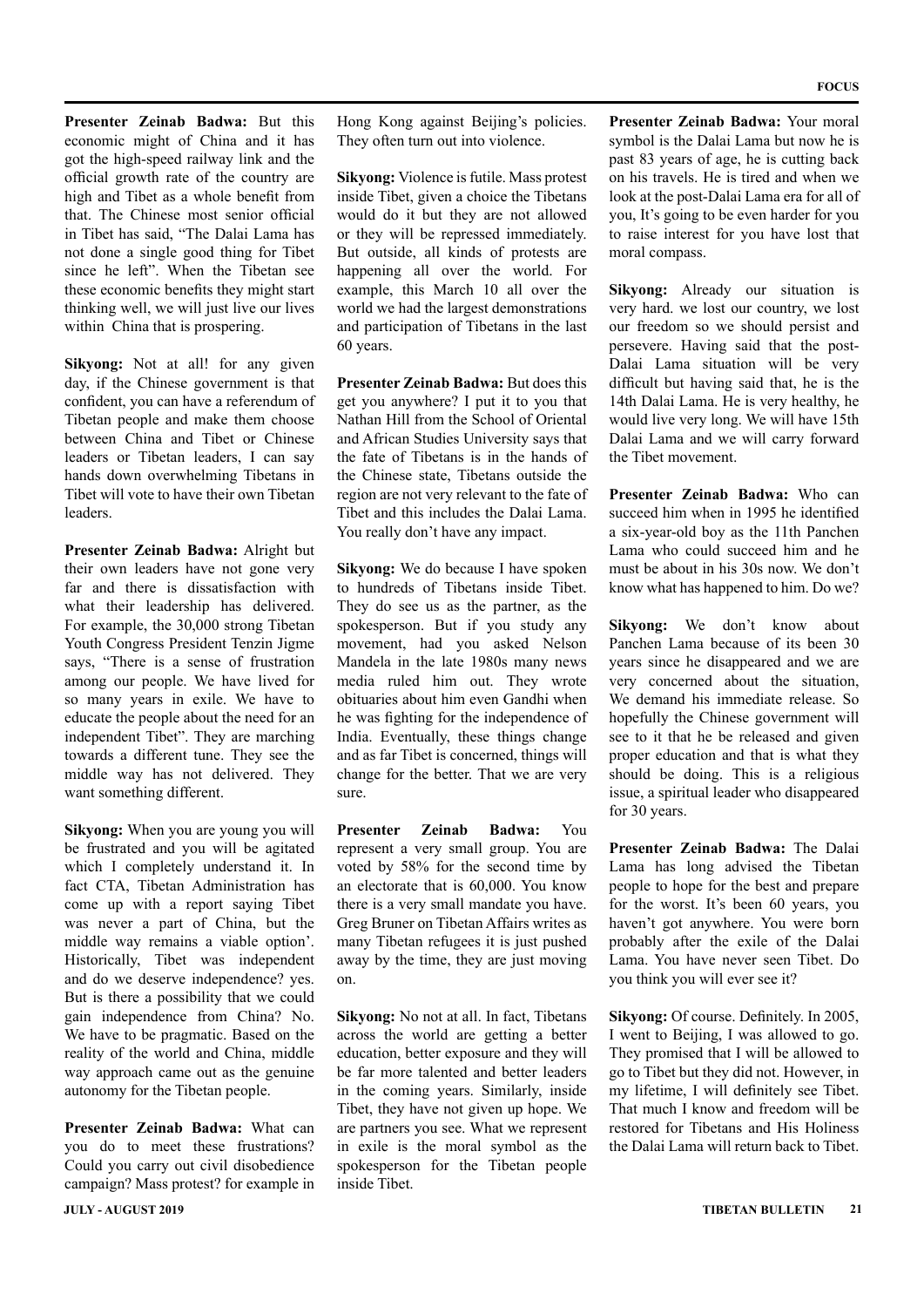### **His Holiness the Dalai Lama's final day teaching in Manali**

"Today, we'll look at the 'Eight Verses for Training the Mind'," he remarked, opening a copy of the book containing the texts he was teaching in Tibetan, Hindi, English and Chinese. "Geshé Langri Thangpa was known for his practice of bodhichitta. Thinking of the sufferings of sentient beings he was so moved he wept. His face wore a perpetual doleful expression.

"I received an explanation of this text from several of my teachers including Kyabjé Trijang Rinpoché, and I've been reciting it daily since I was a small boy.

"Ask yourself what the word 'I' in the first verse means. We have feelings and sensations that seem to be like facilities for the 'I' that is their user and is the controller of the body and so forth. Non-Buddhists assert that the 'I' is something separate from the bodymind combination, but Buddhists say it can't exist apart from that. Some assert that the 'I' or person can be identified with mental consciousness. The Mind Only school, for example, refer to the foundational consciousness in this way.

"However, the Middle Way School states that the 'I' or the person is merely designated on the basis of the bodymind combination, just as other things in the world are designated by our projections and preconceptions. The purpose of this instruction is to counter our misconception of an independent self. Middle Way scholars don't say there is no conventional existence, they say things have no objective existence.

"As I mentioned yesterday, the Buddha neither is the body-mind combination, nor is he different from it. The bodymind combination is not in him, nor is he in the body-mind combination. The Buddha does not possess the bodymind combination, but what else is the Buddha? Even the Buddha has no objective existence, but exists nominally, as a convention.

"We make ourselves unhappy because our sense of an independent self makes





*His Holiness the Dalai Lama reading from the text on the final day of his teachings in Manali, HP, India on August 18, 2019. Photo by Tenzin Choejor*

us selfish, on the basis of which we express all kinds of emotions. Day to day experience tells us that selfish people tend to be more easily upset, whereas those who are compassionate and naturally concerned about others are more broadminded and relaxed.

"Since we don't want suffering and do want happiness, we need to reduce the causes of suffering and increase the causes of happiness. As human beings this is something we can think about and put into effect. The first verse shows that fulfilling our short and long term goals is dependent on others. Avoiding the unwholesome actions of killing, taking what is not given, sexual misconduct, as well as acts of unwholesome speech is done in relation to others. Because happiness comes about in relation to them, the second verse advises 'Cherish others as supreme'."

His Holiness stressed that as human beings we should respect each other. Should it be the case that we are kind to someone who then takes advantage of us, we shouldn't let our compassion fade. Whatever prompts afflictive emotions to arise, we should counter them. They stoke the self-cherishing attitude that leads to ruin.

"Whenever we see people who are really suffering, we shouldn't be condescending but compassionate to them. For example, we should give to beggars respectfully. Giving respectfully is one of the sixteen factors that give rise to higher rebirth. In verse 5 we read, 'May I accept defeat'. When one follower of the Kadampa tradition was subject to another's criticism, he asked his friends not to respond, saying, 'I'll take the defeat upon myself'. The next verse refers to an occasion when we may have helped someone who shows no appreciation. The appropriate response is to view that person as our teacher.

"The lines in verse 7, 'May I give all help and joy to my mothers, And may I take all their harm and pain secretly upon myself,' summarizes the practice of 'Giving and taking'. When you breathe in imagine taking the pain and suffering of others on yourself, and when you breathe out, imagine giving them joy. This is what I did when news of demonstrations in Lhasa in 2008 made me apprehensive about what might happen. I imagined taking anger and hostility away from the Chinese officials involved in the incident and giving them peacefulness and joy.

"The final verse advises us, when we do these practices, not to be carried away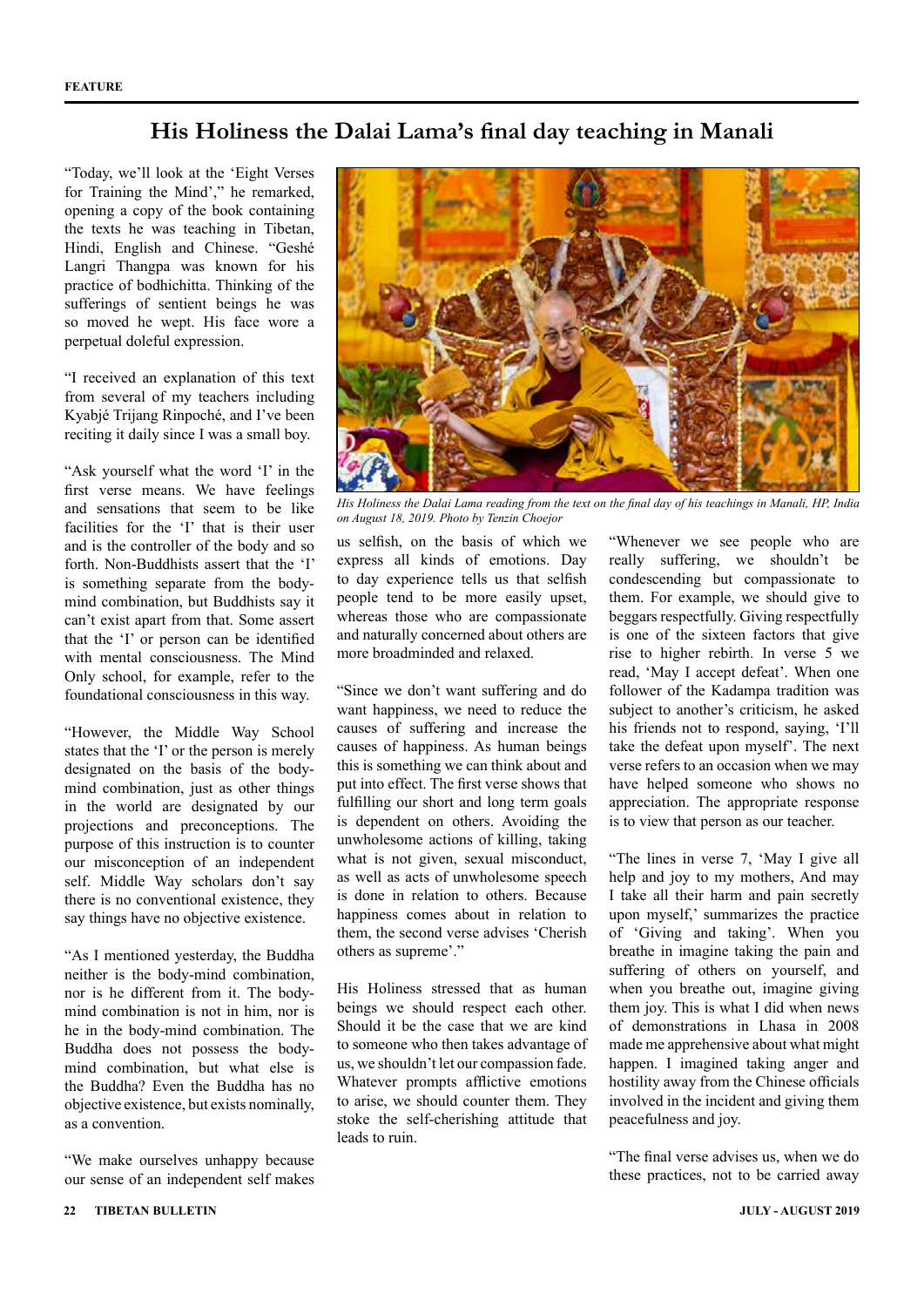by worldly concerns such as a desire for good reputation and fame. The line, 'May I see all things as illusions' refers to ultimate bodhichitta, which the Middle Way School characterizes as nothing having objective existence—things only exist by way of designation."

Taking up the '37 Practices of a Bodhisattva', His Holiness recalled that Togmé Sangpo was reputed to be a bodhisattva, someone with actual experience of bodhichitta. He lived in a cave in Ngulchu. He was an accomplished scholar who composed a commentary on Maitreya's 'Sublime Continuum', but was also acknowledged for his humility and good nature.

His Holiness observed that the contents of the Three Baskets of the Buddha's teaching Sutras, Vinaya and Abhidharma, were meant for individuals to practise. An individual of least capacity works to achieve the high status of good rebirth. One of medium capacity aims to accomplish liberation from the cycle of existence, while an individual of great capacity works to benefit all sentient beings by attaining enlightenment.

His Holiness noted that the two preliminary verses involve paying respects to Avalokiteshvara, embodiment of all Buddhas' compassion, and declaring a promise to compose the text.

"A stanza in Aryadeva's '400 Verses' also refers to the three kinds of capacity for making progress on the path:

"First overcome unwholesome deeds Next prevent [conceptions of] self; Later prevent wrong views of all kinds. Whoever knows of this is wise.

"Fulfilling these three ambitions requires study and practice as the line in the first verse recommends—'Hear, think, and meditate unwaveringly night and day.' We have a human life that affords an opportunity to distinguish right from wrong. To waste such an opportunity would be a great loss, whereas making use of it and cultivating virtue leaves positive imprints on the mind. At the time of death, only the wholesome practice we've done will be of any help.

"Seek and rely on a properly qualified spiritual master, someone compassionate who has insight into reality, who is eloquent and knowledgeable. Jé Tsongkhapa advised relying on someone who observes ethics, concentration and wisdom. Recall death and impermanence—who knows which will come first, tomorrow or the next life? Reflecting on the value of this human life and the ease of losing it spurs us on to practice."

His Holiness mentioned that making incense offerings to deities is acceptable so long as we don't regard the deity as an object of refuge. To do that would be to contradict refuge in the Three Jewels of Refuge—the Dharma, practice of which is the real refuge; the Buddha who is our teacher and the Sangha who are our companions. The Buddhas uproot ignorance and lead beings to liberation. They don't wash away wrongdoing with water, nor do they remove suffering with their hands. They teach about reality. The Sangha comprises individuals who have direct experience of emptiness.

His Holiness told a story about Trehor Kyorpön Rinpoché, an accomplished scholar and adept, who stopped somewhere to rest after escaping from Lhasa. In that place was someone who went into trance. He declared that he was Shukden, so Trehor Kyorpön Rinpoché put a difficult question to the spirit which he failed to answer, so Rinpoché told him just to go away.

Nagarjuna and his followers used their intelligence; we can do that too.

Verse 8, which states, 'Never do wrong', completes the practices for achieving happiness in the next life. 'Aspire to the never-changing supreme state of liberation' in verse 9 refers to the practice of someone of medium capacity. The verses that follow deal with the path of those of great capacity, who 'free limitless living beings and develop the altruistic intention'.

His Holiness remarked that since he had already explained the altruistic intention quite thoroughly he was not going to do so again, but would read the verses. Verse 11 advises, 'exchange your own happiness for the suffering of others'. Verse 18 counsels, 'Without discouragement take on the misdeeds and the pain of all living beings'. Verse 22 refers to ultimate bodhichitta. From verse 25 the practice of the six perfections are outlined. Verse 31 points out that 'You may look like a practitioner but not act as one if you don't examine your own errors', therefore, 'examining your own errors, rid yourself of them'.

After completing his reading of the text, His Holiness encouraged his listeners to read it again themselves whenever they have time. He assured them it would be beneficial to do so.

"Today, we've completed this series of teachings. With regard to yesterday's empowerment, first visualise Lokeshvara in front of you as he was depicted in the thangka. Then, imagining he dissolves into you, recite the six-syllable mantra for ten rounds of your 'mala'. Not that this will be much help if your mind remains unruly. Instead of ridding yourself of afflictive emotions, you'll just wear out the nails on your fingers. Try not to think only of yourself, but of all sentient beings."

His Holiness gave transmission of the mantras of the Buddha, Avalokiteshvara Manjushri and Arya Tara. He declared that he was happy to have been able to teach and that he was grateful to the interpreters who had rendered what he said into Hindi, English and Chinese so he could be readily understood.

"Whether the Dharma is effective or not depends on whether you manage to transform your mind. Having heard the teachings from me, it's up to you to effect that transformation. Your neighbours should be able to see a difference in you, if you practise well. Pray that Avalokiteshvara will care for you in life after life. Until we meet again."

A representative of the organizers made a financial statement.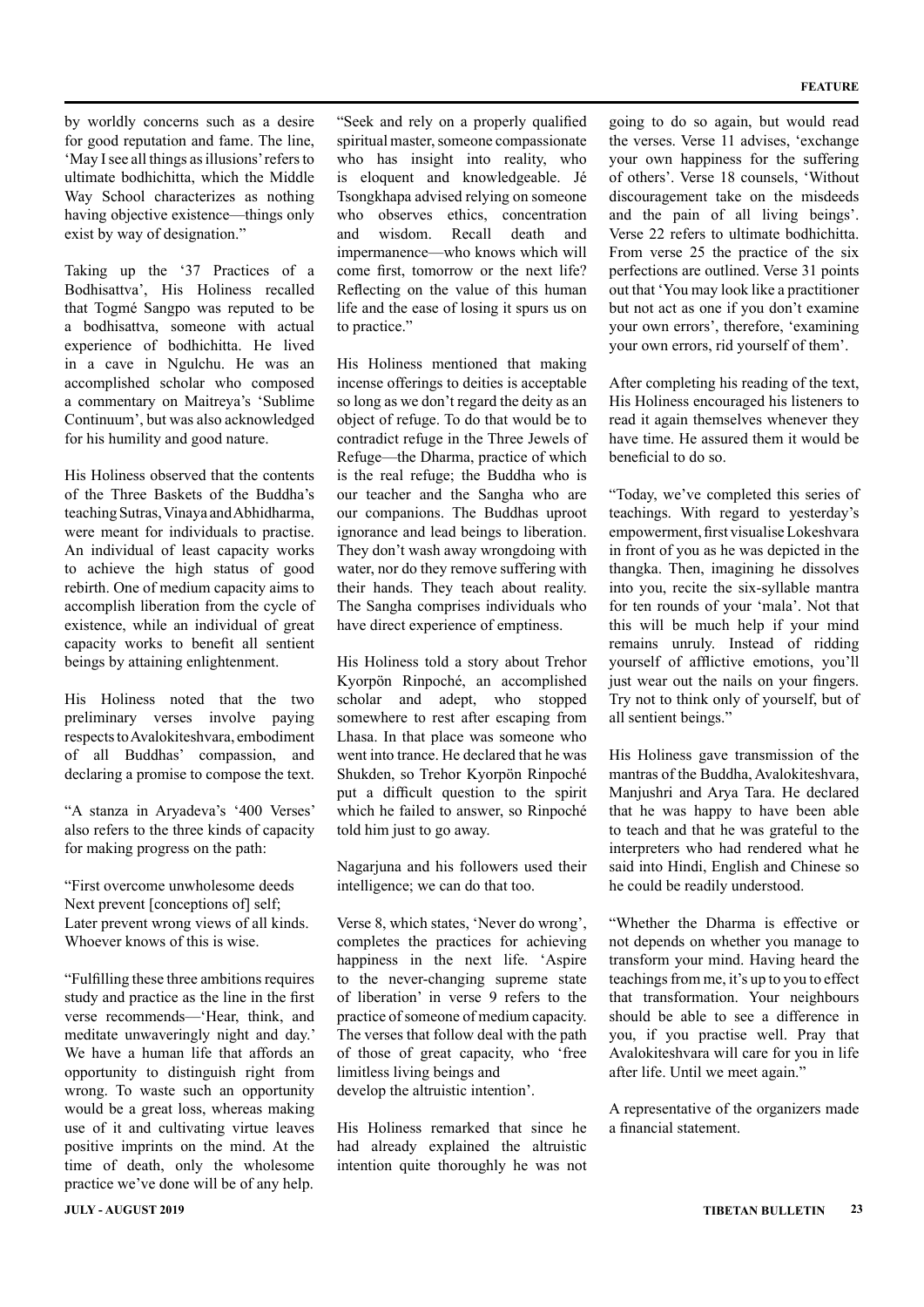### **His Holiness the Dalai Lama speaks at the 52nd National Convention of the All India Association of Catholic Schools**

After arriving in the port city of Mangaluru. His Holiness the Dalai Lama's first meeting was with a group of about 250 young Tibetans studying and training here. His Holiness recalled hearing about claims that Tibet had long been part of China made in an exhibition in Beijing in the '70s. These included Songtsen Gampo's marriage to a Chinese princess and Genghis Khan's giving Drogön Chögyal Phagpa control over Tibet. In the context of the Great Wall of China that attracts so many tourists today, according to which land on one side was China and on the other was not, these claims have no weight. His Holiness remarked that he has also been told there are no historical documents from the time of the Tang Dynasty that refer to Tibet as part of China.

"The Chinese princess who married King Songtsen Gampo," he observed, "brought an important image of the Buddha with her as a gift. When I visited Xi'an, a former capital of China, I was shown the empty niche where it used to sit. Relations between Tibet and China were good. Nevertheless, Songtsen Gampo chose not to emulate the Chinese style of writing and instead had a Tibetan alphabet modelled on the Indian Devanagari script.



*His Holiness the Dalai Lama receiving a traditional welcome on his arrival at the Father Muller Convention Centre to attend the 52nd National Convention of the All India Association of Catholic Schools in Mangaluru, Karnataka, India on August 30, 2019. Photo/Tenzin Choejor/ OHHDL*

"Later, although King Trisong Detsen's mother was Chinese, he again opted to invite first Shantarakshita and then Guru

Padmasambhava to Tibet from India. These three, the King, Abbot and Adept, established Buddhism in Tibet. There were many Chinese monks in Tibet, whose focus was on meditation rather than study, but it seems that the image of the Buddha inspired the kings to look to India as the origin of Buddhist teaching.

"Shantarakshita was very learned and the approach he introduced of study, reflection and meditation we still uphold today. We learn on the basis of reason not just faith. Rather than merely accepting what we're told, we investigate.

"The Buddha's first round of teachings, which dealt with the Four Noble Truths were given openly in Varanasi. The second round, given in Rajgir, included the 'Heart Sutra' that you probably all know—and is founded on reasoning. I once asked a group of Thai scholars who uphold the Pali Tradition whether they explained the Four Noble Truths on the basis of scriptural authority or reason and they told me that they cited the authority of the scriptures. I reflected how fortunate we are to have the works of Dignaga and Dharmakirti that elucidate the use of logic and reason."

Despite having highlighted this difference in their approach to understanding between the Pali and Sanskrit traditions, His Holiness went on to emphasise that they both have the Vinaya, monastic discipline in common. He told the story of two Burmese monks coming to see him at a gathering of the World Parliament of Religions in Melbourne, Australia. They expressed surprise to find that Tibetan monks observe the Vinaya precepts just as they do.

His Holiness explained to the Tibetan students that some years ago he launched a project to reclassify the contents of the Kangyur and Tengyur under headings of science, philosophy and religion, and to compile books accordingly. Scholars have completed the volumes concerning



*His Holiness the Dalia Lama answering a question from a member of the audience during his talk at the 52nd National Convention of the All India Association of Catholic Schools in Mangaluru, Karnataka, India on August 30, 2019. Photo/ Tenzin Choejor/OHHDL* 

Buddhist science, which mostly deals with the study of the mind. They have been translated into Chinese, Russian, Hindi, English, Japanese, Mongolian and so forth. He mentioned that he has been informed that people working in universities in China can access these materials even though they are not available to the general public.

Referring to the way our habitual selfcentredness makes us suspicious of others, His Holiness noted that we can counter this by cultivating bodhichitta, the altruistic awakening mind. Another problem we have is seeing things as having a solid independent existence. We can counter this by investigating Nagarjuna's instruction that things do not exist the way they appear.

"If you have a sense of bodhichitta, you'll be happy," he told the young Tibetans. "Remember that Tibet is the land of Avalokiteshvara; he is the patron deity of the Land of Snows. China has tried to eliminate Tibetan tradition and failed. The Chinese depend on the power of the gun, but we depend on the power of truth. In China things are changing and the Party is afraid of losing control. Our strength lies not in seeking independence, but in keeping our cultural traditions alive."

The students gathered around His Holiness to have their photographs taken with him. Shortly afterwards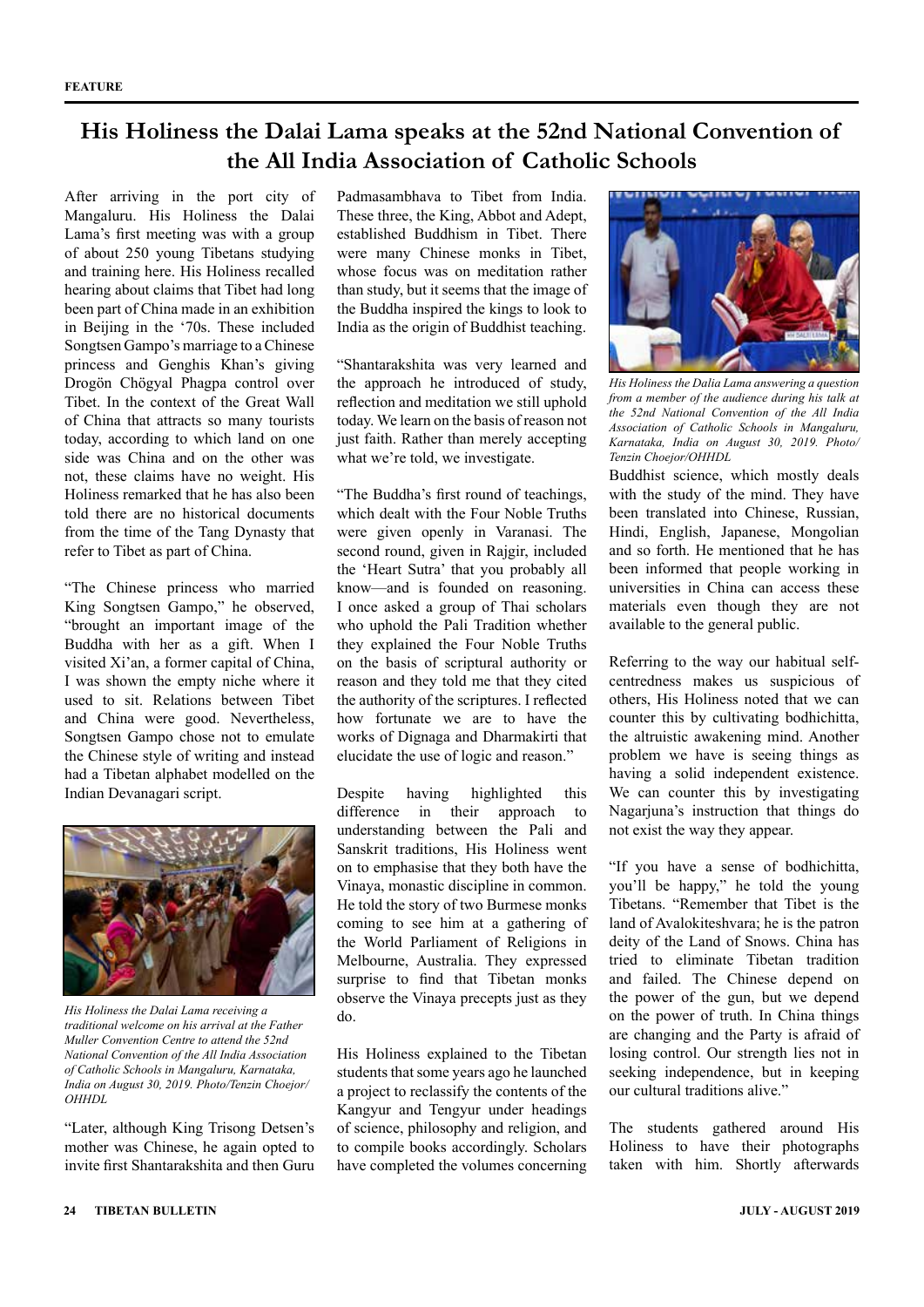he met with local Indian political representatives, to whom he extolled the qualities of ancient Indian knowledge, asserting that the world urgently needs 'ahimsa' and 'karuna'—non-violence and compassion.

A short drive across Mangaluru brought His Holiness to the Father Muller Convention Centre where Dr. Bro. Thomas Thanickal and Fr. Jimmy James welcomed him to the 52nd National Convention of the All India Association of Catholic Schools (AINACS). In the lobby Christian nuns offered him 'aarti' and he teased them in return by scattering rose petals over them. A brass band played a welcoming fanfare. Inside the auditorium he lit a lamp to inaugurate the meeting and took his seat on the stage. The brass band played 'When the Saints Go Marching in' and were followed by a choir of nuns and a group of students who sang songs of welcome.

Sister Molly Cherian, Principal of the Sacred Heart School, Sidhpur in Dharamsala, introduced His Holiness to the gathering. She quoted him as saying, "True joy is in serving others". She noted his commitment to promoting human values and encouraging inter-religious harmony. She ended with a request to the two Catholic priests to honour him with the gift of a shawl and a bouquet of flowers.

Invited to address the 1000 strong audience that included 150 students from the Himalayan Region as well as Catholic educationists, His Holiness greeted them as respected spiritual brothers and sisters and younger brothers and sisters.

"I'm very happy to be with you today," he continued. "When I meet older people I wonder which of us will go first, but when I meet younger people, I feel younger myself. In fact, I belong to the 20th century generation, while many of you belong to the 21st century. What's past is past, we can't change it, but we can learn from it. What is clear is that the future of humanity is in our hands. Look at the world today and the problems we face. There is the growing gap between rich and poor, and even in wealthier countries people are mentally unsettled.

"Scientists observe that basic human nature is compassionate, which is understandable since we are social creatures. Individuals' survival and simple happiness depends on the community. If we watch young children, they don't care about differences of faith or nationality, they respond to each other in an open human way. After our birth, we survive due to our mother's affection, which gives us a sense of security that lasts throughout our lives.

"The future of people here in Mangaluru depends on the rest of India. India's future depends on the rest of Asia. The reality is that all seven billion human beings alive today are one community. If we appreciated that there'd be no room for war and killing each other. However, these days there's too much stress on 'us' and 'them'; that's a source of conflict. Because of this, many of the problems we face are our own creation. We neglect the basic human qualities



*His Holiness the Dalai Lama enjoys a moment of laughter at the session of the 52nd National Convention of the All India Association of Catholic Schools in Mangaluru, Karnataka, India on August 30, 2019. Photo/Tenzin Choejor/OHHDL*

of kindness and compassion. Education focused on material values gives rise to this.

"It's only after they start going to school that children learn to discriminate about faith, caste and nationality, which again leads to a sense of 'us' and 'them'. Education shouldn't only be about cultivating our brains; we need warmheartedness too.

"All our major religions convey a message of love and compassion.

They adopt different philosophical approaches and different ways of life, but they all encourage love, tolerance and contentment.

"As a human being I am committed to trying to share with others that we are social creatures, because of which, whether we are religious believers or not, we need a sense of concern for others' well-being. I'm also committed to promoting harmony among religions. You Christian brothers and sisters believe in God the creator—that's wonderful. If you see all human beings as children of God, how can you do them harm? Those of us who belong to nontheistic traditions, like Jains, Buddhists and some Samkhyas, believe instead in the power of our own actions. If you do good, happiness results.

"Whatever our personal belief, India is an example that harmony among religions is possible. All the major religions flourish here. They respect each other and learn from each other. Many years ago in Thailand, I met the Sangharaja, the leader of the monastic community. I mentioned to him that our Christian brothers and sisters were widely active in promoting health and education. I told him I felt we Buddhists should follow this example. He replied that it's more proper for Buddhist monks to remain in isolation."

His Holiness ended his talk with the observation that just as Mahatma Gandhi had set an example of the effectiveness of 'ahimsa', non-violence, in the 20th century, today, India could again serve humanity by demonstrating how to achieve peace of mind. He mentioned the ancient practices for cultivating tranquillity and insight, 'shamatha' and 'vipashyana', as proven paths for transforming the mind. He added that it is individuals with healthy minds who constitute a healthy society.

Among questions from the audience were two about vegetarianism. His Holiness felt that the prospect of vegetarian tigers was unlikely, but that human beings could be encouraged to understand that a vegetarian diet is good for our health. He observed that those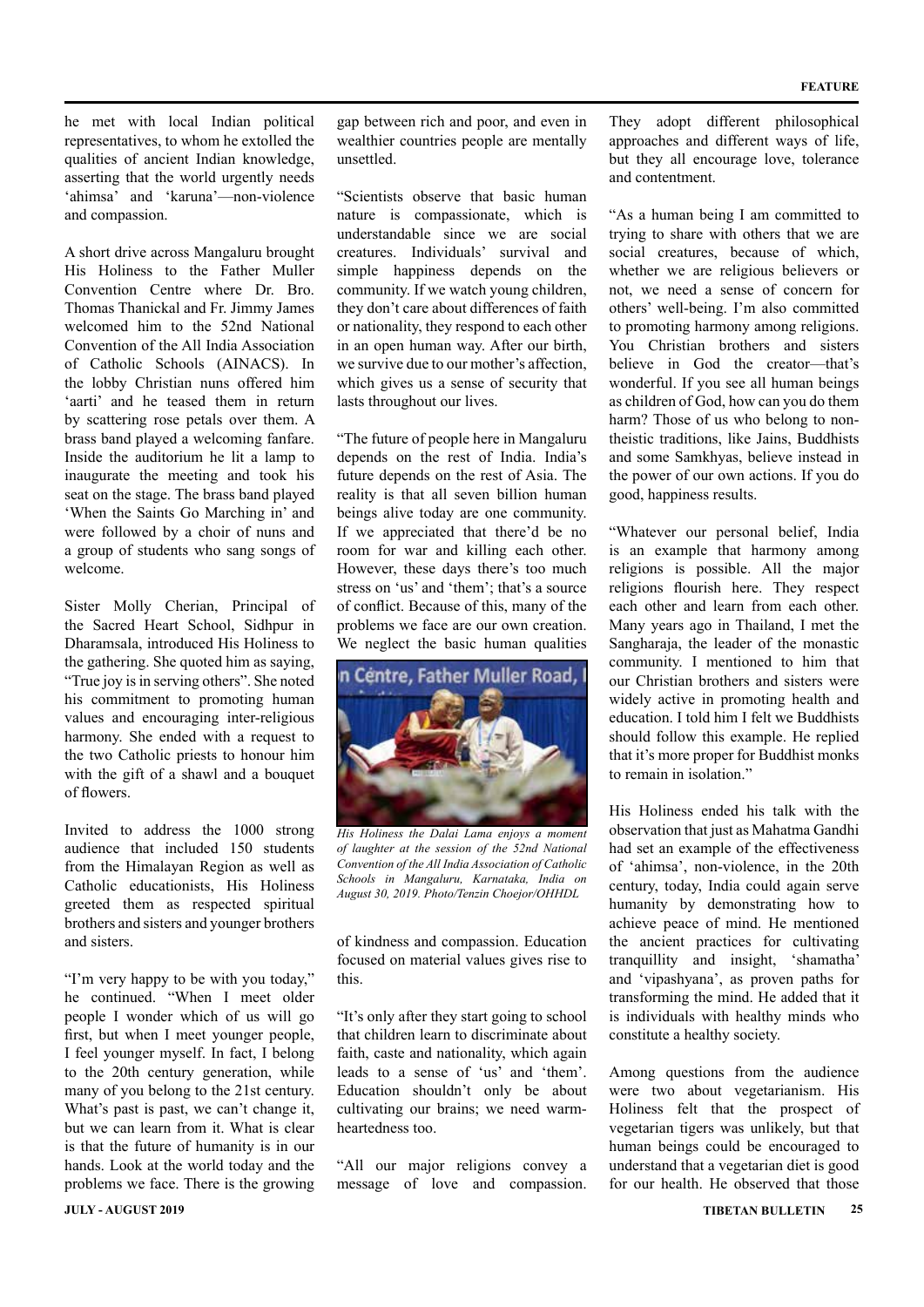who kill in the name of religion cannot be counted as sincere followers of their faith. He reiterated that the primary purpose of religion is to develop lovingkindness in its adherents.

Reminded of his friendship with Bishop Desmond Tutu, he remarked that Tutu calls him a mischievous Dalai Lama, while he in turn refers to Tutu as a mischievous bishop. He recalled with a chuckle Tutu's once pointing out to him that as a Christian he was ready to go to heaven, but the Dalai Lama will go somewhere else.

Challenged to say whether Tibet will be free in his lifetime, His Holiness asserted that China's authoritarian regime will change. He noted that he is not seeking independence for Tibet, but admires the spirit of the European Union according to which old foes have promoted the common good over conflict.

A student whose father is Buddhist, but whose mother is Catholic wanted to know which is more important compassion or truth. His Holiness told him that compassion is what's important and that you don't have to be Buddhist or Catholic to practise it. He stressed this again when he emphasised that practising compassion here and now living a meaningful life—is what is most important.

After formal words of thanks and the presentation of a memento of the occasion to His Holiness, he came to the front of the stage to wave goodbye. Many in the audience waved back. Before returning to his hotel, His Holiness shared lunch with members of the AINACS organization.



### **Tibetans fume at Chinese move to interfere in Dalai Lama reincarnation process**

As the fourteenth Dalai Lama, the spiritual leader of Tibet, turned 84 last month, China has started pushing its agenda by claiming rights in the selection process of the next Dalai Lama.

The recent controversy involving Tibet and China is related to the reincarnation of the Dalai Lama. According to the Buddhist tradition in Tibet, scholaradepts are recognised, which are considered to be of immense help to both Dharma and sentient beings and in particular to the monastic community. Perhaps, the reincarnation of the Dalai Lama is being explored in light of the tradition.

The Central Tibet Administration, the Tibetan government-in-exile, expects India should follow the US and tell China not to interfere in the reincarnation process. "India should urge China not to interfere in this Tibetan religious and cultural matter. Like the US Congress, it should also make it clear that China-appointed Dalai Lama will not be accepted by the International Community," Tsewang Gyalpo Arya, Secretary, Department of Information and International Relations of Central Tibet Administration, said.

In April 2019, US Senator Cory Gardner said at a hearing of the Senate Foreign Relations Asia Subcommittee that the Congress would not recognise a Dalai Lama chosen by the Chinese government.

In an email response to this correspondent, TG Arya, said, "It [Chinese attempt to reincarnate the 15th Dalai Lama] is a gross interference in Tibetan Buddhist spiritual affairs."

He also blamed Chinese communist party leadership for dismantling Tibetan monasteries and repression of religion on behest of China continues in Tibet. "They [Chinese] don't believe in religion and reincarnation, so their

move to interfere in reincarnation matter is to destroy the foundation of Tibetan spiritualism to serve their political agenda. Tibetans and the International [community] will not tolerate this." By Rohin Kumar, CNBCTV18.com

When asked if it is an attempt by China to dismantle Tibet's strive for autonomy, Arya responded, "Yes, it is. They want to dismantle every aspect of Tibetan political, religious and cultural identity and Sinicise the region."

The Dalai Lama and CTA have also hinted at the possibility of the spiritual leader's incarnation being found in India, the country where he has spent around 60 years in exile. In the meantime, both these Tibetan authorities have strictly warned that "any other successor named by China would not be respected."

The 14th Dalai Lama clearly rejects the role of China in the reincarnation process. But the People's Republic of China presses its claim over the issue. At a media briefing in March 2019, Chinese foreign ministry spokesperson Geng Shuang said the 14th Dalai Lama himself was chosen by ancient religious rituals, therefore, "..reincarnations including that of the Dalai Lama, should observe the country's laws and regulations," reported Hindu Business Line.

### **Tibet, an international issue**

Tibet's history and its relations with China have been variedly interpreted. While China claims Tibet to be a part of it since the Yuan Dynasty, pieces of evidence suggest that China's propagation is a 20th-century construction. At times. Tibet has also become a bone of contention between India and China. China maintains that Tibet is an internal issue of China and not a bilateral one. Whereas, the fact of the matter is, Tibet is an issue which plays a crucial role in China's relation with countries such as India, Bhutan, and Nepal.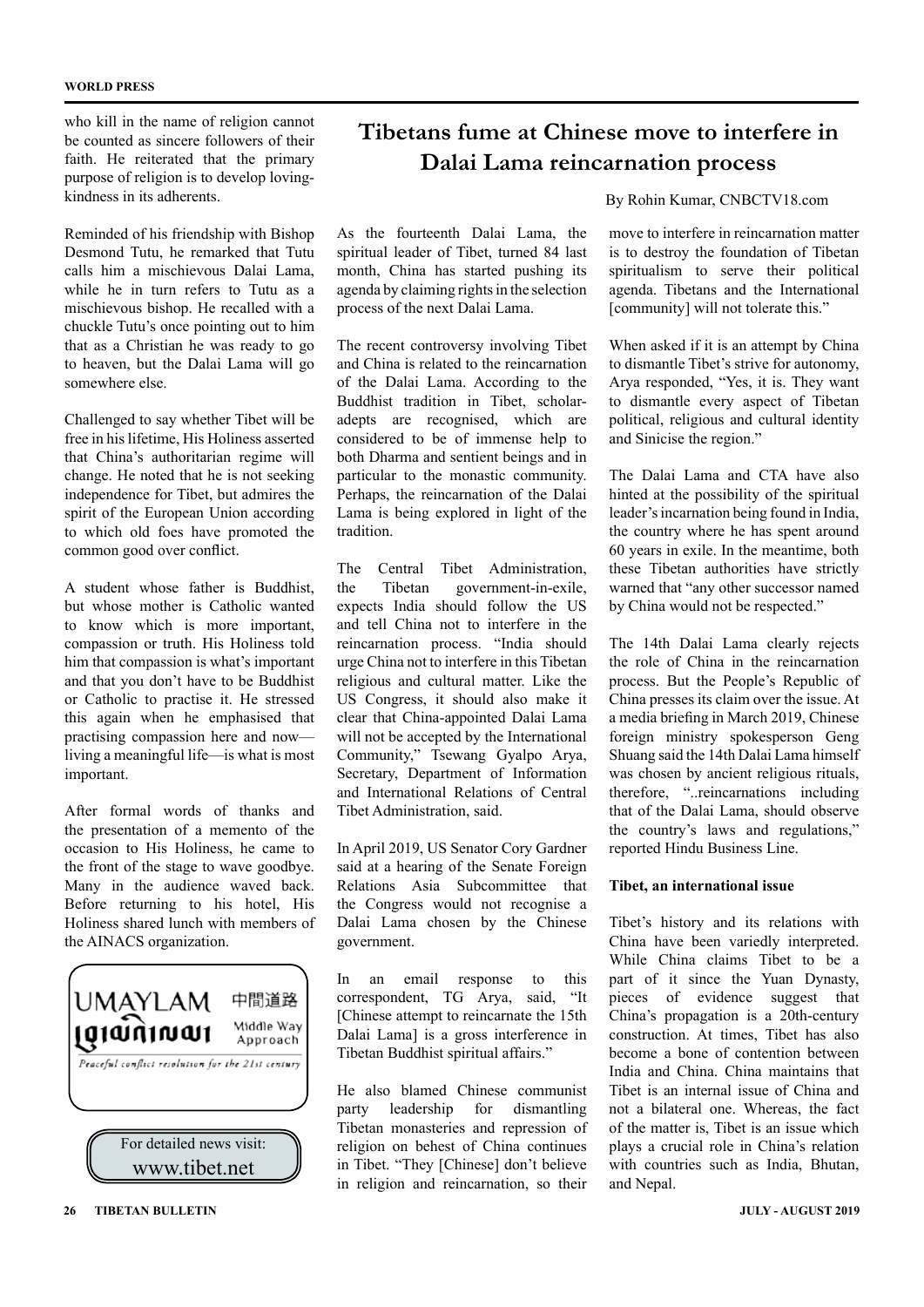

*His Holiness the Dalai Lama. File Image*

Things turned ugly when Tibetans sensed a trap by the Chinese government to capture the 14th Dalai Lama, Tenzin Gyatso. He was asked by a Chinese general to come to Chinese military headquarters without his security men if he wished to watch a performance by a Chinese dance troupe, wrote Dalai Lama in his official biography. Tibetans surrounded their spiritual leader to escape his speculated abduction and on March 17, 1959, Tibet's spiritual leader, then 23, had to flee to India to save his life. Back home, thousands of protesters were brutally killed by Chinese forces. Since then the 14th Dalai Lama has been in exile.

### **Tradition of reincarnation**

The 14th Dalai Lama in his biography mentions that "Reincarnation is a phenomenon which should take place either through the voluntary choice of the concerned person or at least on the strength of his or her karma, merit and prayers. Therefore, the person who reincarnates has sole legitimate authority over where and how he or she takes rebirth and how that reincarnation is to be recognised." But, the 14th Dalai Lama throws the issue of reincarnation back to followers of Tibetan Buddhism, he writes, "When I am about ninety, I will consult the high Lamas of the Tibetan Buddhist traditions, the Tibetan public, and other concerned people who follow Tibetan Buddhism, and reevaluate whether the institution of the Dalai Lama should continue or not. On that basis, we will take a decision. If it is decided that the reincarnation of the Dalai Lama should continue and there is a need for the Fifteenth Dalai Lama to be recognised, responsibility for doing so will primarily rest on the concerned officers of the Dalai Lama's Gaden Phodrang Trust."

On the procedures of who and how should the reincarnation process follow, the spiritual leader in his biography writes, "I shall leave clear written instructions about this [reincarnation]. Bear in mind that, apart from the reincarnation recognised through such legitimate methods, no recognition or acceptance should be given to a candidate chosen for political ends by anyone, including those in the People's Republic of China."

The spiritual leader, earlier this year, in an interview to Reuters, anticipated China's interference in foisting his successor. "In future, in case you see two Dalai Lamas, one from here [India], a free country, [and] one chosen by Chinese, then nobody will trust, nobody will respect [the one chosen by China]. So that's an additional problem for the Chinese! It's possible, it can happen," the 14th Dalai Lama was quoted as saying by Reuters.

#### **Reiteration of claims**

On August 7, President of the Tibetan government-in-exile Lobsang Sangay outrightly rejected the Chinese attempts to induct successor of the 14th Dalai Lama. Sangay took China head-on saying, "Look at the track record of the Chinese government, which has always vilified the present Dalai Lama." He further asked, "Who will accept Chinese claims? How many Tibetans would follow a Chinese Dalai Lama?"

Sangay invoked the case of 11th Panchen Lama Gedhun Choekyi Nyima, saying, "If China plans to have two Dalai Lamas then he will be treated by Tibetans in the same way they treated Panchen Lama."

Panchen Lama is considered to be a second-highest spiritual authority in Tibetan Buddhism after the Dalai Lama. On April 25, 1995, Gedhun C Nyima turned six and he was allegedly abducted by the Chinese government. Six months later to Gedhun's abduction, China announced that it had found the 'real' reincarnation of Panchen Lama. A Tibetan boy Gyaltsen Norbu was declared as the 11th Panchen Lama. Norbu is a member of the Chinese People's Political Consultative Conference (CPPCC), a top advisory body to China's government. However, most of the Tibetans do not consider him to be the Panchen Lama and refer to him as 'Panchen Zuma' or 'fake Panchen'.



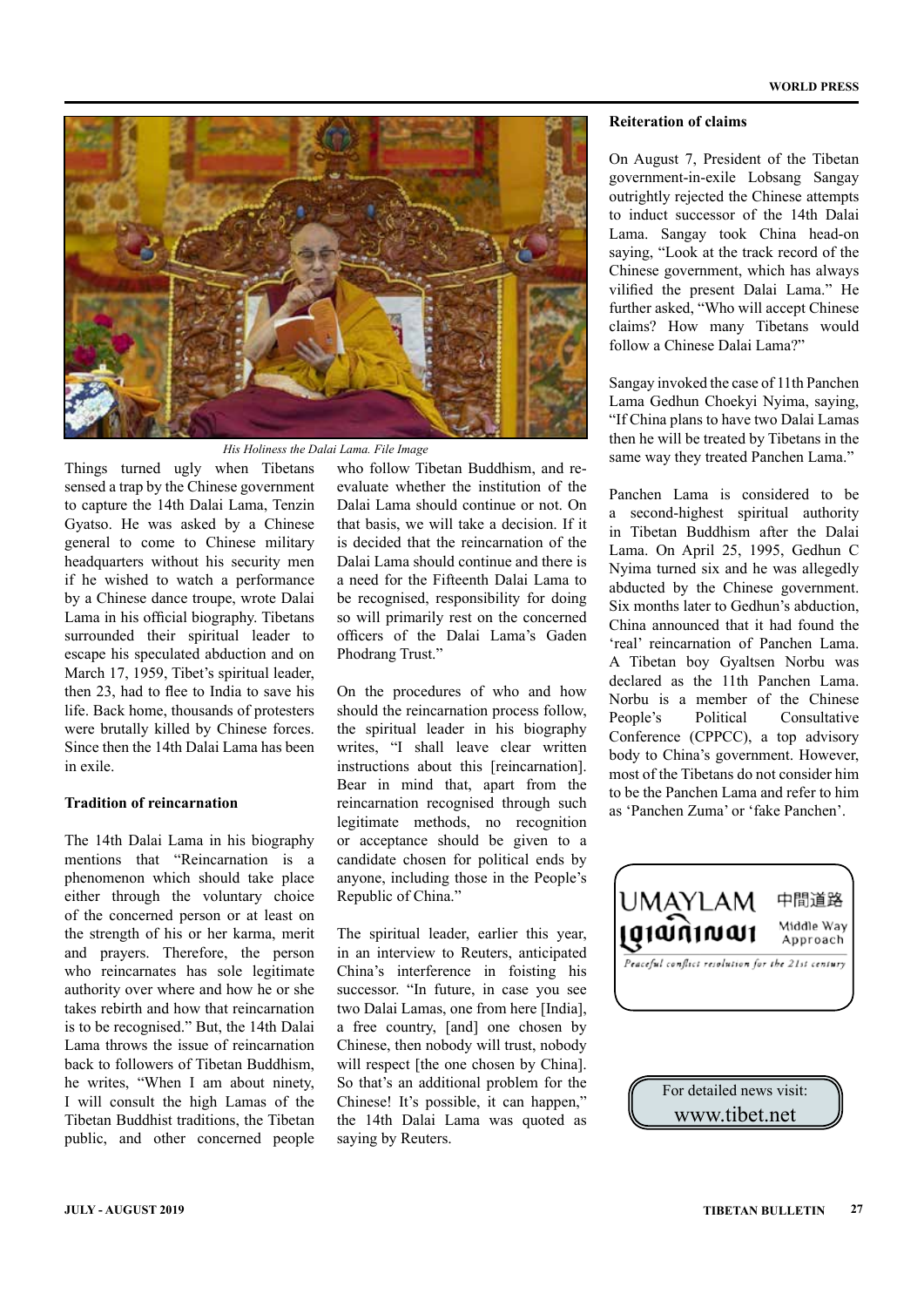### **How China Is Bullying and Blocking the UN Human Rights Mechanisms**

A detailed UNPO report documents how Beijing (and other illiberal regimes) is preventing – legally and illegally – the voice of the persecuted from being heard internationally.

What if the UN Commission on Human Rights becomes the worst enemy of the UN Commission on Human Rights? A significant report, Compromised Space: Bullying and blocking at the UN Human Rights Mechanisms ,released by the Unrepresented Nations and Peoples Organization (UNPO), in collaboration with the University of Oxford and the Tibet Justice Centre (an American legal association based in Oakland, California, founded in 1989, that advocates for human rights and self-determination for the Tibetan people), supported by the UK's Economic and Social Research Council, documents how illiberal regimes are manipulating the whole United Nations human rights system to undermine all efforts to hold them accountable for crimes against humanity and the violation of human dignity.

In the report, launched during the Ministerial to Advance Religious Freedom, three countries are the source of major concern: Iran, Russia, and, of course, China. The data it contains are the result of a three-year study and are based on interviews and testimonies from 77 human rights defenders of different ethnic groups.

Basically, tyrannical countries try to block minorities from getting to the Commission. For example, they prevent civil society groups from participating in the UN meetings by making sure that they are denied the consultative status to the United Nations Economic and Social Council (ECOSOC) – the highest rank given to non-governmental organizations by the UN – through trickery or acts bordering on it. Or they block civil society representatives' access to UN headquarters through mobilizing people from government-sponsored organizations who harass and intimidate activists and their families, whether at home or abroad. This is reminiscent of a technique that the CCP consistently uses,



Korea through local anti-"cult" activist and fellow traveler Ms. O Myung-ok.

As Mr Ralph J. Bunche III, UNPO General Secretary, explained to Bitter Winter, "Iran, Russia, and China use a double approach to this. They both use existing UN procedures and they positively manipulate the legal system. It is a combination of both legality and illegality." Specifically, China, adds Mr Bunche, "has imprisoned activists from Southern Mongolian, Uyghur, and Tibetan communities who have sought to travel to the UN. And so, no Tibetan from Tibet who is acting independently of the Chinese government has ever managed to leave Chinese-occupied Tibet to testify at the UN in Geneva or New York, and then return safely."

Another clamorous example is that of Mr Dolkun Isa, now president of the Munich (Germany)-based World Uyghur Congress, who also serves as the Vice President of the UNPO. "He has regularly been denied ECOSOC status at the United Nations by Chinese pressure demands," says Mr Bunche. "Even more: he and his supporters have been followed and harassed within the UN building itself, and Mr Isa was targeted as a 'terrorist' for years thanks to Beijing influence even if there has never been evidence of his involvement with any terrorist group."

UNPO is an international nongovernmental membership organization. Netherlands," recounts his General Secretary, "for the needs of and with exiles from communist regimes to give voice to people not represented at international level." It has an office in Brussels, Belgium, strategically where the European Parliament is located, to which an American office and another one in Geneva, Switzerland, the city where the second-largest UN Office is based, will be added shortly. "It represents 46 nations and peoples," counts Mr Bluche, "for a total of 250 million persons." Most of the situations that these people face are dramatic, many are tragic; that of the Uyghurs in China is astounding and amounting to cultural genocide.

By Marco Respinti, Bitter Winter.

Why are Uyghurs so bitterly repressed there? "It is the result of two attitudes," Mr. Bluche interprets. "First of all, the Chinese regime wants to get rid of diversity as such. Uyghurs are not Han, and so they must simply disappear. Second, they, unfortunately, lay at the very centre of the Belt and Road Initiative attempt. They are a physical obstacle, and they should be broken and removed." Anyone who wishes to help alleviate their suffering "should demand China to stop and eliminate the concentration camps that now detain millions of people in the region. This also means that China cannot be treated as strategically until this situation perdures: working with China will not soften the situation." And the Uyghurs' situation in Xinjiang, concludes the UNPO leader, is "indicative of what is happening in the world today."

**28 TIBETAN BULLETIN JULY - AUGUST 2019**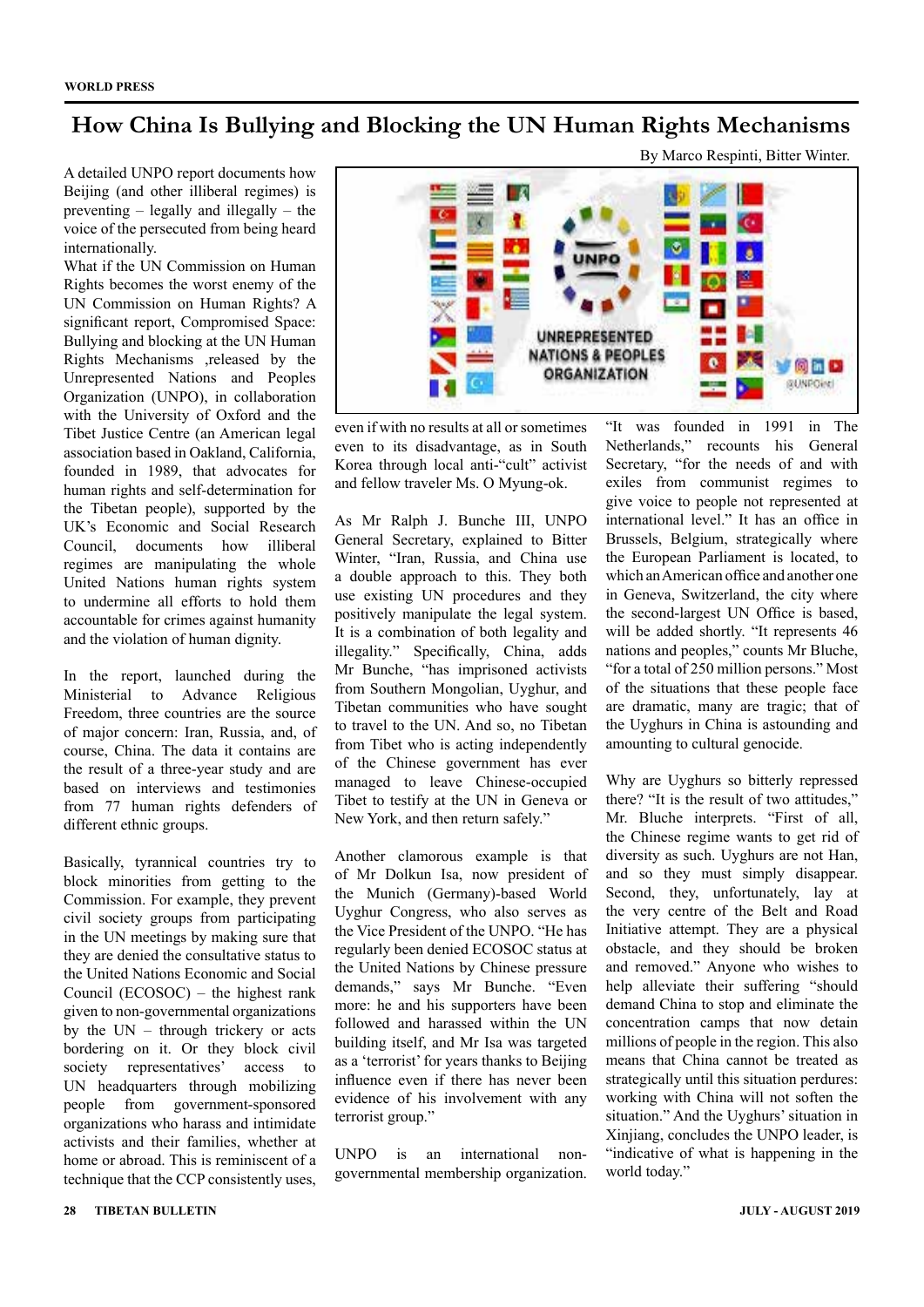### **China has no historical, religious and political rights to interfere in Dalai Lama's reincarnation issues**

By Tsewang Gyalpo Arya \*

Oblivious to the international uproar over the growing repression in Tibet and Uighur region, and Hong Kong unrest, China invited journalists from India this month and condescendingly warned India on the Dalai Lama and Arunachal Pradesh issues. They explicitly conveyed in no less intimidating terms that China will select the 15th Dalai Lama within the country and any interference by India on the issue will not be tolerated!

The inspiration behind the move seems to be from the two dictums in the Sun Tzu's Art of War tactics. The first, "The further you penetrate into a (enemy's) country, the greater will be the solidarity of your troops, thus the defenders will not prevail against you." The second, "Reduce the hostile chiefs by inflicting damage on them; make trouble for them, and keep them constantly engaged; hold specious allurements, and make them rush to any given point."

Wang Neng Shang, a Vice Minister in TAR and Director General of people's government information office; Zha Luo, the director of China Tibetology Research Center, the premier Chinese government Tibet policy think tank; and Xiao Jie, assistant fellow at the Institute of Commentary Studies were the three main Chinese officials who interacted and briefed the visiting journalists.

The Chinese officials pointed out two things as important historical criteria for the selection of the Dalai Lama's reincarnation. First, the selection should be within China based on the 200-year old historical process. Second, it should have the approval of the Chinese Central government. Wang and Xiao further went on to explain that the incumbent 14th Dalai Lama is Dalai Lama because of the Chinese Central government's recognition.

With due respect to the three learned Chinese officials, we beg to differ, because the fact is otherwise. This is a



*His Holiness the 14th Dalai Lama at his enthronement ceremony, February 22, 1940, in Lhasa, Tibet. Photo courtesy of Tibet Museum*

blatant deliberate attempt by the Chinese leadership to distort historical and religious fact.

When they said "200-year old historical process", it should be around 1819 AD during the reign of the Qing emperor Jiaqing [r.1796-1820]. However, the history and Institution of the Dalai Lama dates back to more than 500-year, when the first Dalai Lama was born in 1391. It existed much before the emergence of the Qing dynasty [1644-1911] in China. Therefore, the purported indirect assertion that the Qing emperor's decree governed the reincarnation of the Dalai Lamas is unfounded and baseless. Now, let us have a glimpse of the history of the Dalai Lamas' reincarnation.

The first Dalai Lama, Gedun Drupa was born in 1391 and his reincarnation, the second Dalai Lama, Gedun Gyatso was born in 1475. The third Dalai Lama, Sonam Gyatso was born in 1543, it was during his time that the Mongolian King Altan Khan conferred the title of Dalai Lama on him as a mark of respect. The fourth Dalai Lama, Yonten Gyatso was born in 1589 in Mongolia. The fifth reincarnation, Lobsang Gyatso [1617- 1682], became the spiritual and temporal head of Tibet with the help of Mongolian King Gushri Khan. Then came the sixth in 1682, the seventh in 1708, the eighth Dalai Lama in 1758 and the ninth Dalai Lama in 1805. All the reincarnation selections had been done as per Tibetan religious tradition.

In 1792, during the reign of Manchu emperor Qianglong [r.1736-1795], Tibet requested Manchu's help to fight the invading Gurkha force. As this was the fourth time the Tibetans asked for the Manchu's help, the Manchu officials suggested 29-point regulation for the effective administration of Tibet. This was based on the Priestpatron relationship; it has no rulersubject context. One of the points was to use the Golden Urn method to select reincarnation of Dalai lamas and Panchen Lamas. But except for the selection of the 11th Dalai Lama, this method was never used. For the 10th Dalai Lama, Tsultrim Gyatso, the selection was already done, but to humor the Machus, it was announced that the Golden Urn was used. For the 12th Dalai Lama also, Golden Urn was used as a formality only, as the selection was already confirmed as per Tibetan religious tradition.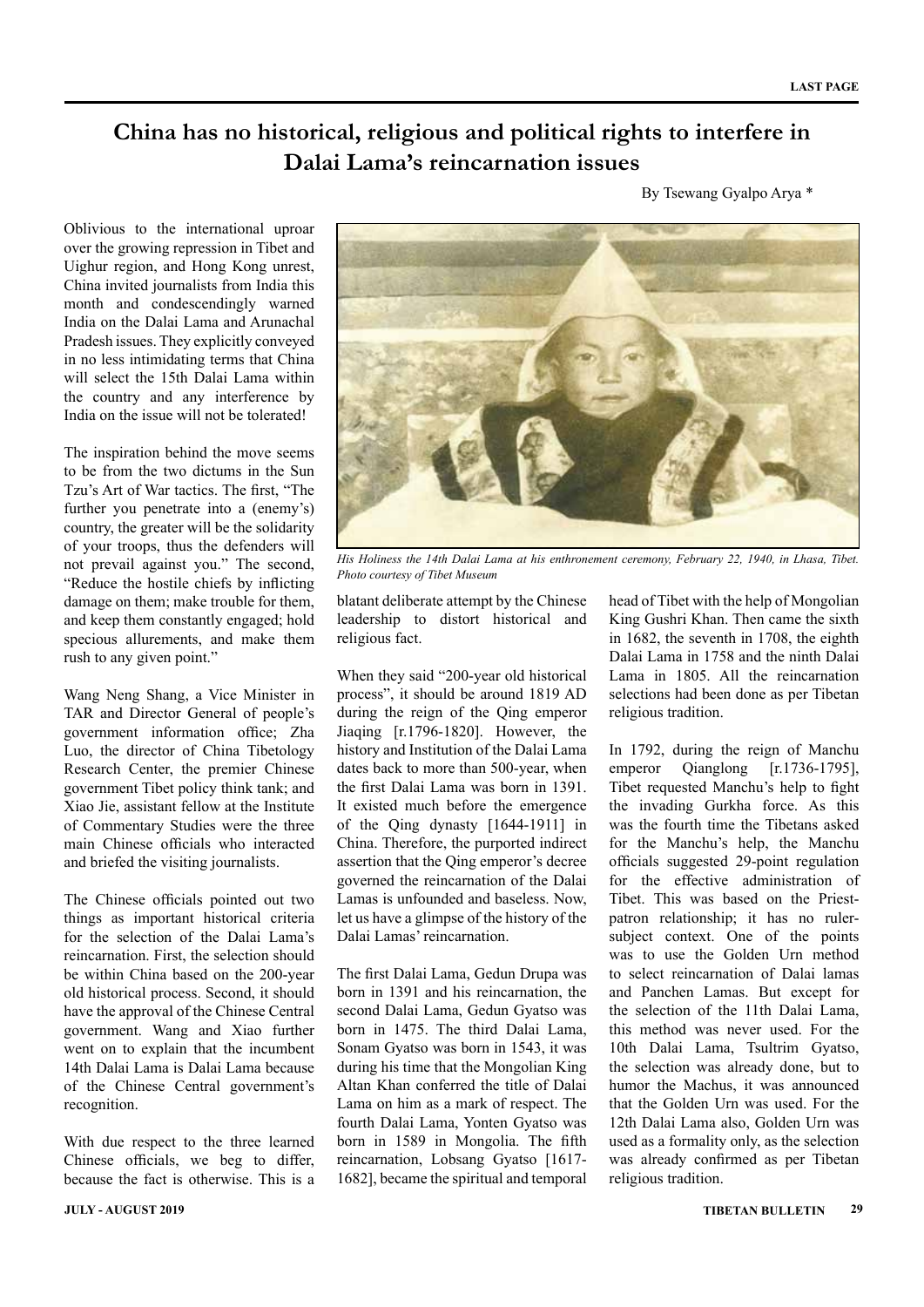So, the Tibetan age-old religious tradition was followed to select the Dalai Lamas. The 13th and the 14th Dalai Lamas' reincarnations were also selected as per Tibetan religious tradition. Representatives from the neighboring nations including China came during the enthronement ceremony of the 14th Dalai Lama in 1940. No approval or recognition of any kind from any central government was sought. Wang and Xiao's assertion, "It was with the central government's recognition that the Dalai Lama became the 14th Dalai Lama." is misleading and deplorable.

Therefore, the three Chinese government officials' statement emphasizing the method of Golden Urn and approval of Chinese central government as mandatory criteria for the recognition of reincarnation of the Dalai Lama is not true and baseless. It is an aggressive and ignominious attempt on the part of the Chinese leadership to distort the ancient religious tradition of Tibet to serve its current political agenda.

To make the historical record straight, it was the Manchu Qing dynasty with whom the Tibetans had been dealing with, China was only a part of the dynasty at that time. If China's claim on Tibet is based on the Manchu's relationship with the Tibetans, then Mongols have a better reason to make claim over Tibet.

Sun Yatsen, the father of Chinese republic has stated that the Chinese nation had fallen twice under foreign rule: the first time under the Mongol Yuan dynasty [1271-1368] and the second time under the Manchu Qing dynasty [1644-1911]. So, where is China? What central government are Wang and Xiao talking about? The People's Republic of China of Communist China came only in October 1949.

His Holiness the Dalai Lama has on numerous occasions explained his stance clearly on the reincarnation. Here is what he has said in September 2011, it is on the official website:

"As I mentioned earlier, reincarnation is a phenomenon which should take place either through the voluntary choice of the concerned person or at least on the strength of his or her karma, merit and prayers. Therefore, the person who reincarnates has sole legitimate authority over where and how he or she takes rebirth and how that reincarnation is to be recognized. It is a reality that no one else can force the person concerned, or manipulate him or her. It is particularly inappropriate for Chinese communists, who explicitly reject even the idea of past and future lives, let alone the concept of reincarnate Tulkus, to meddle in the system of reincarnation and especially the reincarnations of the Dalai Lamas and Panchen Lamas. Such brazen meddling contradicts their own political ideology and reveals their double standards. Should this situation continue in the future, it will be impossible for Tibetans and those who follow the Tibetan Buddhist tradition to acknowledge or accept it.

When I am about ninety I will consult the high Lamas of the Tibetan Buddhist traditions, the Tibetan public, and other concerned people who follow Tibetan Buddhism, and re-evaluate whether the institution of the Dalai Lama should continue or not. On that basis we will take a decision. If it is decided that the reincarnation of the Dalai Lama should continue and there is a need for the Fifteenth Dalai Lama to be recognized, responsibility for doing so will primarily rest on the concerned officers of the Dalai Lama's Gaden Phodrang Trust. They should consult the various heads of the Tibetan Buddhist traditions and the reliable oath-bound Dharma Protectors who are linked inseparably to the lineage of the Dalai Lamas. They should seek advice and direction from these concerned beings and carry out the procedures of search and recognition in accordance with past tradition. I shall leave clear written instructions about this. Bear in mind that, apart from the reincarnation recognized through such legitimate methods, no recognition or acceptance should be given to a candidate chosen for political ends by anyone, including those in the People's Republic of China."

While the international community respects His Holiness the Dalai Lama

as a great spiritual master and accorded Nobel Peace Prize for his contribution in promoting peace and non-violence, the Chinese leadership has condemned him as a devil, a terrorist, a separatist, and a wolf in a sheep's skin. The important question here is: then why are they so desperate to have the devil, terrorist, separatist and the wolf to be reborn?

The concept of reincarnation is based on the Buddhist and Hindu belief of existence of past and future lives. Chinese communist leadership should first learn and accept the existence of past and future lives before meddling in the reincarnation of Tibetan lamas. China's State Religious Affairs Bureau Order No. 5 should be withdrawn. Buddhists and devotees around the world including those in China will not tolerate this communist blasphemy!

Therefore, the leaders of the free world and the advocates of freedom, justice and democracy around the globe should uphold the words of His Holiness the Dalai Lama as final in his reincarnation issue, and collectively urge the Chinese leadership to refrain from any act of sacrilege against the highest order of Tibetan Buddhism. The fact is that communist China has no historical, religious and political rights to select the Dalai Lamas.

*\*Tsewang Gyalpo Arya is the Information Secretary of Department of Information and International Relations (DIIR), Central Tibetan Administration. Views expressed above are the author's own.*

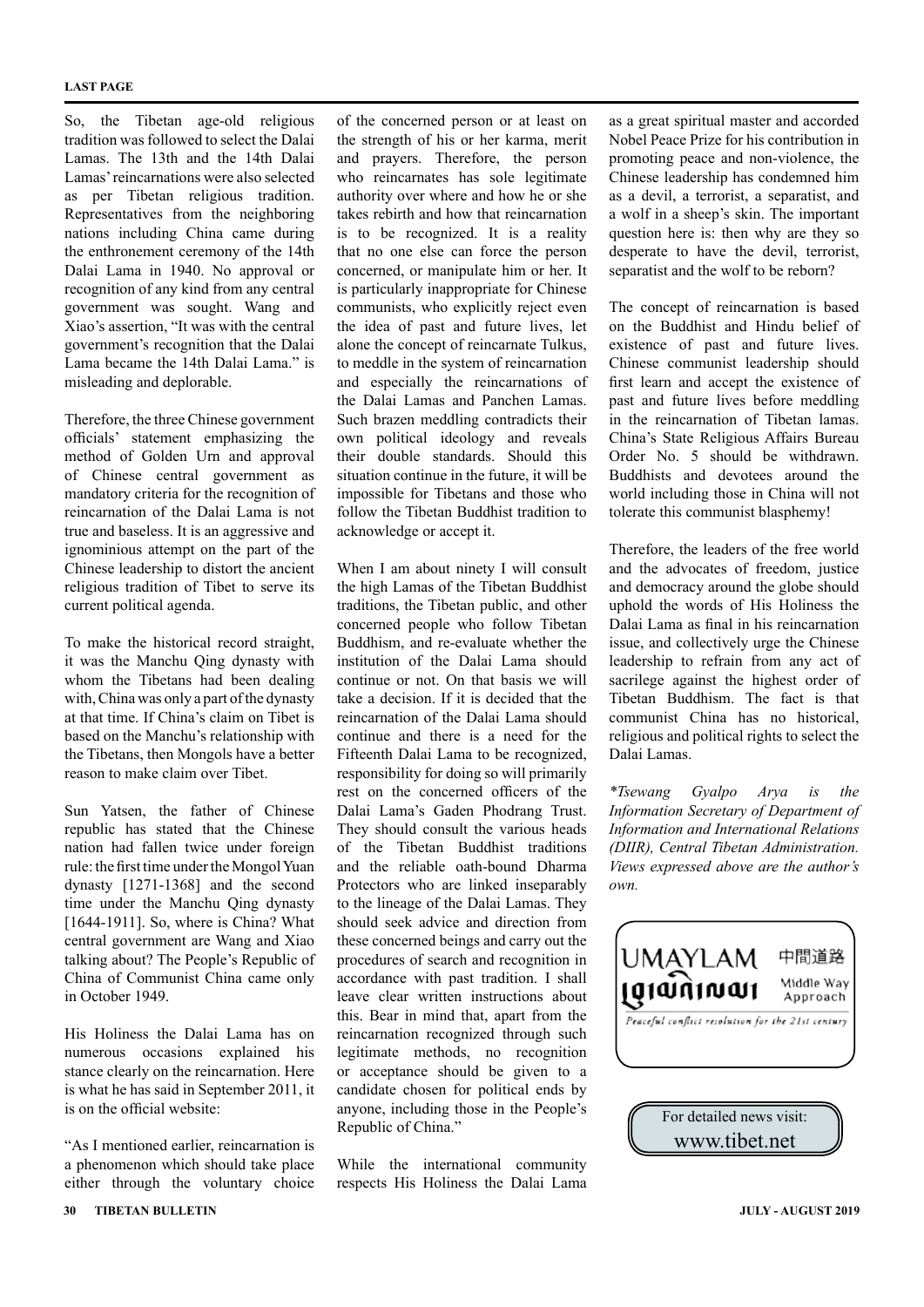## **Tibetan Media**

Sheja (Official Tibetan monthly) Department of Information & International Relations, Dharamshala-176215, HP, India Email: sheja\_editor@tibet.net Web: www.bod.asia

Tibetan Freedom (Official Tibetan weekly) Department of Information & International Relations, Dharamshala-176215, HP, India Email: tibfreedom@tibet.net Web: www.bod.asia

Tibet Bulletin (Official Chinese bi-monthly) Department of Information & International Relations, Dharamshala-176 215, HP, India Email: chinadesk@tibet.net Web: www.xizang-zhiye.org www.tibetonline.tv





# TIBETAN **BULLETIN**

### **Contacts for the Central Tibetan Administration**

### **INDIA**

Department of Information & International Relations, Central Tibetan Administration, Gangchen Kyishong, Dharamshala - 176 215 H.P., India Tel: +91-1892-222510/222457 Fax: +91-1892-224957 Email: diir@tibet.net www.tibet.net

Bureau of H.H. the Dalai Lama, 10-B Ring Road, Lajpat Nagar IV, New Delhi 110 024, India Tel:+91-11-26474798, Fax:+91-11-2646-1914 Email: rep.in@tibet.net www.tibetbureau.in

Chief Representative (South Zone), No. 7, Sampangiramaiah Garden, Srinivagalu Tank, Viveknagar Post, Bangalore-560047 Karnataka, India Tel:+91-080-5506842 / 5506843 Fax:+91-080-5506966 Email:chiefrep@bgl.vsnl.net.in

#### **NEPAL**

The Office of Tibet, Tibetan Refugee Welfare Office, Gaden Khangsar, Narayan Gopal Marg-270. Lazimpat, Ward 2, P.O.Box No. 310, Kathmandu, Nepal Tel: +977-1-4419903/4420799 Fax: +977-1-4411660 Email: rep.np@tibet.net

#### **UNITED STATES**

The Office of Tibet, 1228, 17th Street NW, Washington, DC – 20036, U.S.A. Tel: +1-212-213-5010, Fax: +1-703-349-7444 Email: rep.us@tibet.net www.tibetoffice.org

### **BRAZIL**

Tibet House Alameda Lorena, 349 Jardim Paulista, Sau Paulo, SP, 01424-001 Brazil, South America Tel: +55(11)989635128 Email: latin@tibet.net

### **SWITZERLAND**

The Tibet Bureau, Place de la Navigation 10 1201 Geneva, Switzerland Tel: +41-22-7387-940 Fax: +41-22-7387-941 Email: rep.ch@tibet.net www.tibetoffice.ch

### **JAPAN**

Liaison Office of H.H. the Dalai Lama, Tibet House Nishi Ochiai 3-26-1 Shinjuku-ku, Tokyo 161-0031, Japan Tel: +81-03-5988-3576, Fax: +81-03-3565-1360 E-mail: rep.jp@tibet.net www.tibethouse.jp

### **UNITED KINGDOM**

The Office of Tibet, 1 Culworth Street, London, NW8 7AF, U.K. Tel:+44-207-722-5378, Fax:+44-207-722-0362 Email: rep.uk@tibet.net www.tibet.com

#### **FRANCE**

Bureau Du Tibet, 84 BD Adolphe Pinard, 75014, Paris, France, Tel:+33-1-46-565-453, Email: tibetoffice@orange.fr

#### **BELGIUM**

Bureau du Tibet, 24 Avenue des Arts, 1000 Brussels, Belgium Tel: +32-2-280 4922 Email: rep.be@tibet.net

#### **AUSTRALIA**

Tibet Information Office, 8/13 Napier Close, Deakin, Canberra, ACT 2600, Australia Tel: +61-2-6285- 4046 Fax: +61-2-6282-4301 Email: rep.au@tibet.net www.tibetoffice.com.au

### **RUSSIA**

Tibet Culture & Information Centre, Korn # 110, POB # 7, St. Bolshaya Novodmitrovskaya - 14 Moscow 127015, Russia Tel: +7-495-786-4362 Fax: +7-495-685-11-32 Email: rep.ru@tibet.net www.savetibet.ru

### **SOUTH AFRICA**

Office of Tibet, P.O. Box. 16812, Lyttelton 0140, Republic of South Africa. Tel: +27-12-664-1193 Fax: +27-12-664-1194 Email: rep.sa@tibet.net www.officeoftibet.com

### **TAIWAN**

Tibet Religious Foundation of H.H. the Dalai Lama 10th Fl. 4 & 5, No. 189, Sector - 2, Keelung Rd., Taipei, Taiwan (ROC) Tel: +886-2-2736-0366 Fax: +886-2-2377-9163 Email: rep.tw@tibet.net/www.tibet.org.tw



*www.mwa.tibet.net*



# **An Appeal**

Tibetan Bulletin promotes awareness and provides facts of the situation in Tibet and Tibetans in exile. Published bi-monthly and distributed free around the world, we are looking to increase our readership and improve the Tibetan Bulletin with your kind help and suggestions.

If you have enjoyed this issue and would like to help achieve our aims of dissemination of news and views about Tibet, we would be most appreciative of your donation.

Help us to publish your favourite journal on Tibet.

Kindly address your donations to:

a) For Cheques and Drafts from within India: Tibetan Administrations Welfare Society (TAWS)

b) For Money Order: Department of Information and International Relations

\_\_\_\_\_\_\_\_\_\_\_\_\_\_\_\_\_\_\_\_\_\_\_\_\_\_\_\_\_\_\_\_

Name:

Address:

City:\_\_\_\_\_\_\_\_\_PostCode\_\_\_\_\_\_\_\_\_\_\_\_

Country:

Email: \_\_\_\_\_\_\_\_\_\_\_\_\_\_\_\_\_\_\_\_\_\_\_\_\_

P<sub>OSTAL</sub> ADDRESS: Circulation Manager, DIIR, Central Tibetan Administration, Dharamshala 176 215, H.P., India